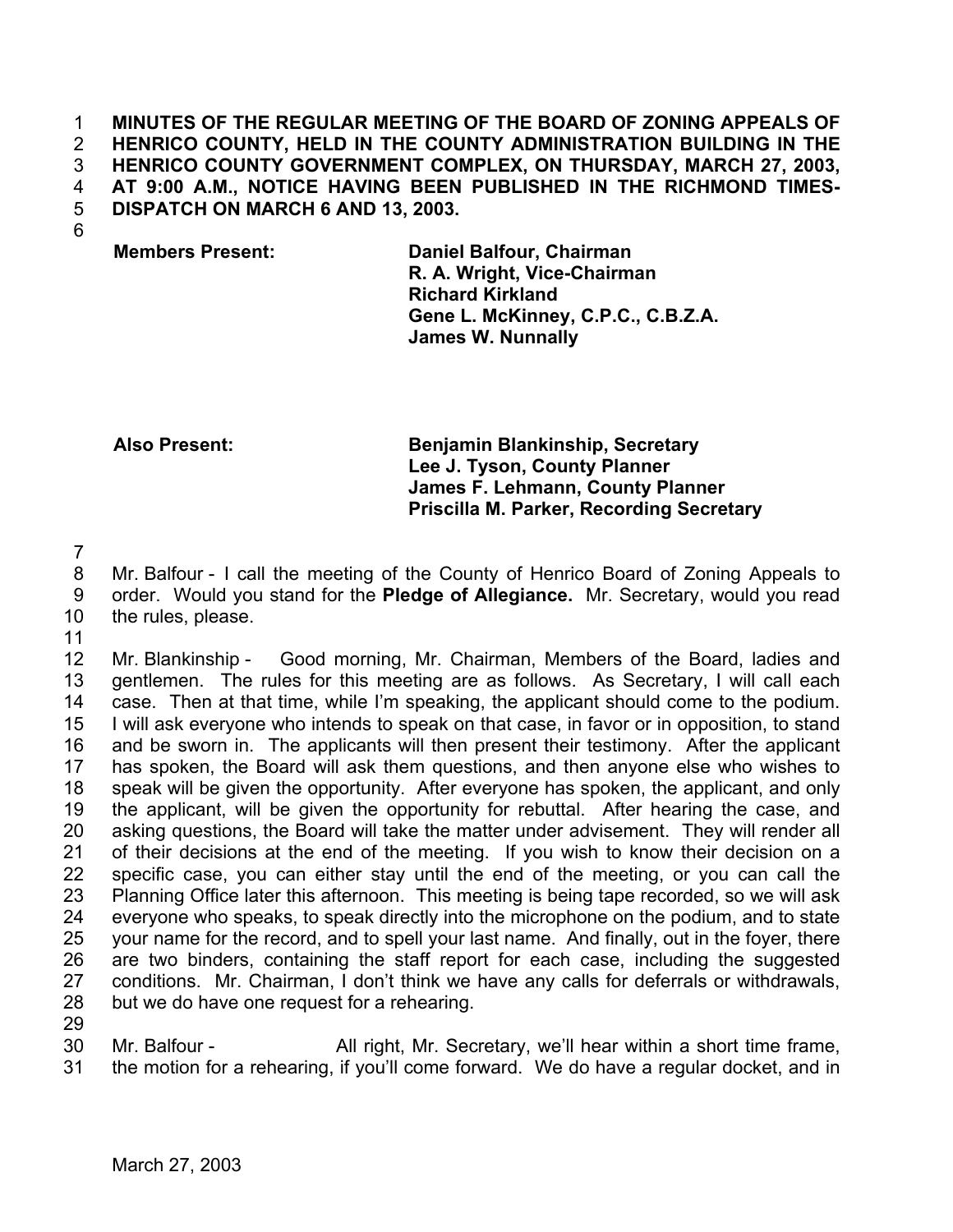32 33 fairness to the people who showed up on time for the docket, we ask that you move this along.

34

37

35 36 Mr. Blankinship - Do you swear that the testimony you are about to give is the truth, the whole truth, and nothing but the truth, so help you God?

38 39 40 41 Mr. Moore - I do. Mr. Balfour, members of the Board, my name is Glenn Moore; I'm an attorney. I've set forth the reasons for the request for a rehearing in a letter written to Mr. Blankinship, dated March 20. I'm hopeful that you received a copy of that.

42

43 44 Mr. Balfour - We did, and for the record, would you identify which case you are asking us to rehear.

45

46 47 48 49 50 51 52 53 54 55 56 57 58 59 60 61 62 63 64 65 66 67 68 Mr. Moore - The Music of the Case A-19-2003, from last month's meeting. My understanding is that, in order for you to act favorably on a request for rehearing, there needs to be presented evidence that wasn't reasonably available at the time of the initial hearing that could be presented when the matter is reheard. I further understand that if it is reheard, it would be reheard in another month, not today. The primary bit of evidence that I'd like to present, is the fact that in 1992, a very similar request was approved for, and it happened to be another Buddhist Temple on Hungary Road. That bit of information was not available to Mr. Hulcher when he presented this case last month, and my clients, although some of them were associated with that temple, were not aware that a variance had been obtained to allow that temple to move forward, and were not aware that in conjunction with approval of that variance, some conditions were imposed. Bill Axselle represented the applicant in that case and suggested some conditions to the Board, which were imposed in conjunction with approval of that variance, that I think, takes a situation which may not be desirable, and makes it a desirable situation because of the conditions that are put in place that require a POD, limit uses, and things of that nature. What I have suggested in the letter that you received, are conditions that are very similar, that will accomplish the same thing that was done in 1992. I think if the Board had been aware that in 1992 there was a case approved, primarily because of these conditions, I believe, and similar such conditions could be imposed in conjunction with this particular request, that the Board would perhaps have acted favorably, and I'd like the Board to reconsider this matter to see if that isn't the case.

69 70 71 Mr. Balfour - So in essence what you're saying, is that among your new evidence would be evidence of the restrictions that your clients are willing to accept, which are considerably more restrictive than were imposed in the original application?

72

73 74 75 76 Mr. Moore - Think virtually no conditions were suggested in the original application, and nobody really thought that they'd be necessary, particularly, but when you go back and look at what was done in the past, and you think about why those conditions might have been helpful, it's very apparent that they might be helpful.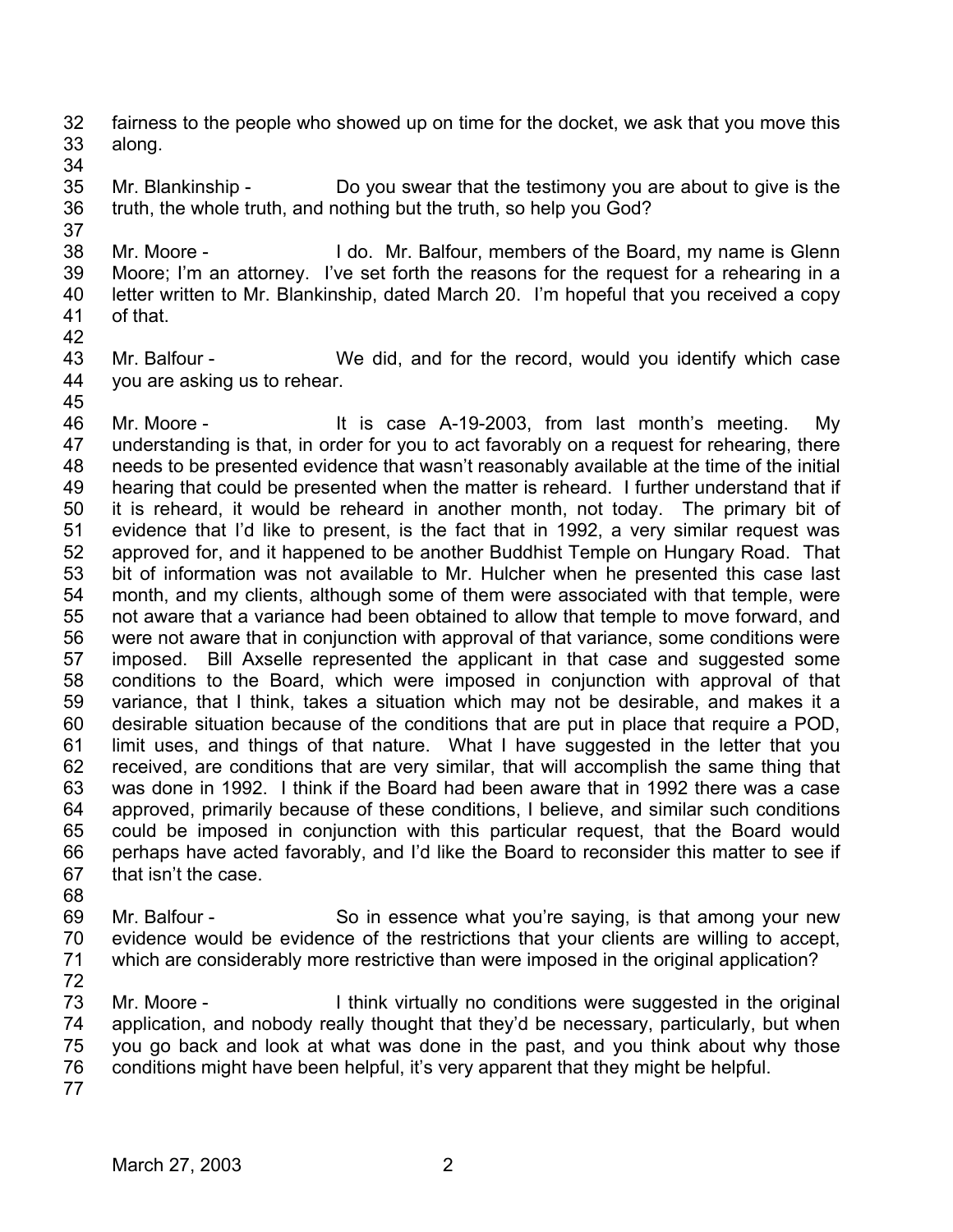78 79 80 81 82 83 84 85 86 87 88 89 90 91 92 93 94 95 96 97 98 99 100 101 102 103 104 105 106 107 108 109 110 111 112 113 114 115 116 117 118 119 120 121 122 123 Mr. Balfour - Do you have any evidence that we didn't hear before that you think we should hear now? Mr. Moore - Well, I think the evidence of the existence of that prior case, which was not introduced at the last hearing, and the conditions that were imposed – I think that's a precedent as well. Mr. Balfour - Do members of the Board have questions? Mr. McKinney - The How much property did the temple have on Hungary Road when they bought it in 1992? How much property did they sell off? Mr. Moore - I don't know. Again, I don't know the answer. Mr. McKinney - Quite a lot, wasn't it? Mr. Moore - But this is not the same temple. Mr. McKinney - I understand that; I understand that. Mr. Wright - The I don't understand that, what that case ………… Each case has to stand on its own merits. The situation's different; the location is different. Mr. Moore - But the variance and uses requested are very similar. Mr. Wright - The use is one thing, but the fact is that they had to get a variance because they didn't have sufficient properties to conduct it on the land that they had purchased. Mr. Moore - That's true, but the people ............. Mr. Wright - The use wasn't the problem; it's the fact that they didn't have sufficient land on which to conduct a church. Mr. Moore - But you can somehow qualify the use or restrict the use in a manner that would allow the lesser amount of land to be an acceptable location for a church. That's what was done in 1992, and was not brought up at the last hearing and which can be done again. Mr. Wright - Mr. Blankinship, why do we have the restriction on churches that they have to have that width with that much property? Mr. Blankinship - I would think one of the main concerns, not the only one, but the main concerns would be traffic. The wider each lot is, the fewer entrances you have close together. Looking at that Hungary Road case, the properties on both sides of that lot were not developed as intensely as the one that you looked at last month, where you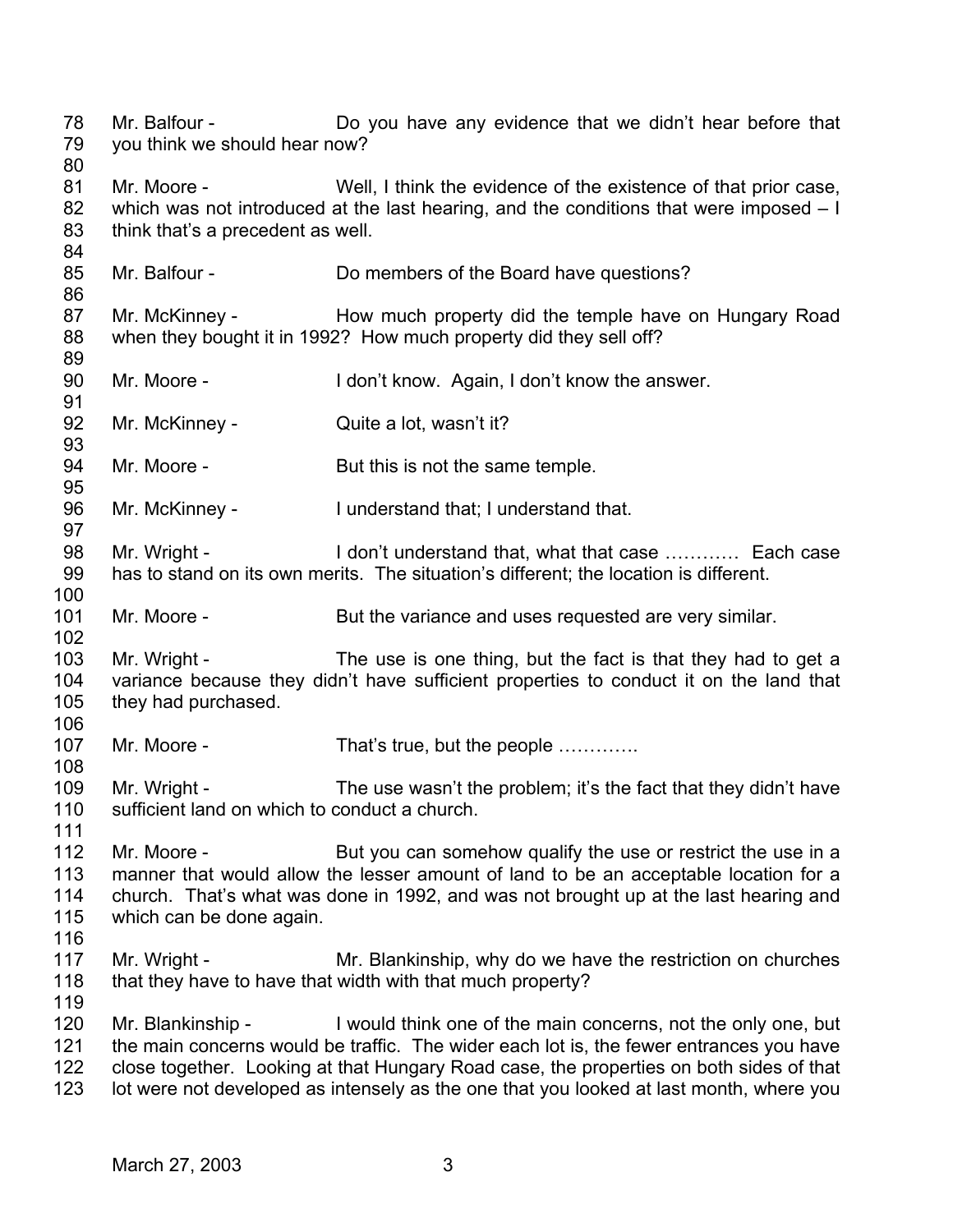124 125 126 127 128 129 130 131 132 133 134 135 136 137 138 139 140 141 142 143 144 145 146 147 148 149 150 151 152 153 154 155 156 157 158 159 160 161 162 163 164 165 166 167 168 169 have the school on one side, and the townhouse development on the other, and a very narrow piece of property between them. That was, as Mr. McKinney pointed out, a much larger piece of property with narrow frontage, that widened out as it went back. Mr. Wright - Each case stands on its own. Mr. McKinney - The U was under the impression that when that lot that was sold, was the reason they bought this property, really for the administrative offices. Is that true or not true? Mr. Moore - That is not my understanding. This property has been purchased to be used as a temple. Mr. McKinney - From the same group on Hungary Road? Mr. Moore - Some members of the congregation, if that's the correct term, have broken away from that group. That group, as I understand it, has built a larger temple there. These people actually want a smaller temple situation. In fact, one of the conditions we would suggest would limit the size of any building use at this site. Actually the owner of this property is not the temple itself at this time. It's three individuals who are members of the temple, who would, if this variance is ultimately reheard and approved, convey it to the temple. It's not currently owned by the temple. Mr. Balfour - Any questions by the members of the Board? Do I hear a motion that we rehear the matter? There not being a motion or a second, the request to rehear is denied. I call the first cases, and I notice there are three cases that appear to be by the same people, so I would suggest we call the three together, Mr. Secretary. **A - 80-2000 JOHN B. AND MARGARET E. SULLIVAN** request a variance from Section 24-9 of Chapter 24 of the County Code to amend a previous variance at 1550 Kimbrook Lane (Parcel 149-A-82), zoned A-1, Agricultural District (Varina). The public street frontage requirement is not met. **A - 81-2000 JOHN B. AND MARGARET E. SULLIVAN** request a variance from Section 24-9 of Chapter 24 of the County Code to amend a previous variance at 1590 Kimbrook Lane (Parcels 156-A-68, 69B (part) and 81 (part)), zoned A-1, Agricultural District (Varina). The public street frontage requirement is not met. **A - 82-2000 JOHN B. AND MARGARET E. SULLIVAN** request a variance from Section 24-9 of Chapter 24 of the County Code to amend a previous variance at 1600 Kimbrook Lane (Parcel 156-A-69B), zoned A-1, Agricultural District (Varina). The public street frontage requirement is not met.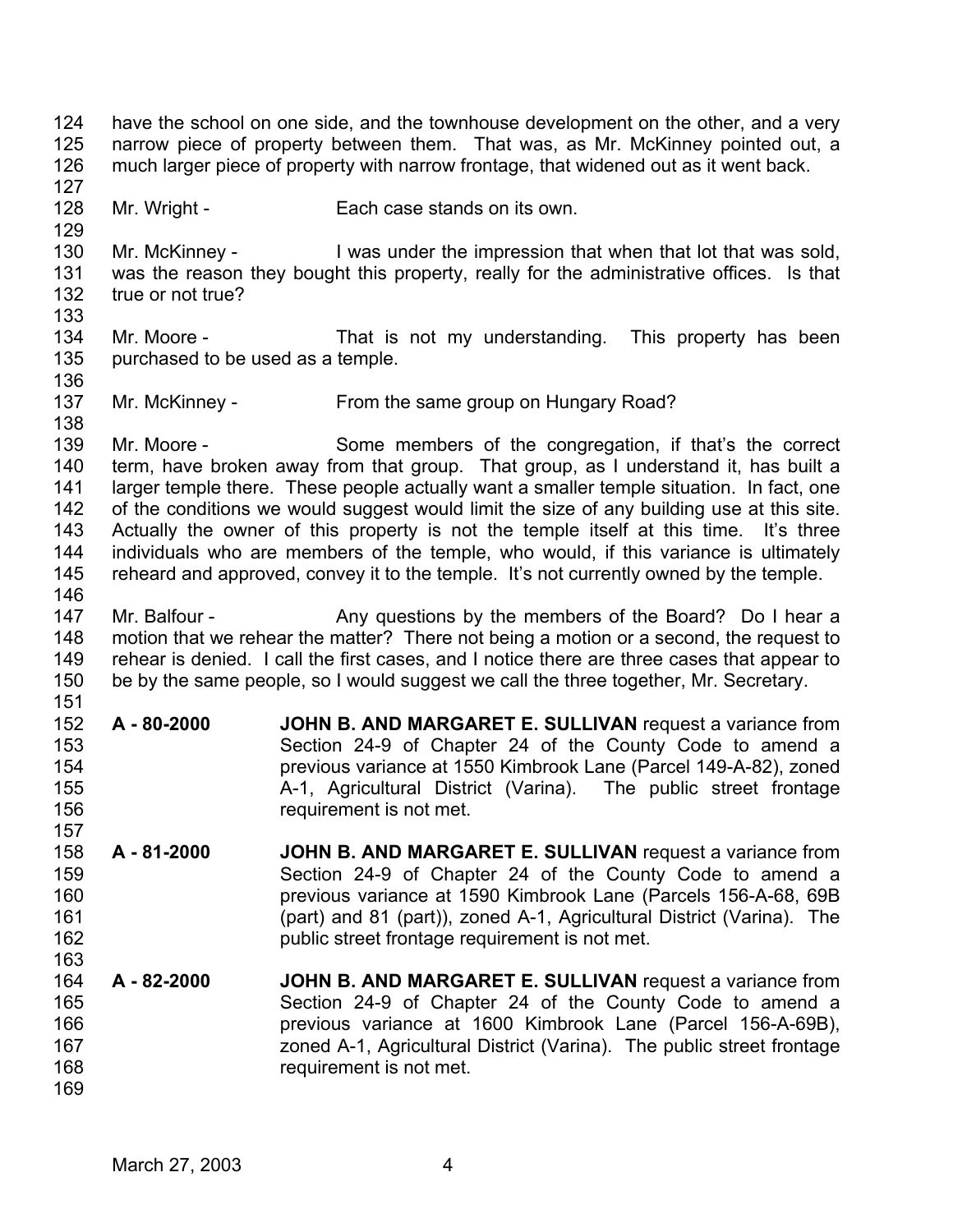170 171 172 173 174 175 176 177 178 179 180 181 182 183 184 185 186 187 188 189 190 191 192 193 194 195 196 197 198 199 200 201 202 203 204 205 206 207 208 209 210 211 212 213 214 215 Mr. Blankinship - Mr. Chairman, I call your attention to the letter that was passed out with "Kimbrook Lane Residents" along the top. Mr. Balfour - Do we have any others who intend to testify in this matter? Would all of you who expect to testify, please stand and raise your right hand and be sworn? Mr. Blankinship - Do you swear that the testimony you are about to give is the truth, the whole truth, and nothing but the truth, so help you God? Mr. Harris - I do. My name is Bradley T. Harris. I'm here in behalf of Mr. and Mrs. Sullivan. The case was deferred from our last meeting. This is Mr. Sullivan's son, Rex. Mr. Sullivan - My name is Rex Sullivan. I'm the son of John and Elizabeth Sullivan. I had to run all the way. Mr. Balfour - Are you going to testify sir? Mr. Sullivan - If I need to. Mr. Balfour - Chay, will you raise your right hand and be sworn. Mr. Blankinship - Do you swear that the testimony you are about to give is the truth, the whole truth, and nothing but the truth, so help you God? Mr. Sullivan - I do. Mr. Harris - The Sullivans had requested that the Sullivans had requested that the variance request that was made in 2000, they proffered 22 feet. At that time there was a misunderstanding; as they went back to look at that, they discovered that their understanding of it was different from that of the County, and they have come back to ask that that be amended. In our last meeting, there was some public concern about the maintenance of the road, and who owns the road. Since our meeting, the Sullivans and the all the property owners on the road have come to an agreement to convey the road to the owners. Everyone on Kimbrook Lane is in agreement to accept that road as their own, and it is my understanding, based on the letter that you have before you, that at this time there is no one in opposition who lives on the road, to this request to amend this 22 feet to eliminate that part of their variance request. Mr. Sullivan has made an attempt, he has spent \$4,000-\$5,000 to bring the road up. I believe, if you will look at your report, the staff concurs that there are no known requirements by the Fire Department or other entities that this 22 feet is a standard, and there has been another variance request made in December, that this 22 feet was not imposed on that variance request. We're not aware of any other private road in the County where this type of request has been demanded.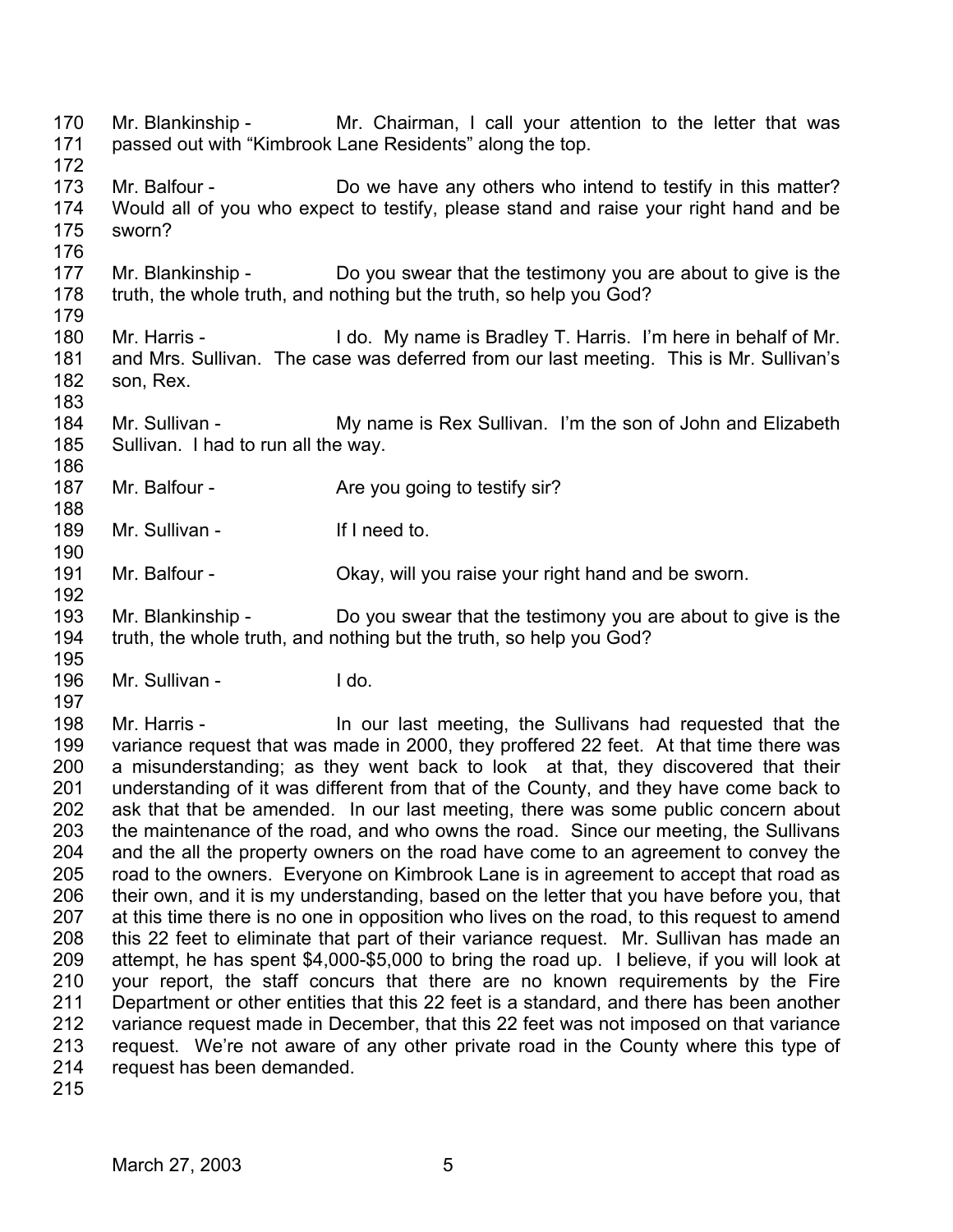216 217 218 219 220 221 222 223 224 225 226 227 228 229 230 231 232 233 234 235 236 237 238 239 240 241 242 243 244 245 246 247 248 249 250 251 252 253 254 255 256 257 258 259 260 261 Mr. Blankinship - Mr. Chairman, could I ask a question? Mr. Balfour - The Yes. Mr. Blankinship - Mr. Harris, what is the shape of the final agreement? Is the right-of-way of the road going to be conveyed to an association or a corporation, or are you going to draw a new property line down the center of the road and attach the property to each adjoining parcel? Mr. Harris - I believe Mr. Sullivan is handing you the contract; it's a transfer of property. All the property on this will extend their current frontage into the road and accept a certain part of that. The right-of-way will be maintained for all residents to get onto the property. That's the understanding, the contract that you have there, between the parties, as well as a list of residents who've signed the document to concur with what we're talking about. Mr. Balfour - Any questions by Board members? Mr. Nunnally - The Mr. Harris, that property, has it been deeded to this organization? Mr. Harris - That's in the process, sir. It's in the attorney's hands, and they're in the process of changing the lines right now. Mr. Nunnally - So you wouldn't have a problem if we eliminate this clause here, to widen the road, when this property is deeded to these people? Mr. Harris - Yes sir. Mr. Nunnally - I mean the contract and the deed are two different things; I just wanted to make sure that it's in their names before we eliminate this clause. Mr. Harris - They will have it deeded .......... Mr. Sullivan - The Sullim Chisholm, the lawyer for everybody involved, right now is working on doing that. The contract was just signed this morning really early; it took a while to get it all together. As far as I know, once we're out of this hearing, Jim will go ahead and take care of whatever matters are needed. The residents have some say-so in how it's deeded. Each one is going to go ahead and get their own individual parcel, but I'm not certain whether they're going to set up a road maintenance agreement prior to that, or just go ahead and deed it. Whichever way is fine. I just don't know how speedy they'll get it done. I know Jim's working on it. Mr. Balfour - Cher questions by Board members? I think we have someone else who wanted to speak. In case you have anything further at this point, you'll have a chance to respond if he says something you don't agree with.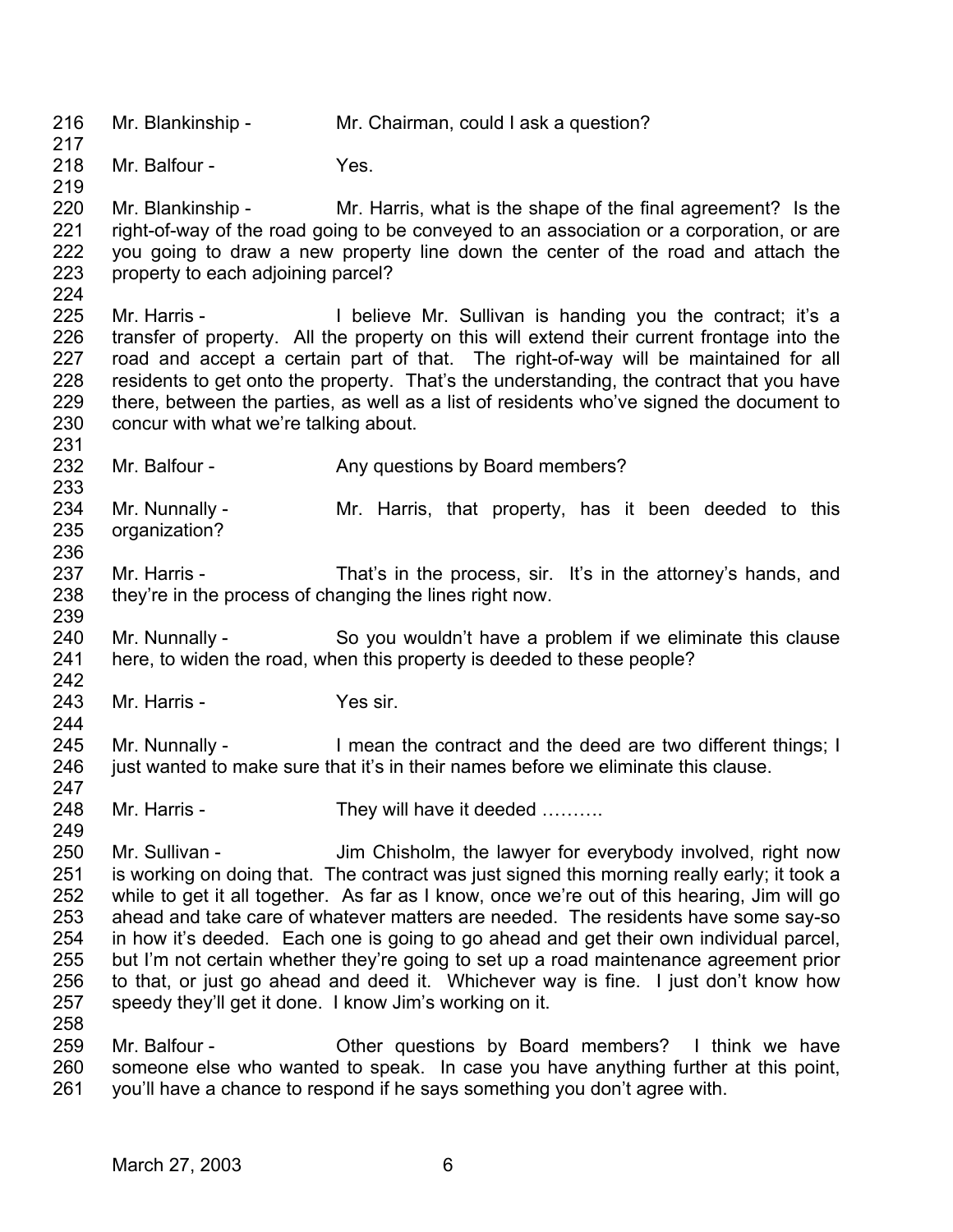262 263 264 265 266 267 268 269 270 271 272 273 Mr. Leake - The My name is Bill Leake. I'm going to back up what the Sullivans have stated. We do have a contract drawn up to convey the road over to us. As far as the 22 feet, Jim Chisholm has suggested that we eliminate the 22-foot condition, but add the condition that he convey the road over to us. That way, once he does convey the road over to us, the attorney can contact you, and they can release that portion of the condition. We are also in the process of drawing up a road maintenance agreement, and there is another piece of property that Mr. Sullivan is in the process of selling to another landowner on Kimbrook Lane, and we're trying to do all this at one time, so it'll be just one thing, and it'll all happen together. It should come together within the next 2-3 weeks.

274 275 276 Mr. Balfour - Any questions by Board members? Thank you, Mr. Leake. Anything further, Mr. Harris?

277 278 279 280 281 After an advertised public hearing and on a motion by Mr. Nunnally, seconded by Mr. Wright, the Board **granted** application **A-80-2000**, variance request to amend a previous variance at 1550 Kimbrook Lane (Parcel 149-A-82). The Board granted the request subject to the following conditions:

282 283 284 285 1. The property shall be developed in substantial conformance with the plan filed with the application. No changes or additions to the layout may be made without the approval of the Board of Zoning Appeals.

286 287 288 289 290 291 2. If land disturbance will exceed 2,500 square feet, the requirements of Chapter 10 of the County Code apply. At the time of building permit application, the applicant shall submit the necessary information to the Department of Public Works to ensure compliance with the requirements of the Chesapeake Bay Preservation Act and the code requirements for water quality standards.

292 293 294 295 296 3. Approval of this request does not imply that a building permit will be issued. Building permit approval is contingent on Health Department requirements, including, but not limited to, soil evaluation for a septic drainfield and reserve area, and approval of a well location.

297 298 299 4. The owners of the property, and their heirs or assigns, shall accept responsibility for maintaining access to the property until such a time as the access is improved to County standards and accepted into the County road system for maintenance.

- 300
- 301 302 5. Any new well on the property shall be a drilled well, not a bored well.

| 303 | Affirmative:  | Balfour, Kirkland, McKinney, Nunnally, Wright | 5 |
|-----|---------------|-----------------------------------------------|---|
|     | 304 Negative: |                                               |   |
| 305 | Absent:       |                                               |   |
| 306 |               |                                               |   |

307 The Board granted this amendment based on Mr. Sullivan's agreement to convey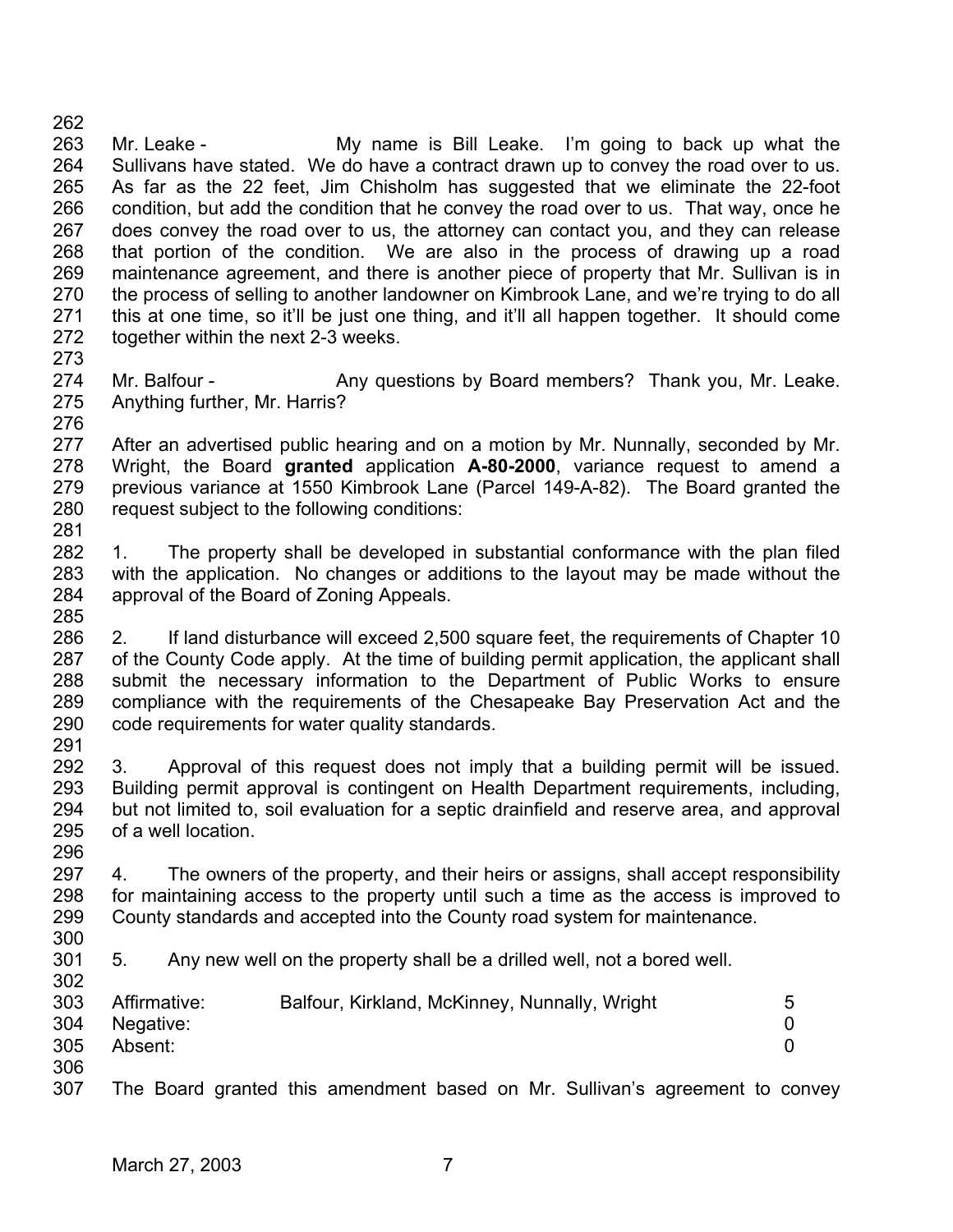308 309 Kimbrook Road to the residents whose property it adjoins. This amendment will be effective when that conveyance has been recorded.

310

311 312 313 314 After an advertised public hearing and on a motion by Mr. Nunnally, seconded by Mr. Wright, the Board **granted** application **A-81-2000**, variance request to amend a previous variance at 1590 Kimbrook Lane (Parcels 156-A-68, 69B (part) and 81 (part). The Board granted the request subject to the following conditions:

315 316 317 318 319 1. The property shall be developed in substantial conformance with the plan filed with the application. No changes or additions to the layout may be made without the approval of the Board of Zoning Appeals.

- 320 321 322 323 324 2. If land disturbance will exceed 2,500 square feet, the requirements of Chapter 10 of the County Code apply. At the time of building permit application, the applicant shall submit the necessary information to the Department of Public Works to ensure compliance with the requirements of the Chesapeake Bay Preservation Act and the code requirements for water quality standards.
- 325 326 327 328 329 330 3. Approval of this request does not imply that a building permit will be issued. Building permit approval is contingent on Health Department requirements, including, but not limited to, soil evaluation for a septic drainfield and reserve area, and approval of a well location.
- 331 332 333 4. The owners of the property, and their heirs or assigns, shall accept responsibility for maintaining access to the property until such a time as the access is improved to County standards and accepted into the County road system for maintenance.
- 334 335 5. Any new well on the property shall be a drilled well, not a bored well.

| 5 |
|---|
|   |
|   |
|   |

340

336

341 342 343 The Board granted this amendment based on Mr. Sullivan's agreement to convey Kimbrook Road to the residents whose property it adjoins. This amendment will be effective when that conveyance has been recorded.

344

345 346 347 348 After an advertised public hearing and on a motion by Mr. Nunnally, seconded by Mr. Wright, the Board **granted** application **A-82-2000**, variance request to amend a previous variance at 1600 Kimbrook Lane (Parcel 156-A-69B). The Board granted the request subject to the following conditions:

349

350 351 352 1. The property shall be developed in substantial conformance with the plan filed with the application. No changes or additions to the layout may be made without the approval of the Board of Zoning Appeals.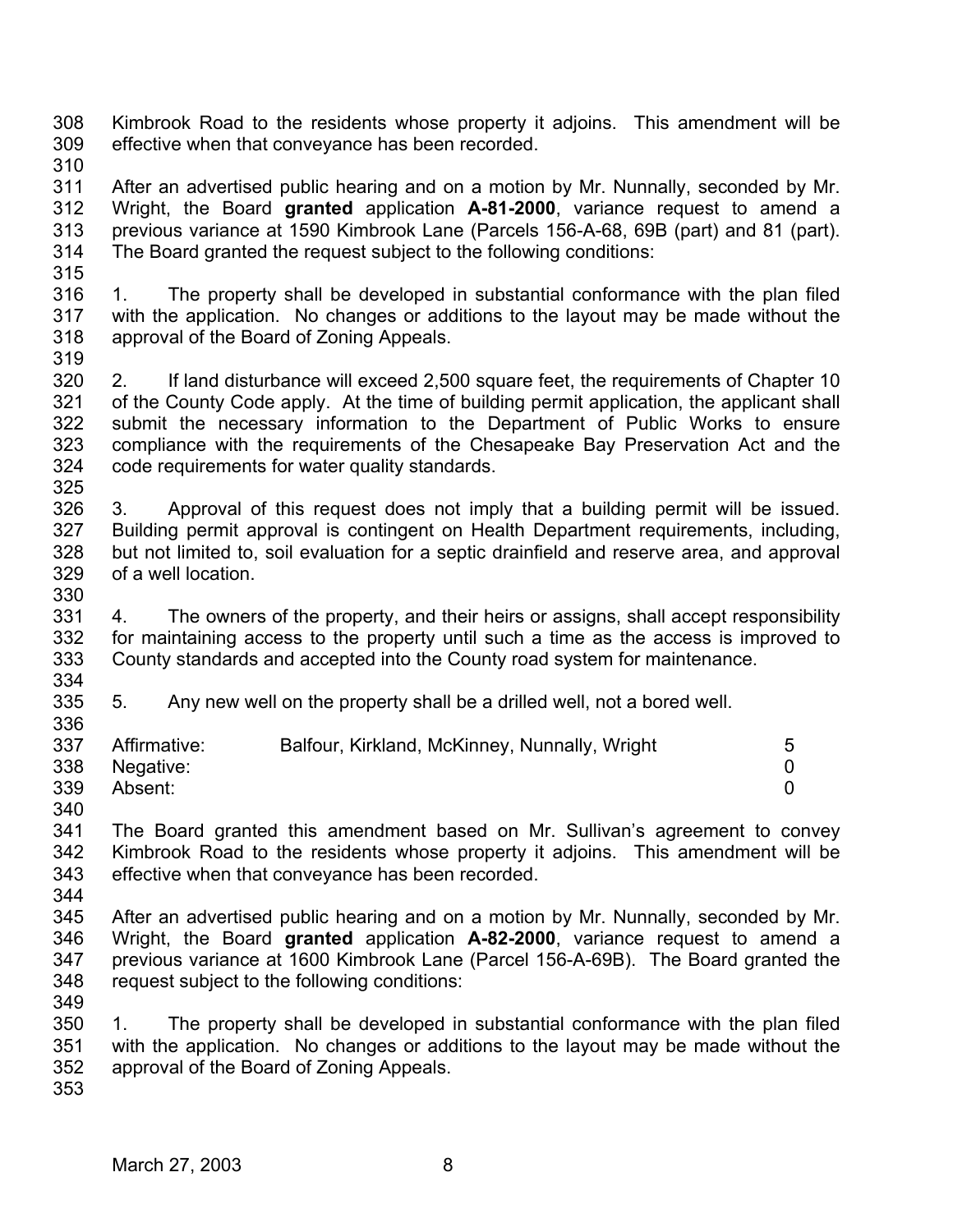354 355 356 357 358 2. If land disturbance will exceed 2,500 square feet, the requirements of Chapter 10 of the County Code apply. At the time of building permit application, the applicant shall submit the necessary information to the Department of Public Works to ensure compliance with the requirements of the Chesapeake Bay Preservation Act and the code requirements for water quality standards.

360 361 362 363 3. Approval of this request does not imply that a building permit will be issued. Building permit approval is contingent on Health Department requirements, including, but not limited to, soil evaluation for a septic drainfield and reserve area, and approval of a well location.

364

388

391

359

365 366 367 368 4. The owners of the property, and their heirs or assigns, shall accept responsibility for maintaining access to the property until such a time as the access is improved to County standards and accepted into the County road system for maintenance.

369 5. Any new well on the property shall be a drilled well, not a bored well.

| 370 |              |                                               |          |
|-----|--------------|-----------------------------------------------|----------|
| 371 | Affirmative: | Balfour, Kirkland, McKinney, Nunnally, Wright | 5        |
| 372 | Negative:    |                                               | $\Omega$ |
| 373 | Absent:      |                                               | 0        |
| 374 |              |                                               |          |

375 376 377 378 The Board granted this amendment based on Mr. Sullivan's agreement to convey Kimbrook Road to the residents whose property it adjoins. This amendment will be effective when that conveyance has been recorded.

- 379 380 381 382 383 384 385 386 387 **A - 21-2003 COLONIAL FIRST PROPERTIES, LLC D/B/A GOLD CITY** requests a variance from Section 24-117 of Chapter 24 of the County Code to adult business at 7103 Brook Road (Club Court) (Parcel 784-751-9627), zoned B-3, Business District (Fairfield). The appeal is not met. Colonial First Properties, LLC d/b/a Gold City appeals a decision of the Director of Planning pursuant to Section 24-117 of the County Code concerning four notices of violation at 7103 Brook Road (Club Court) (Parcel 784-751-9627), zoned B-3, Business District (Fairfield).
- 389 390 Mr. Balfour - Is there anyone else to testify in this matter? Would you three raise your right hands and be sworn please.
- 392 393 394 395 Mr. Blankinship - Do you swear that the testimony you are about to give is the truth, the whole truth, and nothing but the truth, so help you God? Whoever's going to speak first, would you state your name please.
- 396 397 398 Ms. White - I do. My name's Dianne White. First off, I'd like to state, our lawyer hasn't shown up, Wayne Dawson.
- 399 Mr. Balfour - Are you asking us to pass it by for a few minutes?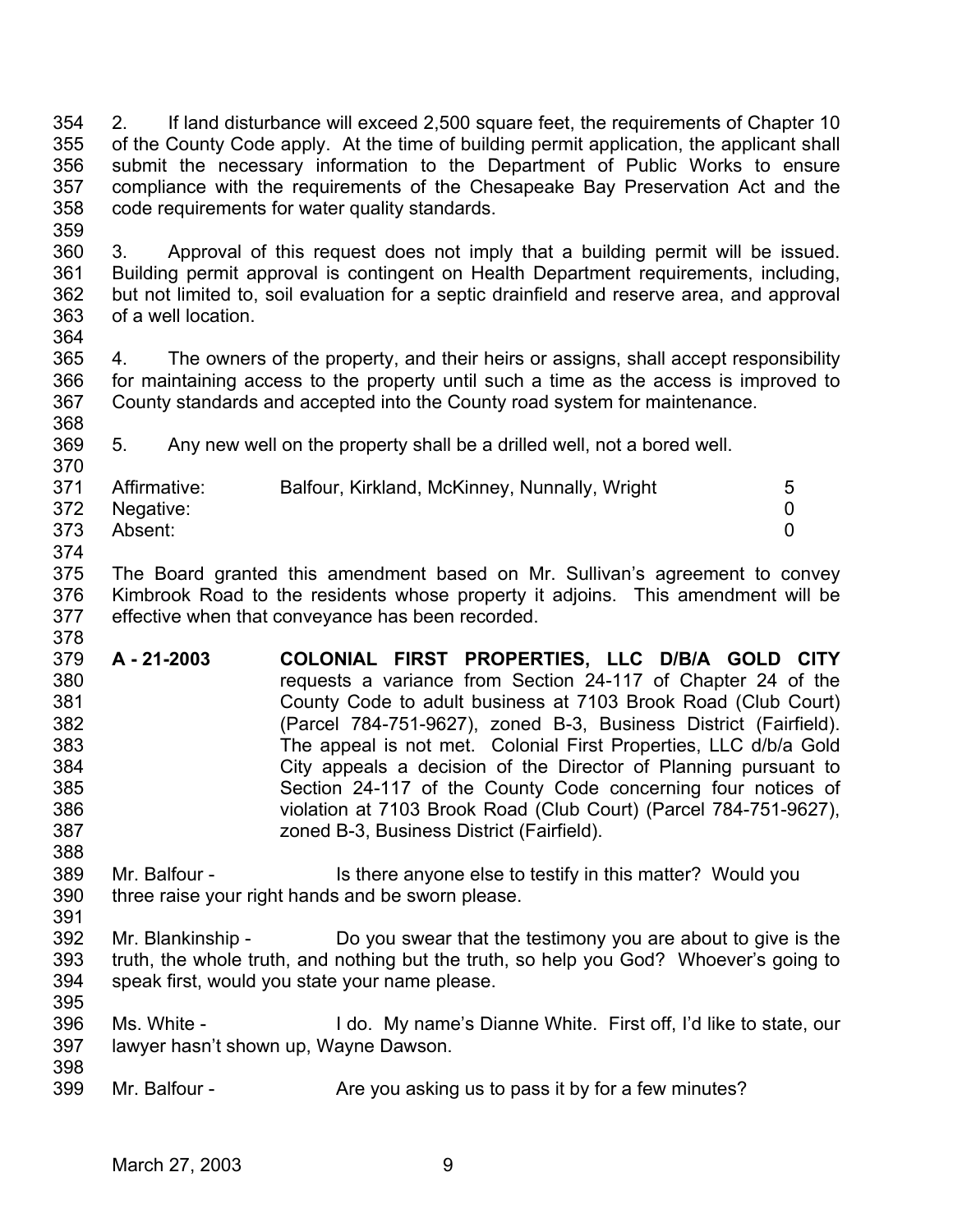400

- 401 402 Ms. White - The Manus of the Vou wouldn't mind. He's supposed to be here, and he should be here by now, but he hasn't shown up yet.
- 403 404 405 Mr. Balfour - All right, we'll pass it by. You go call him, and we'll take the next case.
- 407 Ms. White - Thank you.
- 408

406

- 409 *(Resumed at end of 9:00 o'clock docket.)*
- 410
- 411 412 413 Mr. Dawson - Good morning, gentlemen. Mr. Chairman, I want to apologize for being late.
- 414 415 416 Mr. Balfour - Think the other two are still under oath, but you need to be sworn in. No one else to testify?
- 417 418 419 Mr. Blankinship - Do you swear that the testimony you are about to give is the truth, the whole truth, and nothing but the truth, so help you God?
- 420 421 422 423 424 Mr. Dawson - First of all, Mr. Chairman, I apologize for being late this morning. I thought the matter was set for 10:00 o'clock, because the last time we were here, it was specifically set for 10:00 o'clock, and that's what I had in my book. I was not told that the time was any different, so that's why I wasn't here at 9:00 o'clock, and I wanted to apologize to the Board.
- 425

426 427 428 429 430 431 432 433 434 435 436 437 438 439 440 441 442 443 444 445 First of all, the last time we were here, I think there was a misconception. After we had the meeting last time, I went by the establishment to see just what they had in terms of how they had the adult videos arranged in the place. I was under the impression from Mr. White's testimony, that there was a separate room that had the adult videos in it, and that was the question about whether or not it constituted a separate business from the overall restaurant and entertainment establishment. What it is, when you go in the back door, actually the front of the establishment, there is an L-shaped hallway. You go down a certain distance, and then there's a counter where an employee, during the day it's Ms. White who's the Manager, Diane White, who collects the admission fee and checks ID and this sort of thing. There's an additional leg to the hallway on the L part, that goes to the entrance to where the restaurant portion is. The videos are on the wall to the left of the hallway. They're on two shelves approximately 10 feet in length. There are currently 285 videos there. Gold City has made an inventory of the items. This is numbers, not dollar value, but they've made an inventory of everything they have, beer, food, wine, clothing, that they sell there on the establishment, T-shirts and things that have the logo, and the inventory on the adult videos, the number comes to 285. The DVD's are on two shelves about ten feet in length, to the left of the hallway. I wanted to clarify that because I thought there was a misconception. At least I had last time that there was a separate room that might be considered a separate business from the restaurant, but it's on the hallway leading down into the restaurant portion of the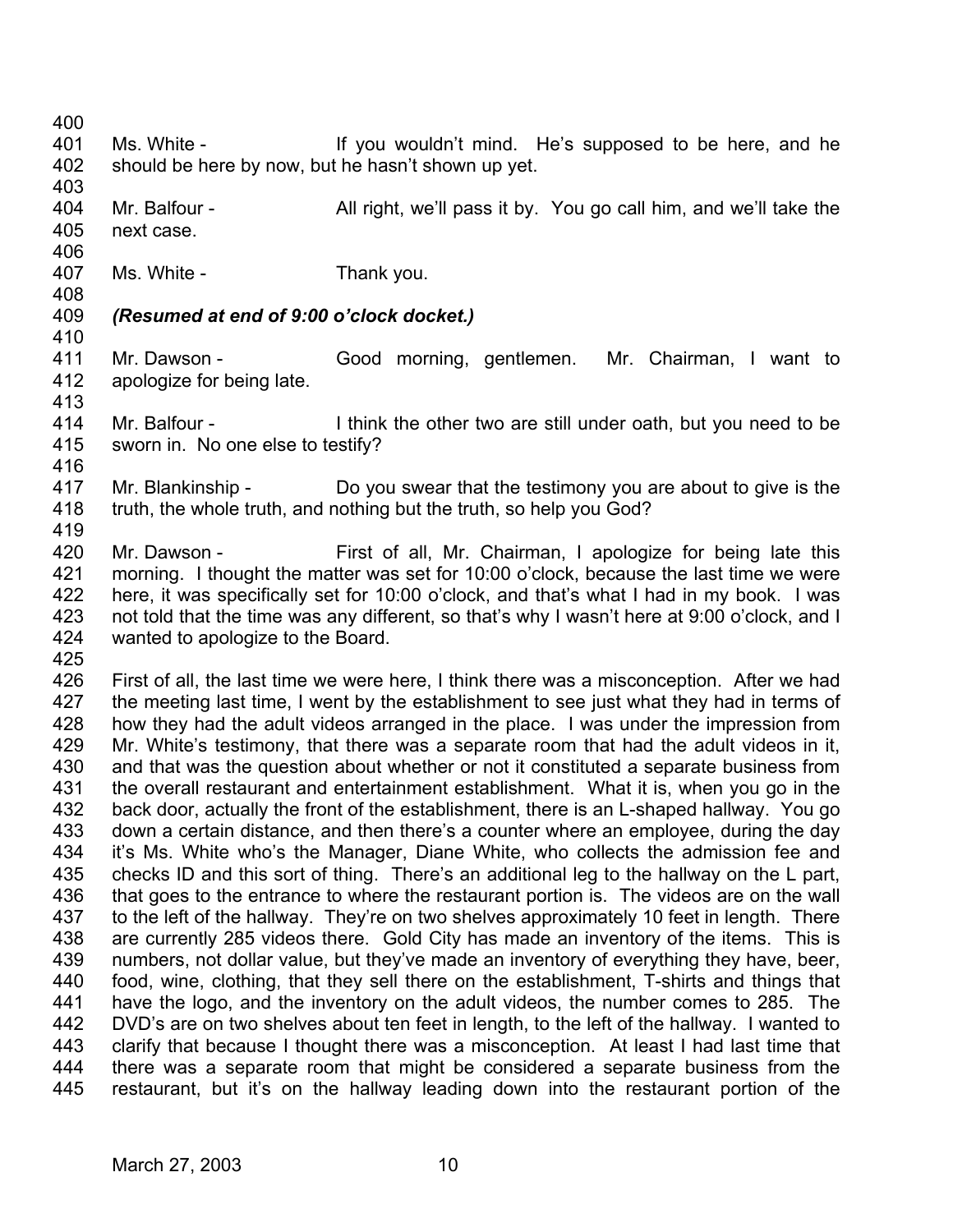- 446 establishment.
- 447

448 449 450 451 452 453 454 455 Mr. White could not be here today; his wife is having severe complications from a pregnancy. She's been under a doctor's care since just before Christmas, and recently, she's been bedridden and he's having to take care of her, so he's in West Virginia and could not be here today, because he's taken her to the hospital several times in the last month, on a moment's notice. Dianna White is the Manager of the place; she's there during the daytime, not at night. He was taking care of things for Donna White, who's the actual President of the corporation, and his not being available in Richmond, has slowed getting some things done that we'd planned to get done.

456

457 458 459 460 461 462 463 464 465 466 467 468 469 I also took a look at the fence that the violation notice said was not there. There is an eight-foot fence on the back of the property. It looks like it's in need of some repair, but that's not the question. I took from the notice that they were being cited because they had no fence at all. There is a fence on the back of the property; it is an eight-foot fence, but it does need to be replaced. My estimates from Dianna White and Mark White are that it will take them another 30 days to get that accomplished. They have contacted ADT about putting in the camera system. They've given an estimate of about \$5,000 as a cost to do this. With Mr. White not being here to take care of some things, they're going to need a little bit of additional time to get the money together to put that out in a lump sum to have that. They would like about 90 days to get the security cameras in place. I think there are security cameras inside the building, but not outside, or are there? They don't have any security cameras at all right now; I think there's one that could be attached.

- 470
- 471 472
- Mr. Blankinship That's what they agreed last month to do.

473 474 475 476 477 478 479 Mr. Dawson - We indicated last month that we would have that done in 30 days, and we did not anticipate that Mr. White would be taken away from Richmond and not be able to come here and take care of some of these things. This is what has put a handicap on our getting those things done. They do plan to get that. They have gotten an estimate; they've called ADT to get an estimate of what it's going to cost and to get the camera system installed. It's a matter then, of coming up with the money to get it done, and he'd like some additional time to do that.

480 481

482

Mr. Balfour - Questions by the Board?

483 484 485 486 487 488 Mr. Blankinship - Let me just clarify that point. If we could go to the first of those photos, Lee. The plan that was shown provided that the sort of fence that you see on the left side there would be extended all the way across, replacing the other fence, and if you would go to the fourth photo, Lee, it also included a dumpster enclosure, which you see was not done. That was the requirement that they agreed last month that they would meet before today's hearing, along with the security camera.

489

490 491 Mr. Balfour - The And you're saying that neither one was done, due to the fact that Mr. White has been ill?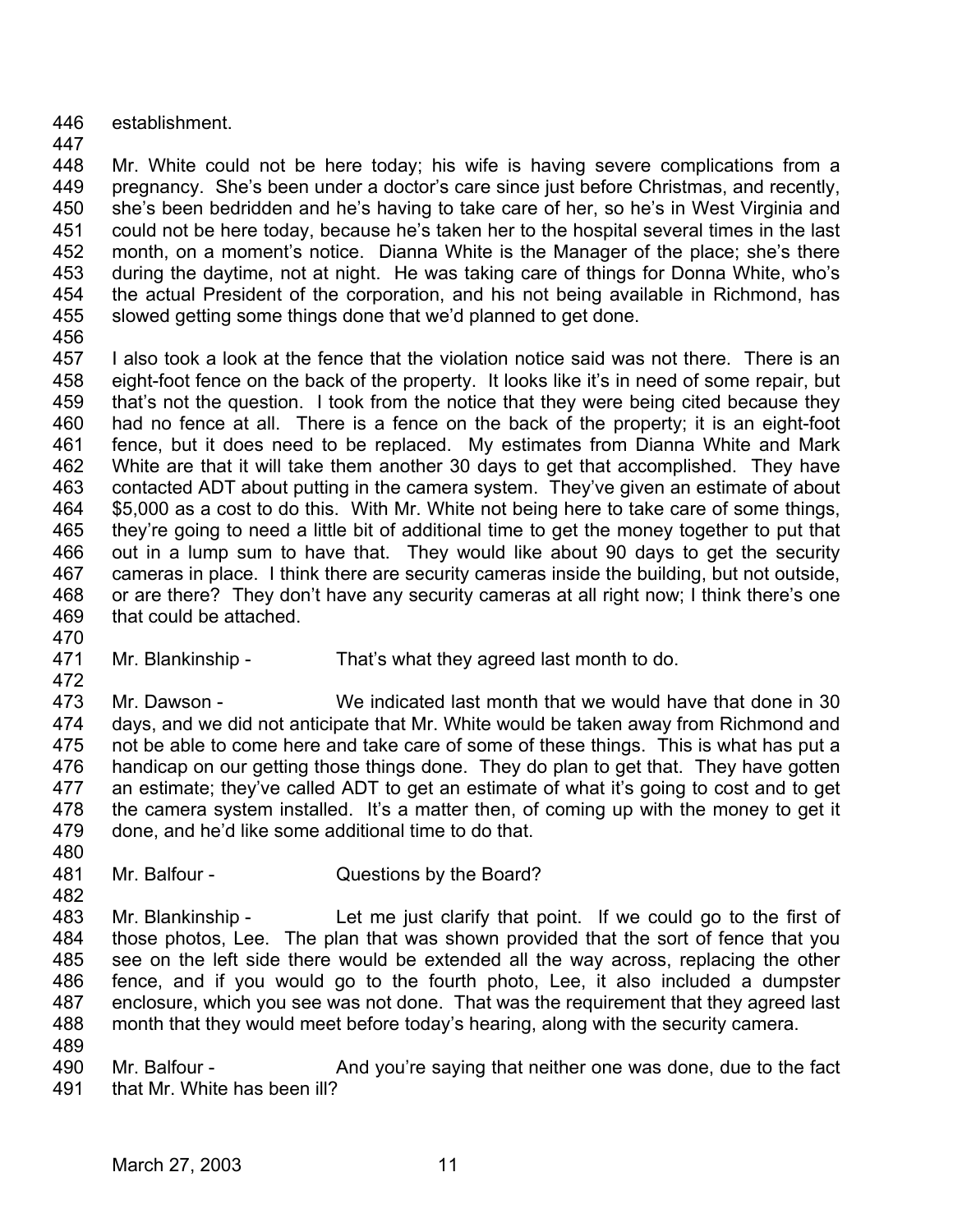- 492
- 493 494 495 Mr. Dawson - It's Mrs. White, his wife, she's under a doctor's care and is bedridden now, pending the pregnancy. She's had to go to the hospital several times from complications.
- 496

519

- 497 498 Mr. Balfour - And they're the only ones who can make decisions about enclosing a dumpster and getting a security system put in?
- 499 500 501 502 Mr. Blankinship - They've known about these requirements for about a year now.
- 503 504 505 Mr. Kirkland - What was the date of the requirement for the fence and the dumpster. That was during the process of when they built the building, right?
- 506 507 508 509 510 511 Mr. Blankinship - I can't say when we first put that fence requirement on there. That is to say, it's a very old requirement. I don't know when Colonial First Properties was first made aware of that requirement, but the security camera requirement was adopted by the Board a year and a half ago. John, (still under oath) do you know when they were first notified of the fence requirement?
- 512 513 514 515 Mr. Short - **I** don't know the exact date, but it's been approximately eight months since I went by there and talked to them about the fence and left a plan with Ms. White, showing the fence and the dumpster screening.
- 516 Mr. Kirkland - 2002?
- 517 518 Mr. Short - Yes sir.
- 520 Mr. Balfour - Any other comments by you two?
- 522 523 524 525 526 527 528 529 530 531 532 Mr. Dawson - Ms. White, Dianna White, has indicated now that with Mr. White not being there, she's taking over doing and getting those things done that he was going to take care of. She's gotten authorization from his wife, Donna White, who's the President of the corporation, I think the major stockholder of the corporation, to do the things, to get the contractor lined up to do it. It's not as though there's no fence back there. There is, it's just a matter of being not as aesthetically pleasing as the portion of the fence on the left side. I think the purpose of having the fence was to block it off from vision from anybody in the neighborhood on the other side. That's accomplished; it's just a matter of it's not in the format that the County would like to have with the wooden fence, and she has indicated now that in about 30 days it will be.

| 533<br>534 | Mr. McKinney - | What was that fence made out of back there?                     |
|------------|----------------|-----------------------------------------------------------------|
| 535        | Mr. Kirkland - | Is it wood?                                                     |
| 536<br>537 | Mr. Balfour -  | I believe I'm hearing from unofficial third parties that it's a |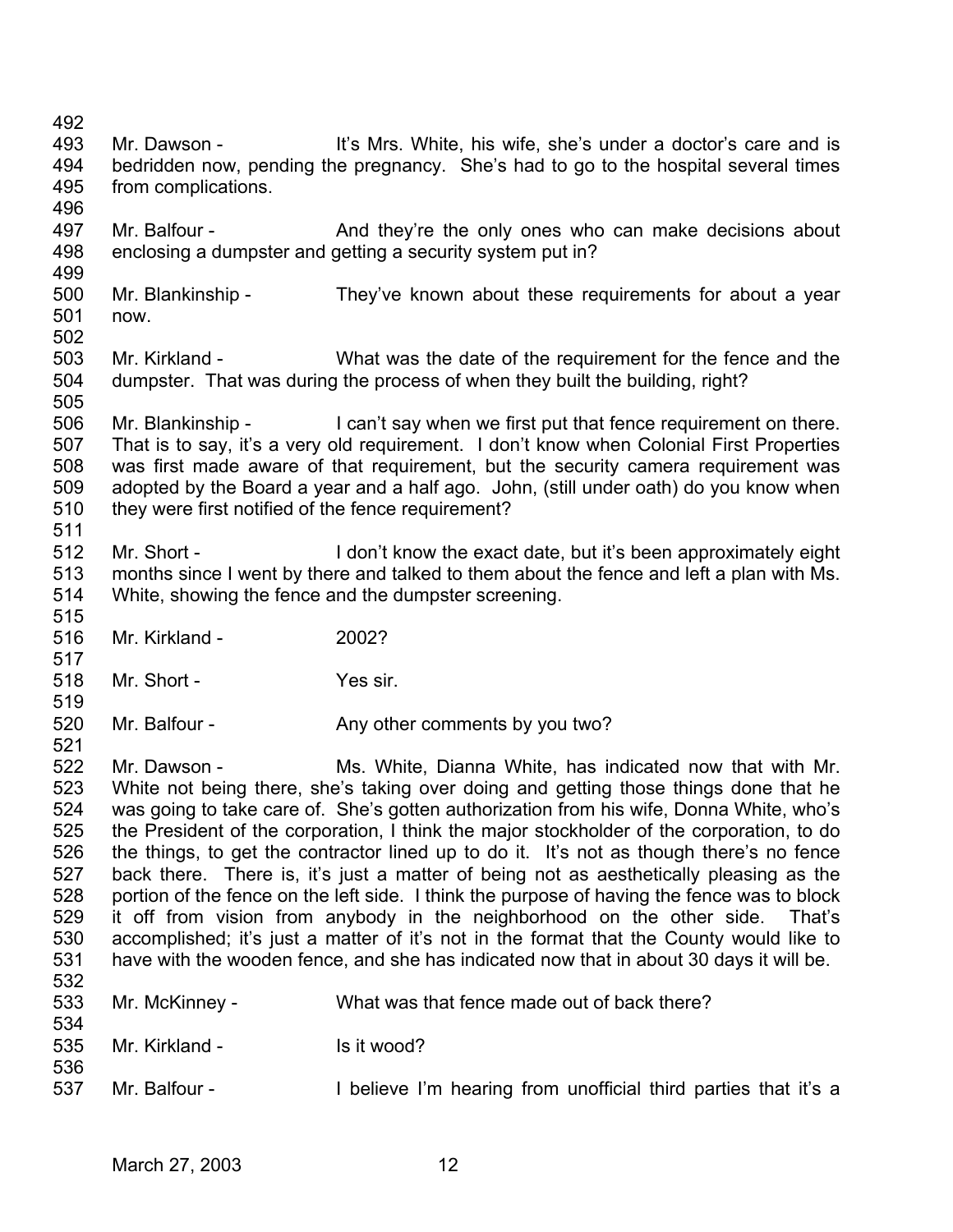| 538<br>539        | plywood fence, covered in some sort of white material.         |                                                                                                                        |  |
|-------------------|----------------------------------------------------------------|------------------------------------------------------------------------------------------------------------------------|--|
| 540<br>541        | Mr. McKinney -                                                 | So it's plywood, covered in a type of material?                                                                        |  |
| 542<br>543        | Mr. Blankinship -                                              | Just painted white.                                                                                                    |  |
| 544<br>545<br>546 | Mr. McKinney -<br>specified what it was to be made out of?     | In the original POD for this land, this fence or buffer, was it                                                        |  |
| 547<br>548<br>549 | Mr. Blankinship -<br>complies with what was shown on the plan. | That's why they've put up that one section. That section                                                               |  |
| 550<br>551<br>552 | Mr. McKinney -<br>six-foot whatever?                           | In other words, the POD said that it would be a salt-treated,                                                          |  |
| 553<br>554        | Mr. Blankinship -                                              | It's clearly drawn and delineated on the plan.                                                                         |  |
| 555<br>556        | Mr. Kirkland -                                                 | Mr. Short, do you have the plan?                                                                                       |  |
| 557<br>558<br>559 | Mr. Short -<br>fence.                                          | I have a copy of the plan that shows the requirement of the                                                            |  |
| 560<br>561        | Mr. Kirkland -                                                 | It should have a date on it too.                                                                                       |  |
| 562<br>563<br>564 | Mr. Balfour -<br>requirements.                                 | Mr. Short has just presented a plan that shows the                                                                     |  |
| 565<br>566        | Mr. McKinney -                                                 | That's dated when, Mr. Kirkland?                                                                                       |  |
| 567<br>568        | Mr. Kirkland -                                                 | This is an old plan.                                                                                                   |  |
| 569<br>570<br>571 | Mr. Blankinship -                                              | This is from '77. Then the restaurant closed, went out of<br>business; it's gone back and forth through several hands. |  |
| 572<br>573<br>574 | Mr. McKinney -<br>and they built it back.                      | Originally it was the Celebrity Room. Then it burned down,                                                             |  |
| 575<br>576        | Mr. Blankinship -<br>eight months ago.                         | It's dated 1977, and this is what they were given a copy of,                                                           |  |
| 577<br>578<br>579 | Mr. McKinney -                                                 | The requirements were the same, from 1977?                                                                             |  |
| 580<br>581        | Mr. Blankinship -                                              | Yes.                                                                                                                   |  |
| 582<br>583        | Mr. Balfour -                                                  | Any other questions by Board members?                                                                                  |  |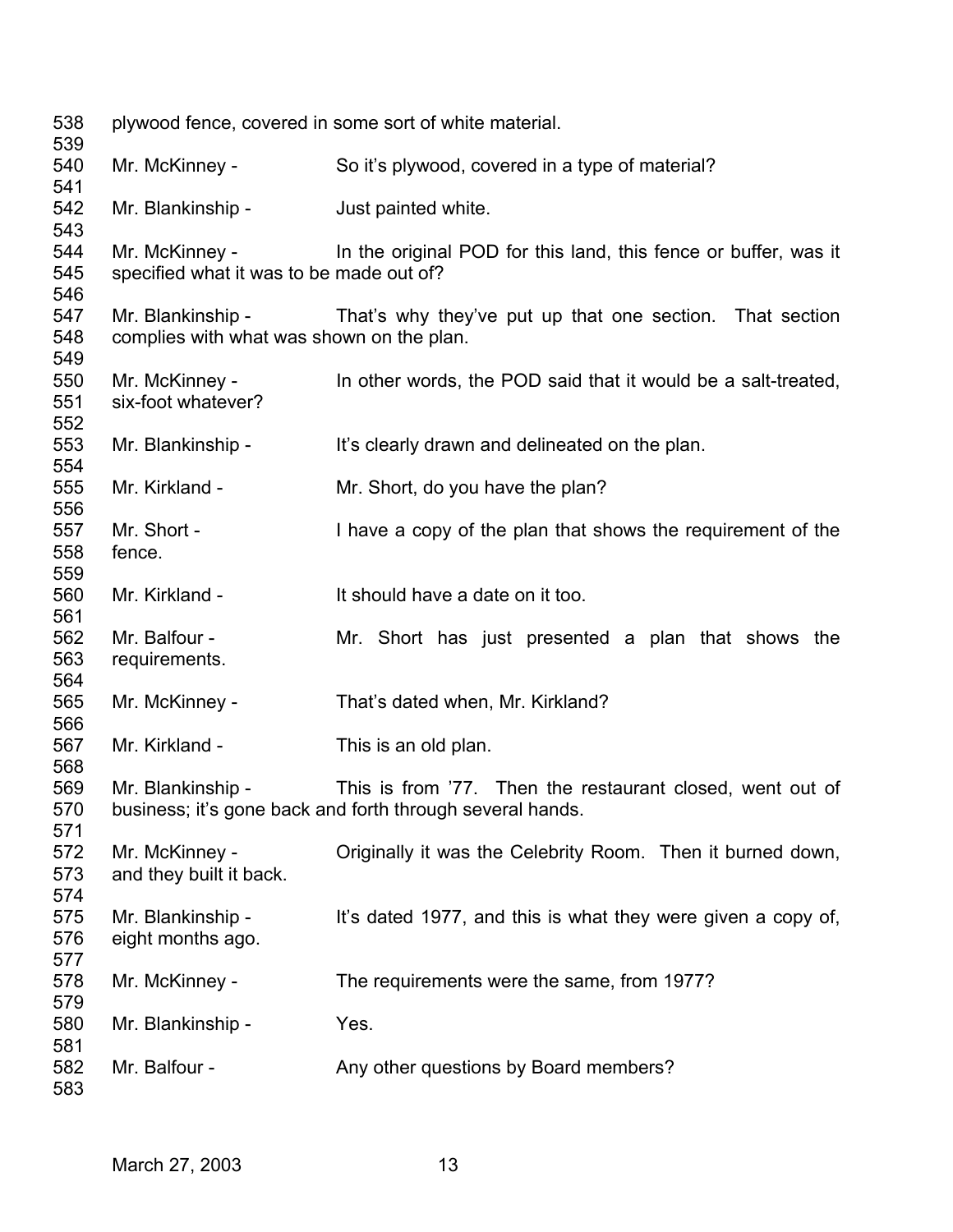| 584<br>585               | Mr. McKinney -                                                     | You got a copy of this plan eight months ago?                                                                                                                                                                                              |
|--------------------------|--------------------------------------------------------------------|--------------------------------------------------------------------------------------------------------------------------------------------------------------------------------------------------------------------------------------------|
| 586<br>587               | Ms. White -                                                        | I didn't.                                                                                                                                                                                                                                  |
| 588<br>589<br>590        | Mr. Dawson -<br>to me, I haven't seen that myself as his attorney. | I don't know whether, Mr. White's not here, he hasn't talked                                                                                                                                                                               |
| 591<br>592<br>593        | Mr. McKinney -<br>present it to?                                   | Did you present them with a plan, Mr. Short? Who did you                                                                                                                                                                                   |
| 594<br>595               | Mr. Short -                                                        | Yes sir, I did. To Mrs. White, personally, myself.                                                                                                                                                                                         |
| 596<br>597               | Ms. White -                                                        | To me?                                                                                                                                                                                                                                     |
| 598<br>599               | Mr. Short -                                                        | Yes, I did.                                                                                                                                                                                                                                |
| 600<br>601               | Ms. White -                                                        | I honestly don't remember.                                                                                                                                                                                                                 |
| 602<br>603               | Mr. McKinney -                                                     | You've got two Mrs. Whites; here's one, and there's another.                                                                                                                                                                               |
| 604<br>605<br>606        | Mr. Short -<br>to.                                                 | Sir, this young lady here, was the one that I handed the plan                                                                                                                                                                              |
| 607<br>608               | Mr. McKinney -                                                     | Thank you.                                                                                                                                                                                                                                 |
| 609<br>610<br>611<br>612 | Mr. Dawson -                                                       | Dianna White has indicated that the man who did the other<br>portion, is prepared to start on getting the additional portion done. It's just that she just<br>recently had the authority from the owners to go ahead and start doing that. |
| 613<br>614               | Mr. McKinney -                                                     | So it'll be done in the next week?                                                                                                                                                                                                         |
| 615<br>616               | Mr. Dawson -                                                       | Can you start it within the next week?                                                                                                                                                                                                     |
| 617<br>618               | Mr. McKinney -                                                     | Be finished – it doesn't take long to put a fence up.                                                                                                                                                                                      |
| 619<br>620               | Ms. White -                                                        | Can you give me two?                                                                                                                                                                                                                       |
| 621<br>622               | Mr. Dawson -                                                       | Two weeks?                                                                                                                                                                                                                                 |
| 623<br>624               | Ms. White -                                                        | I just fell into this myself.                                                                                                                                                                                                              |
| 625<br>626               | Mr. McKinney -                                                     | How long have you worked there?                                                                                                                                                                                                            |
| 627<br>628<br>629        | Ms. White -<br>decisions.                                          | I've been there since day one, but I don't make the                                                                                                                                                                                        |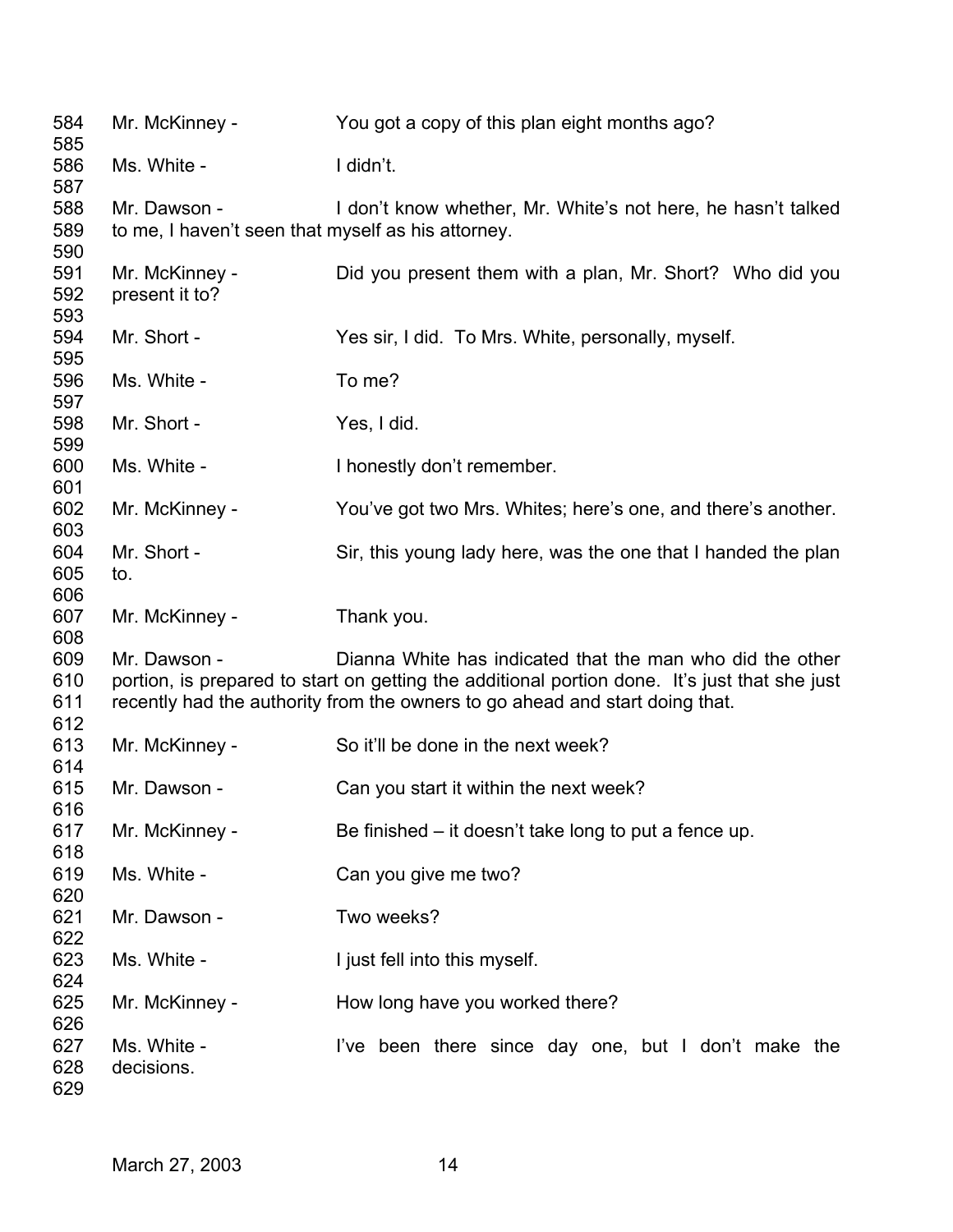630 631 632 633 634 635 636 637 638 639 640 641 642 643 644 645 646 647 648 649 650 651 652 653 654 655 656 657 658 659 660 661 662 663 664 665 666 667 668 669 670 671 672 673 674 675 Mr. Blankinship - Are you one of the owners of the corporation? Ms. White - Very small. I've got like 4.99, and the other ones got more than me; I don't have any say in it. Mr. Balfour - Any more questions by Board members? What about the security system? Mr. Dawson - They've talked to ADT; they've got to come up with the money put the cameras in. That's why they've asked for about 90 days, but whatever time period that you'll allow additional, they've got to come up with the money. They have contacted about getting it done, and were quoted a price of \$5,000 to put it in. Mr. Balfour - Any other questions of Board members? Thank you. Upon a motion by Mr. McKinney, seconded by Mr. Wright, the Board **denied A-21- 2003**, appeal of a decision of the Director of Planning concerning four notices of violation at 7103 Brook Road. The Board denied the appeal, as it found from the evidence presented that the Director of Planning acted appropriately in enforcing the County Code, and any question about the validity of the County Code is outside the jurisdiction of the Board of Zoning Appeals. Affirmative: Balfour, Kirkland, McKinney, Nunnally, Wright 5 Negative: 0 Absent: 0 **A - 20-2003 RICK MARCUS** requests a variance from Section 24-94 of Chapter 24 of the County Code to build an addition at 4909 Fremont Court (Glencrest at Wyndham) (Parcel 738-779-3335), zoned R-4C, Onefamily Residence District (Conditional) (Three Chopt). The rear yard setback is not met. The applicant proposes 26.7 feet rear yard setback, where the Code requires 35 feet rear yard setback. The applicant requests a variance of 9.3 feet rear yard setback. Mr. Balfour - Anyone else expect to testify in this matter? Would you raise your right hand and be sworn please. Mr. Blankinship - Do you swear that the testimony you are about to give is the truth, the whole truth, and nothing but the truth, so help you God? Mr. Walker - I do. I'm Jim Walker; I'm the contractor involved. We're proposing that a Florida/breakfast room expansion and lower level bedroom be added to this residence. Mr. Balfour - Any questions of Board members?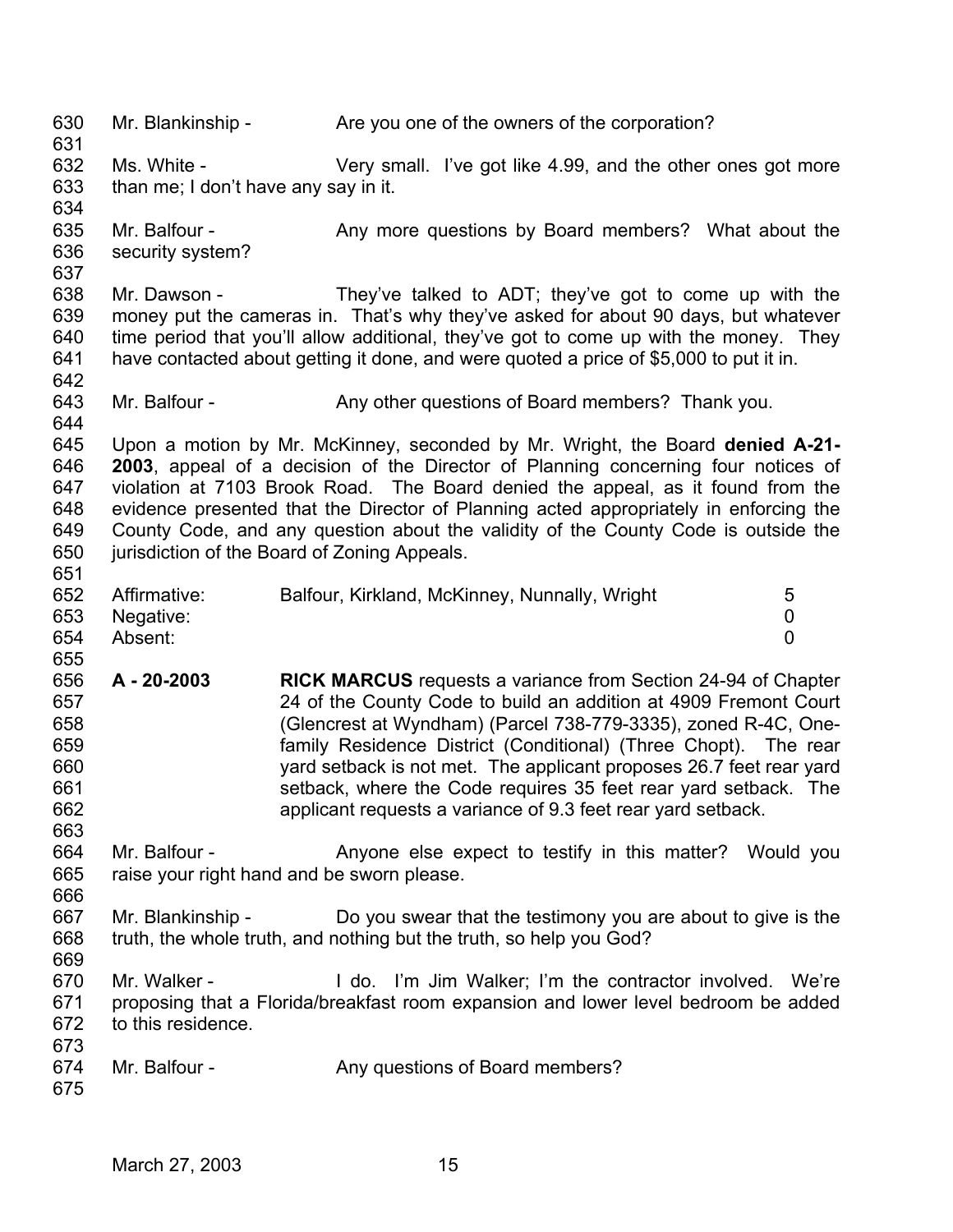676 677 Mr. Wright - Tell us a little bit about what you want to do, the purpose of it, how it would be configured with respect to the existing house.

- 678 679 680 681 682 683 684 685 686 687 Mr. Walker - Everything to your right of that structure, as you see it, is a bedroom and bathroom on the lower level. Everything to the rear is a Florida room and breakfast/kitchen expansion. One of the comments in your review of this indicated some landscaping to the rear. The deck will come off, and the structure will actually take the place of the deck. It doesn't extend past that. I don't know if there is anything to the rear of these photographs. There are some landscape plantings that have been provided, that will provide a little bit of screening between this home and the one to its rear, and Mr. and Mrs. Marcus are interested in improving that planting if you find that it is necessary.
- 689 690 Mr. Wright - Looks like you've got an odd-shaped lot there, doesn't it?
- 691 692 693 694 Mr. Walker - It's very restrictive in the rear. My experience in working in Wyndham is that most of those homes are of shoehorn fit on those lots. It's very difficult to do anything outside of the buildable areas.
- 695 696 Mr. Balfour - Any other questions of Board members? Apparently not, thank you.
- 697

688

- 698 699 700 701 After an advertised public hearing and on a motion by Mr. Wright, seconded by Mr. McKinney, the Board **granted** application **A-20-2003** for a variance to build an addition at 4909 Fremont Court (Glencrest at Wyndham) (Parcel 738-779-3335). The Board granted the variance subject to the following condition:
- 702

703 704 705 706 707 1. Only the improvements shown on the plan filed with the application may be constructed pursuant to this approval. No substantial changes or additions to the layout may be made without the approval of the Board of Zoning Appeals. Any additional improvements shall comply with the applicable regulations of the County Code.

708 709 2. The new construction shall match the existing dwelling as nearly as practical.

| 710 | Affirmative:  | Balfour, Kirkland, McKinney, Nunnally, Wright | 5 |
|-----|---------------|-----------------------------------------------|---|
|     | 711 Negative: |                                               |   |
| 712 | Absent:       |                                               |   |

713

714 715 716 717 718 719 The Board granted this request, as it found from the evidence presented that, due to the unique circumstances of the subject property, strict application of the County Code would produce undue hardship not generally shared by other properties in the area, and authorizing this variance will neither cause a substantial detriment to adjacent property nor materially impair the purpose of the zoning regulations.

720 721 **UP- 2-2003 WEST END ASSEMBLY OF GOD** requests a temporary conditional use permit pursuant to Section 24-116(c)(1) of Chapter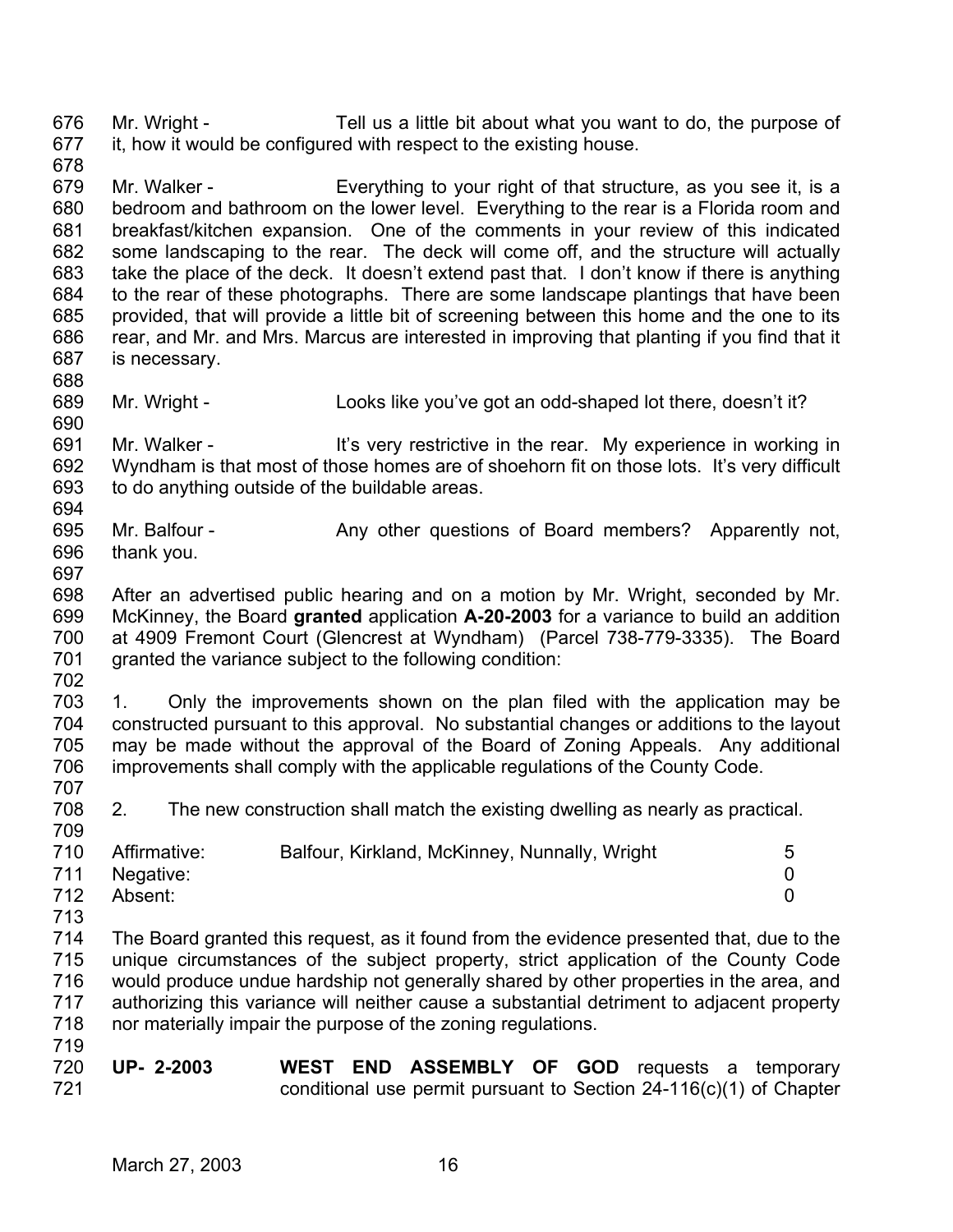723 724 725 726 727 728 729 730 731 732 733 734 735 736 737 738 739 740 741 742 743 744 745 746 747 748 749 750 751 752 753 754 755 756 757 758 759 760 761 762 763 764 765 766 767 401 North Parham Road (Parcel 753-736-0655), zoned R-1, Onefamily Residence District (Tuckahoe). Mr. Balfour - The Anyone else expect to testify in this matter? Would you raise your right hand and be sworn please. Mr. Blankinship - Do you swear that the testimony you are about to give is the truth, the whole truth, and nothing but the truth, so help you God? Ms. Johnson - Yes, I do. I'm Cynthia Johnson. We'd like to apply for a conditional use permit in order to put two mobile trailers on the back of our lot. We've done it for the last six years, to use to store yard sale merchandise that we have for a sale on the first Saturday in May. They stay there for about a month and then leave directly after the yard sale. To my knowledge, in the last six years, we've had no complaints from our neighbors. They're not visible from Parham Road, or to our neighbors because of a board fence and the woods behind it. Mr. Nunnally - Is this the same operation it's been for the last six years? Mr. Balfour - Same location too? Ms. Johnson - Yes, yes sir. Mr. Balfour - The Any questions by Board members? You've read the conditions? Ms. Johnson - Yes sir, they're fine. Mr. Balfour - All right, there being no questions, thank you. After an advertised public hearing and on a motion by Mr. Kirkland, seconded by Mr. Wright, the Board **granted** application **UP-2-2003** for a temporary conditional use permit to place two temporary storage trailers at 401 North Parham Road (Parcel 753-736- 0655). The Board granted the use permit subject to the following conditions: 1. This approval is only for locating two storage trailers on the property from March 28, 2003 through May 7, 2003. The trailers shall be removed prior to May 11, 2003. 2. All material shall be kept in the trailers. There shall be no storage of any merchandise outside the trailers. Affirmative: Balfour, Kirkland, McKinney, Nunnally, Wright 5 Negative: 0 Absent: 0

24 of the County Code to place two temporary storage trailers at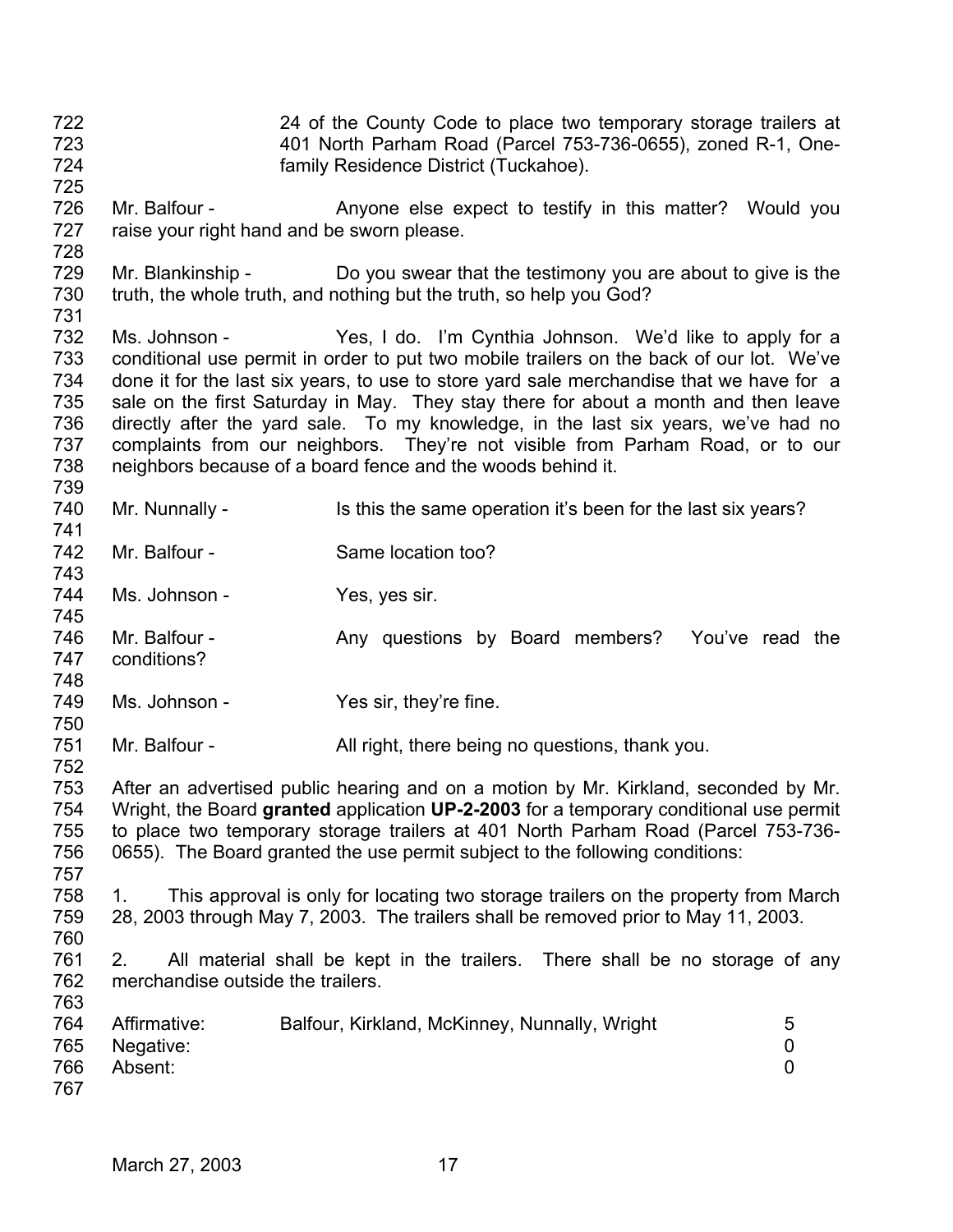768 769 770 771 772 773 774 775 776 777 778 779 780 781 782 783 784 785 786 787 788 789 790 791 792 793 794 795 796 797 798 799 800 801 802 803 804 805 806 807 808 809 810 811 812 813 The Board granted the request because it found the proposed use will be in substantial accordance with the general purpose and objectives of Chapter 24 of the County Code. **A - 22-2003 BARBARA SANDVIG** requests a variance from Section 24-9 of Chapter 24 of the County Code to build a one-family dwelling at 12241 Kain Road (Parcel 737-766-1095), zoned A-1, Agricultural District (Three Chopt). The public street frontage requirement is not met. The applicant has 0 feet public street frontage, where the Code requires 50 feet public street frontage. The applicant requests a variance of 50 feet public street frontage. Mr. Balfour - Anyone else expect to testify in this matter? Would you raise your right hand and be sworn please. Mr. Blankinship - Do you swear that the testimony you are about to give is the truth, the whole truth, and nothing but the truth, so help you God? Ms. Sandvig - I do. I'm Barbara Sandvig. I wanted to get a 50-foot road frontage given to me so that I can build a house back on the 5 acres that I own on Kain Road. Mr. Balfour - You have access to Kain Road, right? Ms. Sandvig - I will, yes sir. I don't now, but if I get a variance, I will be able to get a road access. Mr. Wright - The Mr. Blankinship, what's this business about the 1999 variance this Board granted on the condition that both parcels stay within the family. Mr. Blankinship - If you read the paragraph before that, it came up in July. There was an application, which we returned to the applicant because it would have constituted an illegal subdivision. Then substantially the same application was brought back a couple months later, with the major change that it was presented as a family subdivision. You granted that variance, including the standard condition that it be conveyed to a family member. Within a few months, before a building permit was applied for, the frontage was conveyed outside of the family. That's why this parcel has no road frontage, because the road frontage was cut off and sold. Mr. Wright - It looks like to me that this violates the conditions that we placed on it in 1999. Mr. Blankinship - Of course that variance has expired now, since no action was taken within a year. Ms. Sandvig - I have a copy of when I went to get my building permit, and it was before the house was sold. Can you give me the date that the house was sold?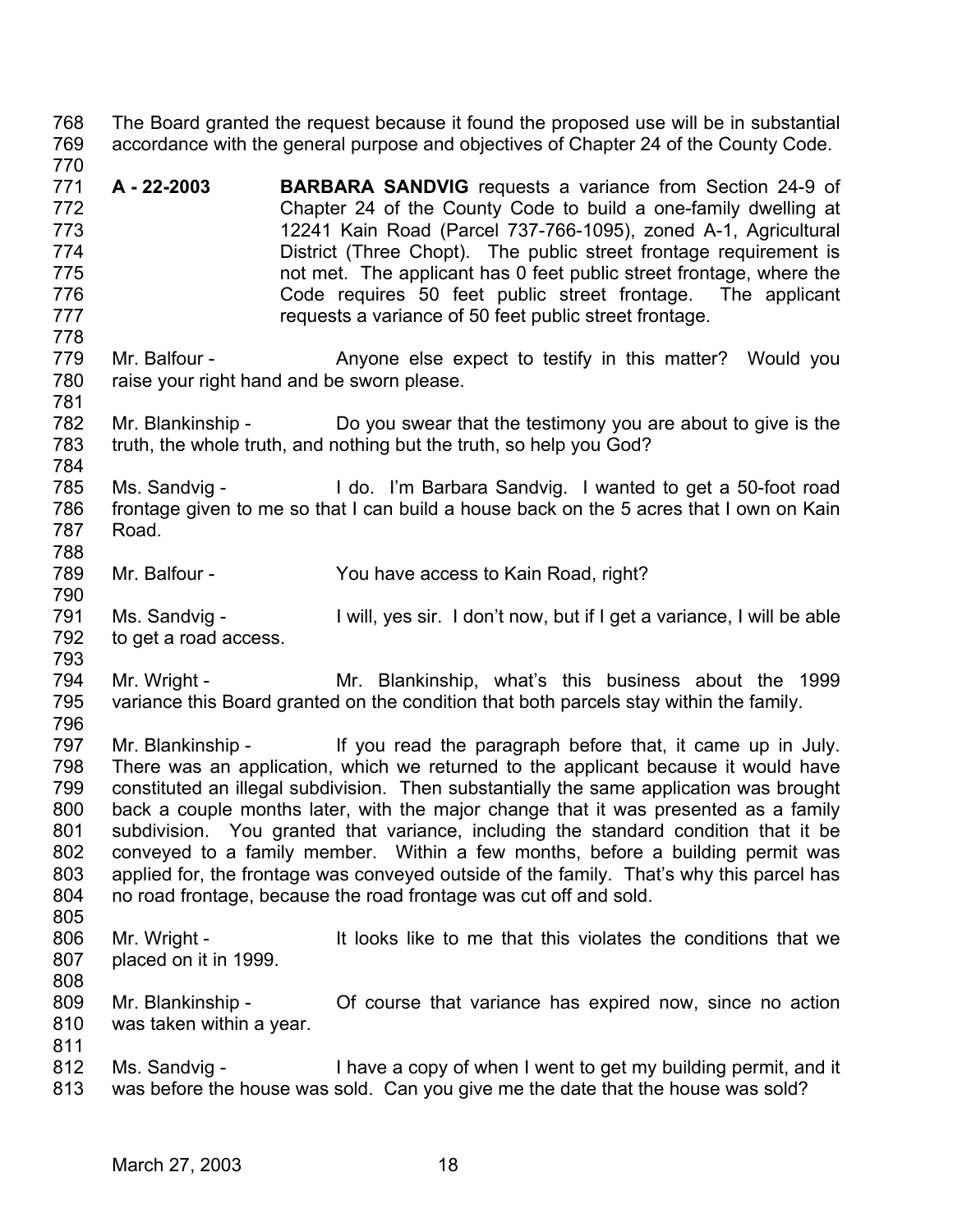- 814
- 815
- Mr. Blankinship I've got May 2000.

816 817 818 819 820 821 822 823 824 825 826 827 828 829 830 831 832 833 834 Ms. Sandvig - I applied on April 17 for my building permit. I would have applied sooner, but my husband suffers various disabilities; he hasn't been able to work in two years, so I was not able to work on it. The contractor that I hired went out of business, and when I went for my building permit, I was my own contractor. It was at the point that I needed to do it, so I have my records showing that on May 17, I think it is. The other question that I have is, when Kelly went to ask for a division of the property, this property was willed to Donald Martin. He sold it to my daughter. I don't see where the parcel had been divided since 1987, so she thought, from her lawyer, she could have done what she did. All my research shows me that this property's been in one family's name since forever, until we took it over. That's what we don't understand, is why we weren't considered a family subdivision at the beginning. I'm not sure. I tried to find out, and all my research shows me and Donald Martin, and I tried to contact him, and he passed away in Alabama last week. I wanted to get a statement from him. I do have the will, where his parents left him this eight acres. He sold my daughter the house and eight acres. Then she gave me five acres. Since 1987, if I understand the readings, you can divide once since 1987. Am I right, or am I totally lost on this?

- 835 836 837 838 839 Mr. Blankinship - We went through all this  $2\frac{1}{2}$  years ago. I've got a file on it about three inches thick. You and I met with the Assistant Director, and this has all been thoroughly researched and thoroughly documented, and this is an unlawful subdivision. If the Board would like to go through all that evidence, I'll be happy to meet with you and take the time to do that.
- 840
- 841 842 Mr. Wright - What is the effect of this being an unlawful subdivision – that you can't get a building permit?
- 843 844

- Mr. Blankinship Yes sir.
- 846 847 848 849 850 851 852 853 854 855 856 Ms. Sandvig - That's what I wanted to clarify, because I want to make sure that this land – when we bought it, we went to a lawyer, we had no idea of road frontage, in fact my surveyor still tells me that I could have built. Downstairs where you get your records to show who owns the property, they also pulled up records from way back and showed me that it always belonged to the Martins, so I couldn't understand why it was not. I never got a satisfactory answer; let's put it that way. That was then; this is now. What I'd like to know is if I could possibly build a house on my five acres, because five acres in Henrico County, sitting there – it's a hardship to pay taxes on it and not be able to do anything with it. I don't see any way that anybody would be interested in it, other than my family, because it's a lot of wetlands in that area. No developer would want it.
- 857
- 858 859 Mr. Wright - The Mon't have any problem with that. If it's an illegal subdivision, I have a problem with it. That's what I want to clear up too, if you could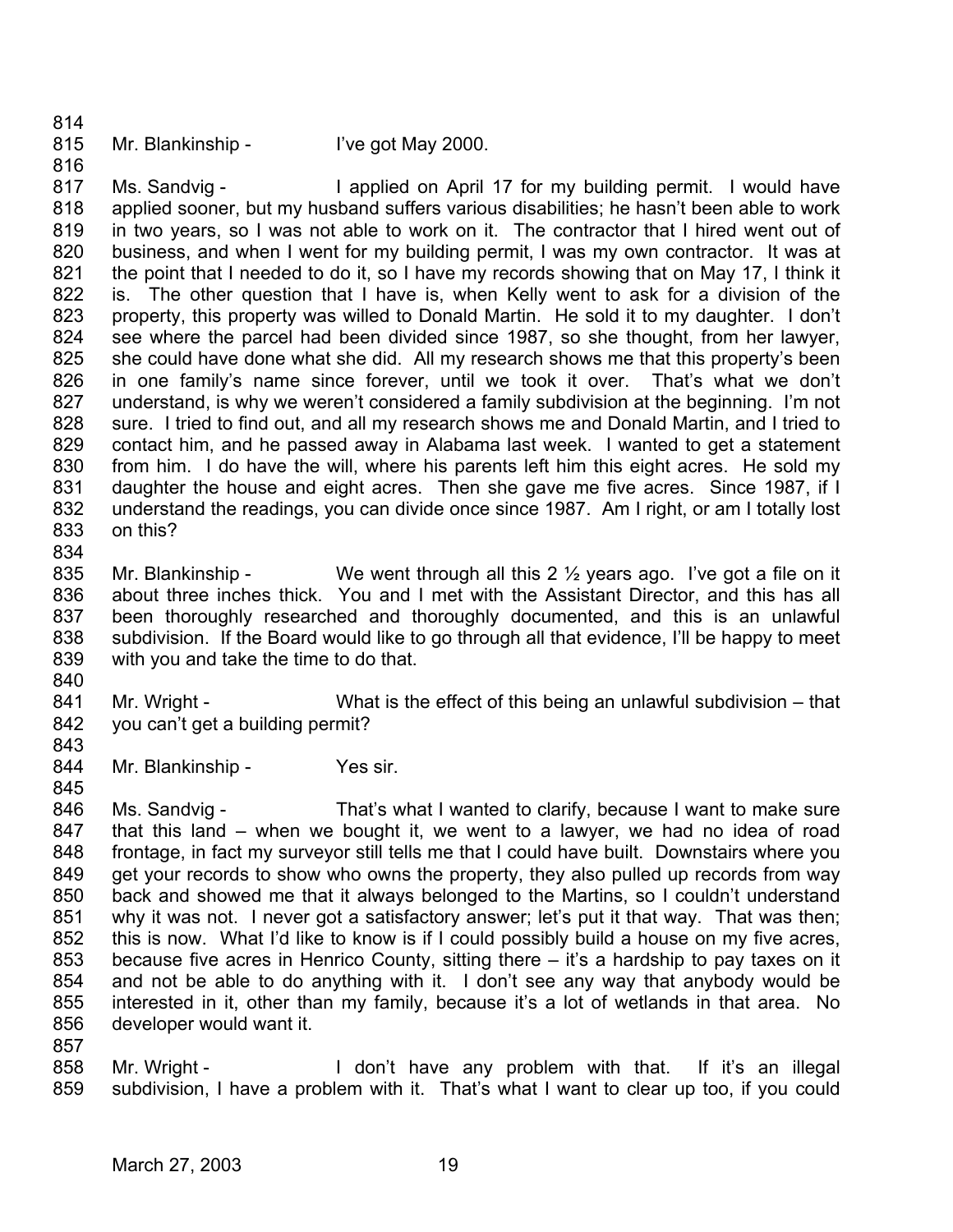860 861 862 863 864 865 866 867 868 869 870 871 872 873 874 875 876 877 878 879 880 881 882 883 884 885 886 887 888 889 890 891 892 893 894 895 896 897 898 899 900 901 902 903 904 905 possibly tell me, because all my records show me, if it stays in the family, and a will overrides and so forth, I can will it to somebody, and that doesn't go for a subdivision. Mr. Wright - Would you want to continue this matter so you could look into that? Ms. Sandvig - Well if he can tell me right now, he says he knows. Mr. Blankinship - We met about 2 years ago, you and I and the Assistant Director of Planning, and we spent at least an hour going through all this paperwork. Ms. Sandvig - Sir, I never got a satisfactory answer. When I left there, I was in tears. I was in tears. I had no idea. You told me I asked for too much, and to be happy with what I have. Mr. Blankinship - I don't know how to give you any better answer than we gave you at that meeting. Ms. Sandvig - What was it please? Mr. Blankinship - The files are still in my office, that it's an unlawful subdivision. The property has been divided. The variance was granted, subject to it being a family subdivision. It was not a family subdivision. You violated the terms of the variance. The law was broken. You're welcome to go through all of my files. I still have all of that paperwork still all compiled in my drawer. Mr. Balfour - I suspect the answer is to seek a rezoning, is that right? Ms. Sandvig - Sir, you make me cry, and I don't understand what you're telling me, because if it always belonged to a Martin, and then a Martin sold it to a Carlo in 1995, and that was not a subdivision then. That was still one piece of property, and he got eight acres of land from his mother. He held onto it until 1995; then he sold it to Kellie Carlo. Kellie Carlo in 1997, 1998, sold part of it and kept part of it and gave it to me. Do you see? Mr. Blankinship - That's not what happened, and I've got all the documentation of what did happened. Mr. McKinney - The Mr. Blankinship, has this been subdivided? How many times? Mr. Blankinship - Yes sir. Out of the original '87 parcel, I don't have all the research in front of me. I want to say there were about five parcels that were created, some of which were family divisions and some of which were not. I've got all this from 2  $\frac{1}{2}$  to 3 years ago still in my office, and I'd be happy to share it.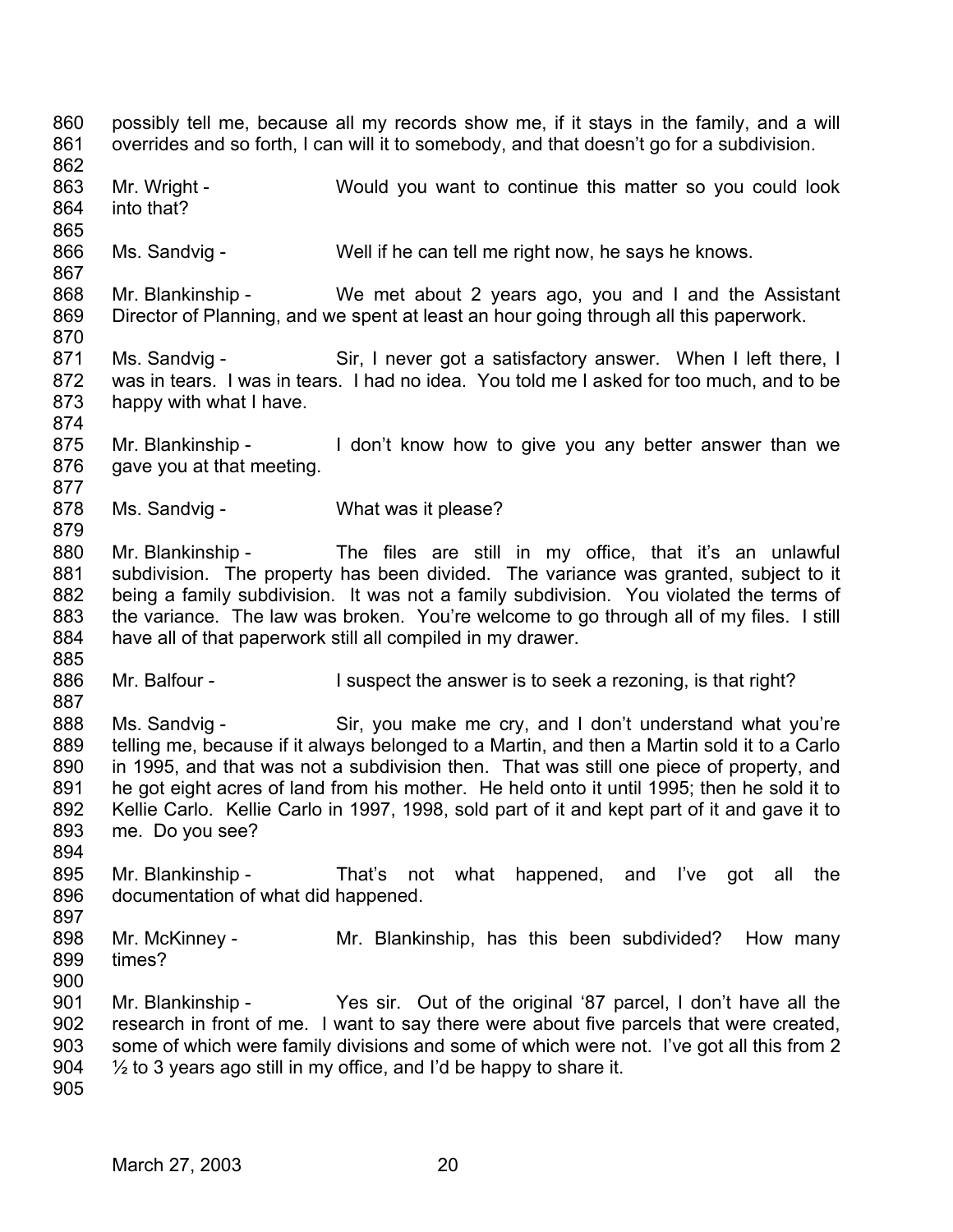906 907 908 909 910 911 912 913 914 915 916 917 918 919 920 921 922 923 924 925 926 927 928 929 930 931 932 933 934 935 936 937 938 939 940 941 942 943 944 945 946 947 948 949 950 951 Mr. McKinney - I guess what I'm asking you is, did the original family owners, they subdivided, correct? And then they did part of it and sold part of it off to another family. Mr. Blankinship - Right. They created this one parcel and sold it. Mr. McKinney - So they "maxxed" out what they can subdivide this property, as far as a family subdivision. Mr. Blankinship - And as it says in the report, sir, in July of '99, when this application first came before us, we explained this to the applicant, and we told them that this variance would not help them because they had an unlawful subdivision. They came back three months later with the family application. Mr. McKinney - How can Ms. Sandvig get what she wants done? How can we help her? Mr. Blankinship - Someone would have to build a public road back into that property, in order to subdivide. Mr. McKinney - It's got to be a public road? How many houses are back there? Do you know roughly? Mr. Blankinship - I'd say five or six; I don't know off the top of my head. Ms. Sandvig - Coff what road sir? Mr. Blankinship - The Off of Kain Road, in that whole area back behind the frontage of Kain Road. Ms. Sandvig - The road that I'm going to be on has only two houses, my daughter and my son. I'd be the third house. Mr. Blankinship - On this one, right. Ms. Sandvig - And that's all we're talking about. There's a family road, you hit my son's house, you go up the road to my daughter's house, and then there's my five acres. The original piece of property that Kellie owned, you couldn't put a road there because there are two houses on that road. Even if she wanted to give me road frontage, she couldn't because there are two houses there. You can't get through. Mr. Balfour - Ms. Sandvig, we don't want to be arbitrary and tell you that you can't do something, and it's a shame that you've got a lot back there that apparently you can't build on at the moment. What we would suggest that you do, or what I suggest, if the Board agrees, might cost you a little money. Go hire yourself a lawyer, see if you can untangle this can of worms, find a solution to your problem. We can't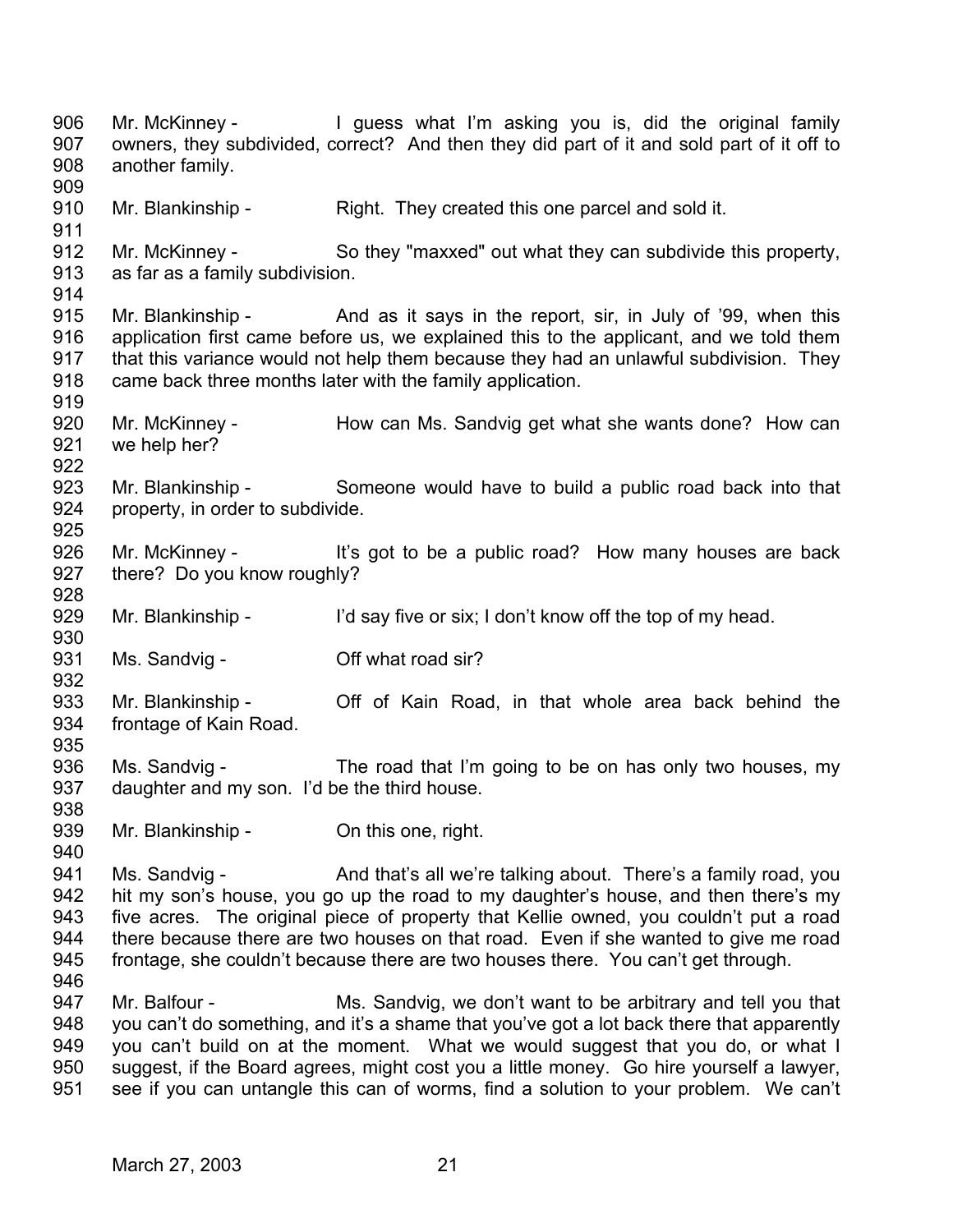952 953 954 955 956 take an hour now to go through all of this from Mr. Blankinship and from you, when we've got so many people on the docket. We'd like to help you out, but I don't think we can be your lawyer for you at this point, and we can't untangle that can of worms at this point.

957 958 959 960 Ms. Sandvig - No sir, I don't expect you to, but I was here at the last Board hearing, with the Sullivan's case, and another one, and they spent a good 15-20 minutes. All I ask is that Mr. Blankinship, he told me he didn't have to explain to me how it was an illegal subdivision.

961 962

963

Mr. Blankinship - I'd be happy to explain it to you.

964 965 966 Mr. Balfour - I think he just explained it to you a minute ago. We see your problem. We can't give you a solution at this point.

967 968 969 Mr. Wright - Evidently you don't agree with him, and he says it is an illegal subdivision, so you've got to do something if you want to prove otherwise to us.

970 971 972 973 974 975 976 977 978 979 980 981 982 983 Ms. Sandvig - That's why I came for the variance. Could you just hear me one second? I'm sorry, I don't mean to be rude, but I really have been, but I want to ask Mr. Blankinship to please put it in writing for me, because he also said that he went to the District Attorney with this, and I have it on a little piece of paper where you wrote that you did, you went to the Commonwealth Attorney, and I'm very nervous about this, because it was a couple of years ago, and when I talk to him, honestly, and I talk to a lawyer – my husband hasn't worked in two years. I don't have the money to hire a lawyer. I've already spent \$300 on this variance. The property is not an illegal subdivision. It was owned by the Martins; it cannot be an illegal subdivision if it went from Martin to Carlo. Subdivision is three parts. There is not a third part on this part of the land. The woman died and left A and B to two sons. I have part A. It was divided between Kellie Carlo and me. While Kellie owned it, I have proof that I asked for my building permit under the last variance; I have a date from the last building permit saying May 17. I've got it right here.

984

989

985 986 987 Mr. Blankinship - I will be happy to provide you, in writing, and I will provide copies to the Board members.

988 Mr. Wright - I think we ought to continue it until we get that information.

990 991 992 Ms. Sandvig - I'd like to have a continuance, rather than me hire a lawyer, because, honestly, I don't have the money. I'm in a situation where I'm not able to work

993 994 995 Mr. Kirkland - I would recommend that you get a lawyer, because if it comes back again, that there's an illegal subdivision, there's no way out for you, so you need to hire a real professional.

996

997 Ms. Sandvig - I will, once he shows me what it is.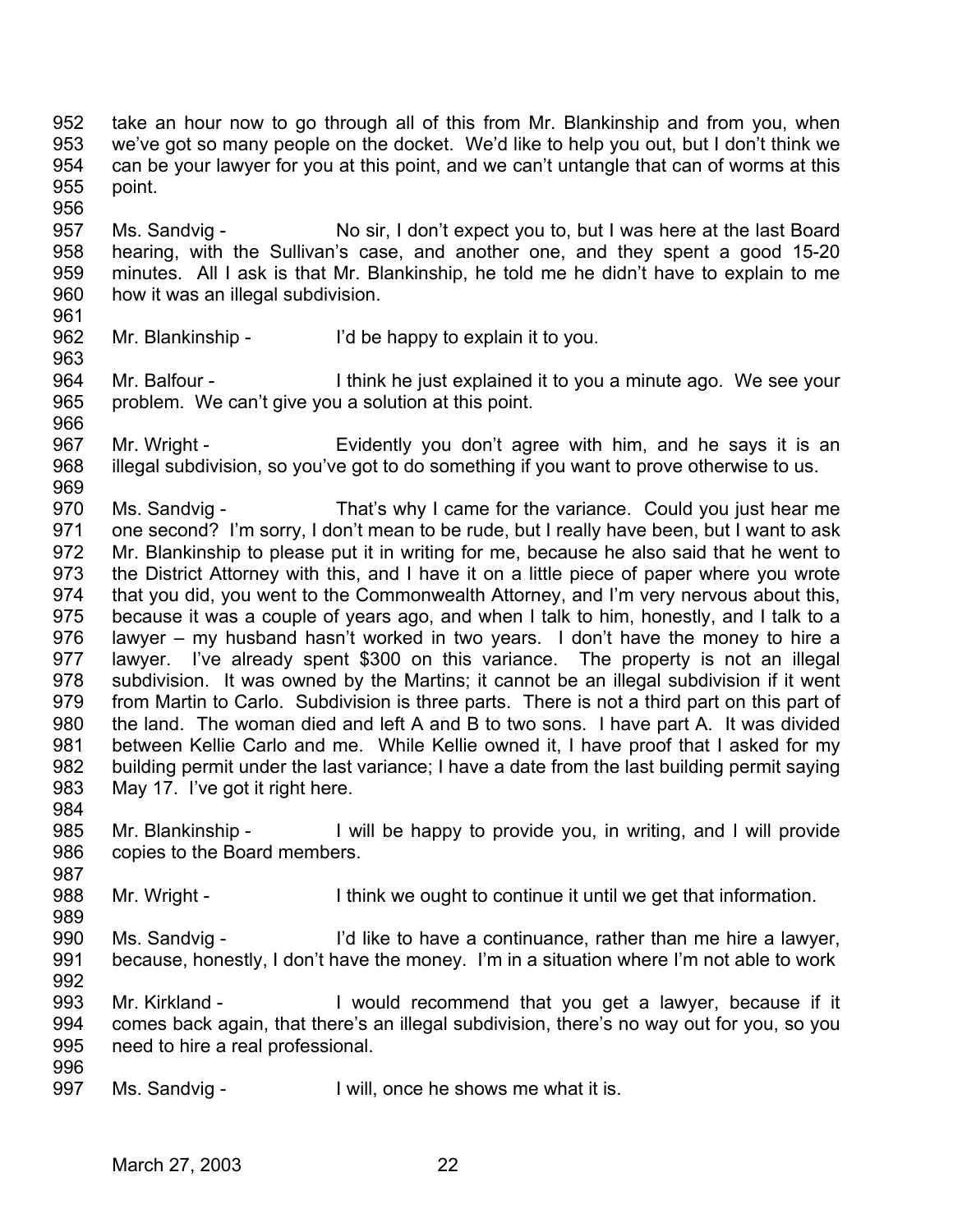998 999 1000 1001 Mr. Kirkland - Mr. Blankinship did a real thorough job two years ago, but he'll be willing to go over it again with you.

1002 1003 1004 1005 1006 1007 Ms. Sandvig - I appreciate what he did, but he said to me if I went to the courthouse and pulled up their records, to show that the family owned this piece of property, then the County made a mistake. I went, and it was Charlene Rogken, and she is a Martin, and when I came back and showed him that, he suggested I ask for a rehearing. Yes, I have all my documents. And then he turns around and writes me a letter. So I'm having a real difficult time right now. All I'm asking is ………………

1008 1009

Mr. Kirkland - So you would like deferral for 30 days?

1010 1011 1012 1013 Ms. Sandvig - Yes, I would, and then he can show me in writing, because …

1014 Mr. Blankinship - A month, not 30 days, to the next meeting.

- 1015 1016 1017 1018 Mr. Balfour - If you can find any way to get an attorney, you probably ought to do so.
- 1019 1020 Ms. Sandvig - I will, once I get his information, I will get an attorney.
- 1021 1022 1023 1024 1025 1026 Upon a motion by Mr. Wright, seconded by Mr. Kirkland, the Board **deferred** application **A-22-2003** for a variance to build a one-family dwelling at 12241 Kain Road (Parcel 737-766-1095). The case was deferred from the March 27, 2003, until the April 24, 2003, meeting, at the request of the applicant, to allow time for the applicant to meet with staff to review the history of the parcel in question.

| 1027 | Affirmative: | Balfour, Kirkland, McKinney, Nunnally, Wright | 5 |
|------|--------------|-----------------------------------------------|---|
| 1028 | Negative:    |                                               |   |
| 1029 | Absent:      |                                               |   |
| 1030 |              |                                               |   |

- 1031 1032 1033 1034 1035 1036 1037 1038 1039 **A - 23-2003 BEAUFORD AND BEVERLY KEETON** request a variance from Section 24-9 of Chapter 24 of the County Code to build a onefamily dwelling at 11936 Old Washington Highway (Lakeview) (Parcel 773-778-8430), zoned A-1, Agricultural District (Brookland). The public street frontage requirement is not met. The applicants have 0 feet public road frontage, where the Code requires 50 feet public road frontage. The applicants request a variance of 50 feet public road frontage.
- 1040 1041 1042 Mr. Blankinship - Mr. Chairman, I'm going to pass out copies of a letter from the Community Maintenance staff to someone representing the owner.
- 1043 Mr. Balfour - The Anyone else expect to testify in this matter? Would you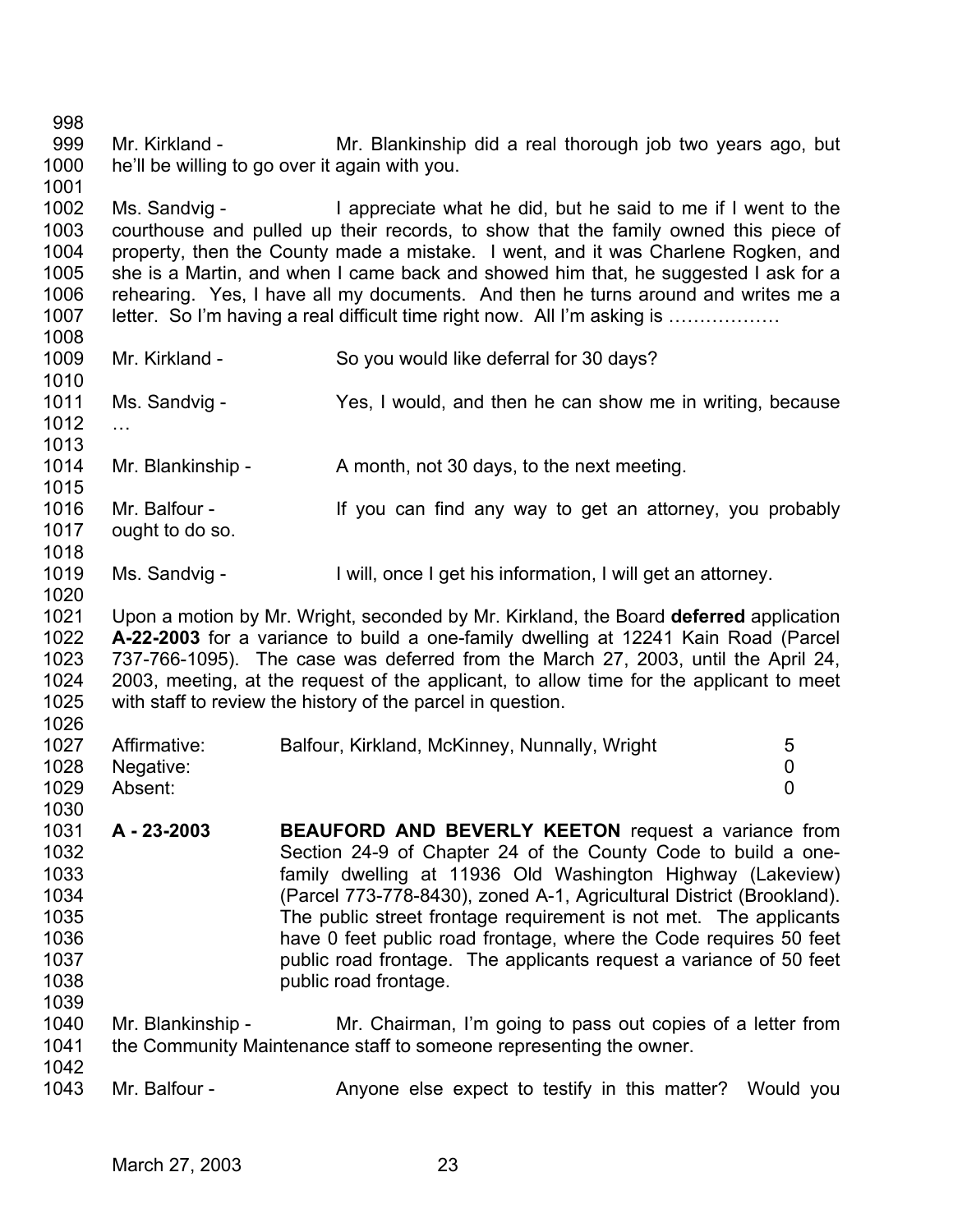- 1044 raise your right hand and be sworn please.
- 1045

1048

1068

1070

1074

- 1046 1047 Mr. Blankinship - Do you swear that the testimony you are about to give is the truth, the whole truth, and nothing but the truth, so help you God?
- 1049 1050 1051 1052 1053 1054 1055 1056 1057 1058 1059 1060 1061 1062 1063 1064 1065 1066 1067 Mr. Hall - **I do. Earnest Hall – I'm a friend of the Keetons.** I live in the community, and I'm a member of their civic and recreation association in Hunton, and we've adopted this family project to assist them with the subdivision of their property. They own approximately 4 acres. Incidentally, there is an error in the report. I think it refers to 2.82 acres, but there's 3.82 acres, almost 4 acres. First, I'd like to begin by saying that this is a hardship case. Mr. Keeton is approximately 70 years old; he's on disability. He also has a son who's about 35 years old; he is also on disability. They live off of Social Security only; that's the only income they have. They have an older son who is with us today, Jeff Keeton, and he wants to build a home on the property so that he can come and take care of his family. He would get approximately two acres of the property, for which we're requesting a variance of that 24 feet that currently exists for the easement and we're requesting a variance for the 50 feet that's required, so that we could subdivide the property and build a house. Results from the Planning Staff had indicated in the report that there was a lot of trash and debris there that had to be cleaned up, and they have recommended that it be deferred until this has been done. We are asking that you work with us. The civic association is helping in this project. You saw the letter that we just got from the county, Mr. Slough, and they have applied to the County for assistance. Community Maintenance has this project on the way, and they're going to help with the cleaning up.
- 1069 Mr. Balfour - Are you asking for a deferral then?
- 1071 1072 1073 Mr. Hall - No sir, we're not asking for a deferral. We're asking that you approve it so that we can go ahead and proceed, because the project is under way of getting the property cleaned up.
- 1075 Mr. Balfour - Con the way, has it actually been started?
- 1077 1078 1079 1080 1081 Mr. Hall - Well, some of it's been started, just with friends around the neighborhood and cleaning up, people taking some of the old tractors and equipment off of the property, but the major clean-up is being organized by Mr. Slough of the Community Maintenance, and we hope that's going to be completed by June.
- 1082 1083 1084 1085 1086 1087 1088 1089 Mr. Kirkland - The Mr. Blankinship, when were these photos taken of this property? Mr. Blankinship - About three weeks ago, I guess. Mr. Kirkland - Have you been back since? Mr. Hall - What we would like is approval, so that we can proceed with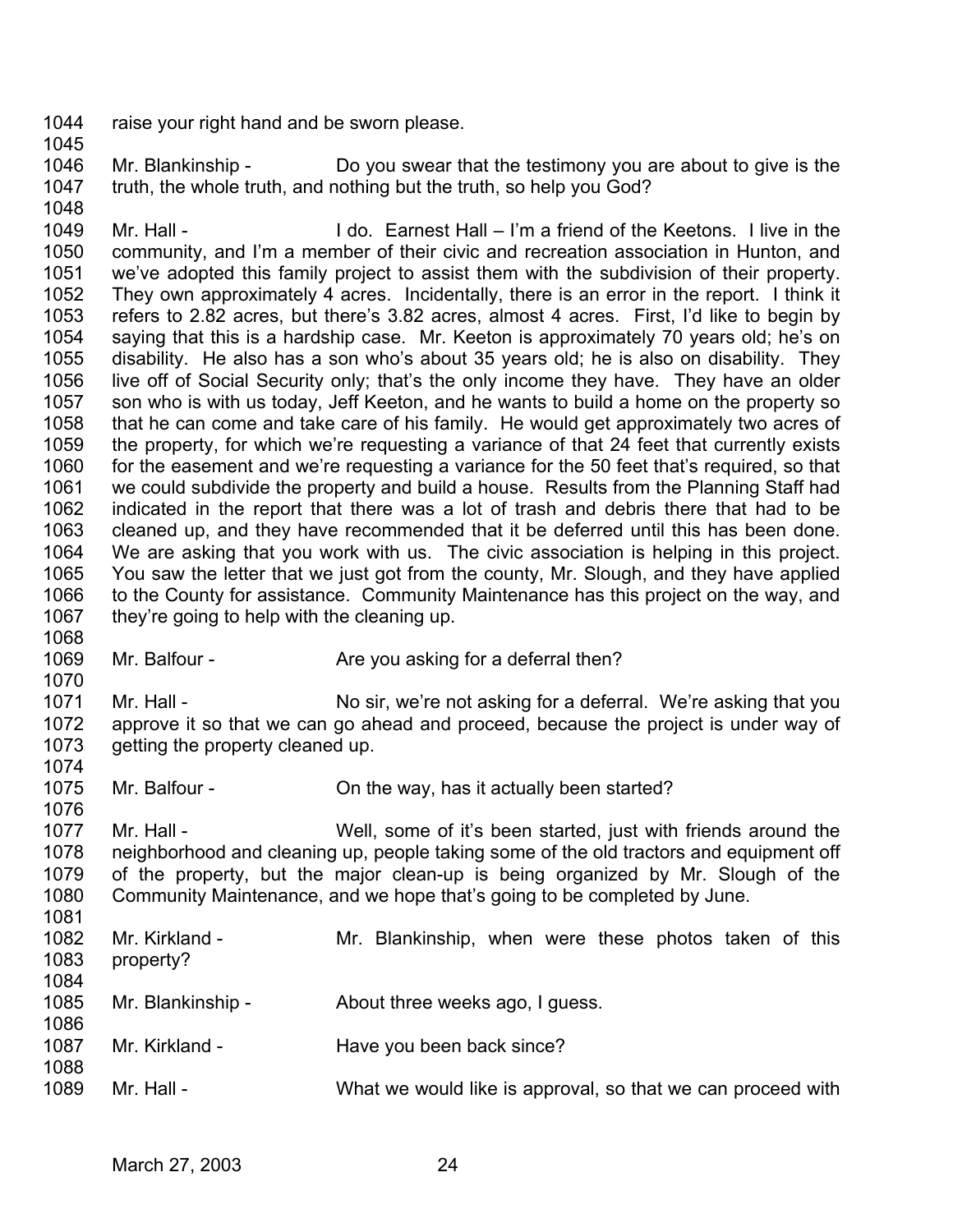1090 1091 1092 1093 1094 1095 1096 1097 1098 1099 1100 1101 1102 1103 1104 1105 1106 1107 1108 1109 1110 1111 1112 1113 1114 1115 1116 1117 1118 1119 1120 1121 1122 1123 1124 1125 1126 1127 1128 1129 1130 1131 1132 1133 1134 1135 soil works, surveying of the property, so that we wouldn't hold this project up. We certainly wouldn't want to go to the expense of doing those things before the variance is approved. So that's why we're asking that you approve this at this time. Mr. Balfour - The Mr approve it, then you're saying that you have no problem with the conditions. Mr. Hall - The Yes sir, we would meet all of the conditions, and we would have it cleaned up before a building permit is obtained. Mr. Kirkland - And we would have it inspected by the County of Henrico to make sure it is cleaned up properly. Mr. Hall - That's fine with us. Mr. Balfour - The Mr is also it, it would be with the amendment that it be cleaned up and inspected by the County prior to your taking any further steps, prior to applying for a building permit. Any questions of the Board members? Do you have anything you want to say sir? Mr. Keeton - No, I'm just here if you wanted to ask me any questions. I'm the oldest son, Jeff Keeton. Mr. Balfour - Thought you might be. Any other questions? Thank you. After an advertised public hearing and on a motion by Mr. Kirkland, seconded by Mr. Nunnally, the Board **granted** application **A-23-2003** for a variance to build a one-family dwelling at 11936 Old Washington Highway (Lakeview) (Parcel 773-778-8430). The Board granted the variance subject to the following conditions: 1. This variance applies only to the public street frontage requirement. All other applicable regulations of the County Code shall remain in force. 2. At the time of building permit application, the applicant shall submit the necessary information to the Department of Public Works to ensure compliance with the requirements of the Chesapeake Bay Preservation Act and the code requirements for water quality standards. 3. At the time of building permit application, the owner shall demonstrate that the parcel created by this division has been conveyed to members of the immediate family, and the subdivision ordinance has not been circumvented. 4. Approval of this request does not imply that a building permit will be issued. Building permit approval is contingent on Health Department requirements, including, but not limited to, soil evaluation for a septic drainfield and reserve area, and approval of a well location.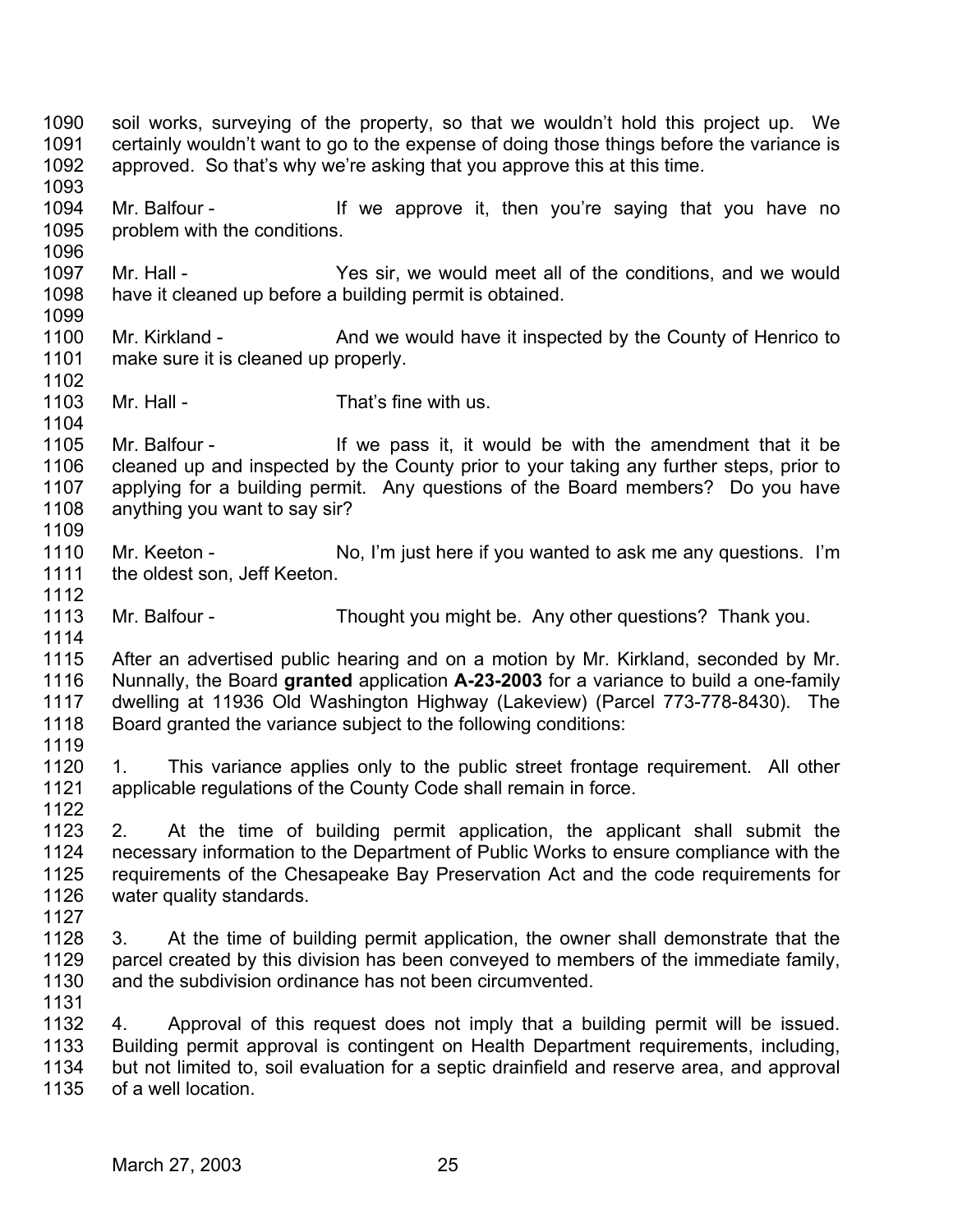1136

1147

1163

1169

1137 1138 1139 5. The applicant shall present proof with the building permit application that a legal access to the property has been obtained.

1140 1141 1142 1143 6. The owners of the property, and their heirs or assigns, shall accept responsibility for maintaining access to the property until such a time as the access is improved to County standards and accepted into the County road system for maintenance.

1144 1145 1146 7. **[Amended]** The property shall be brought into compliance with the County Code prior to application for a building permit. This shall include removal of all trash and debris from the property.

| 1148 | Affirmative:   | Balfour, Kirkland, McKinney, Nunnally, Wright | 5 |
|------|----------------|-----------------------------------------------|---|
|      | 1149 Negative: |                                               |   |
| 1150 | Absent:        |                                               |   |
| 1151 |                |                                               |   |

1152 1153 1154 1155 1156 1157 The Board granted this request, as it found from the evidence presented that, due to the unique circumstances of the subject property, strict application of the County Code would produce undue hardship not generally shared by other properties in the area, and authorizing this variance will neither cause a substantial detriment to adjacent property nor materially impair the purpose of the zoning regulations.

- 1158 1159 1160 1161 1162 **UP- 3-2003 RYAN HOMES** requests a temporary conditional use permit pursuant to Section 24-116(c)(1) of Chapter 24 of the County Code to place a temporary sales trailer at 6280 Midview Road (Oakland Chase) (Parcel 807-705-5501), zoned R-3C, One-family Residence District (Conditional) (Varina).
- 1164 1165 1166 Mr. Balfour - The Anyone else expect to testify in this matter? Would you raise your right hand and be sworn please.
- 1167 1168 Mr. Blankinship - Do you swear that the testimony you are about to give is the truth, the whole truth, and nothing but the truth, so help you God?
- 1170 1171 1172 1173 1174 1175 1176 1177 1178 1179 Mr. Bjelstrand - I do. I'm Kenneth Bjelstrand. Good morning. I'm here on behalf of the applicant, Ryan Homes and Tetra Company LLC, to request a temporary conditional use permit for the sales trailer for Oakland Chase, which is our new subdivision in Varina. As in my other requests, this would be identical, similar landscaping, all the right treatments, parking, landscaping, and lighting. It will be a brand new, forty-foot trailer. It is truly temporary; we will be building a model home in the subdivision. It's something like 78 homes, so I think we'll be there for a little while, we'll build a model, so the trailer will be truly temporary as the model gets built. Any questions?
- 1180 Mr. Balfour - Have you read the conditions?
- 1181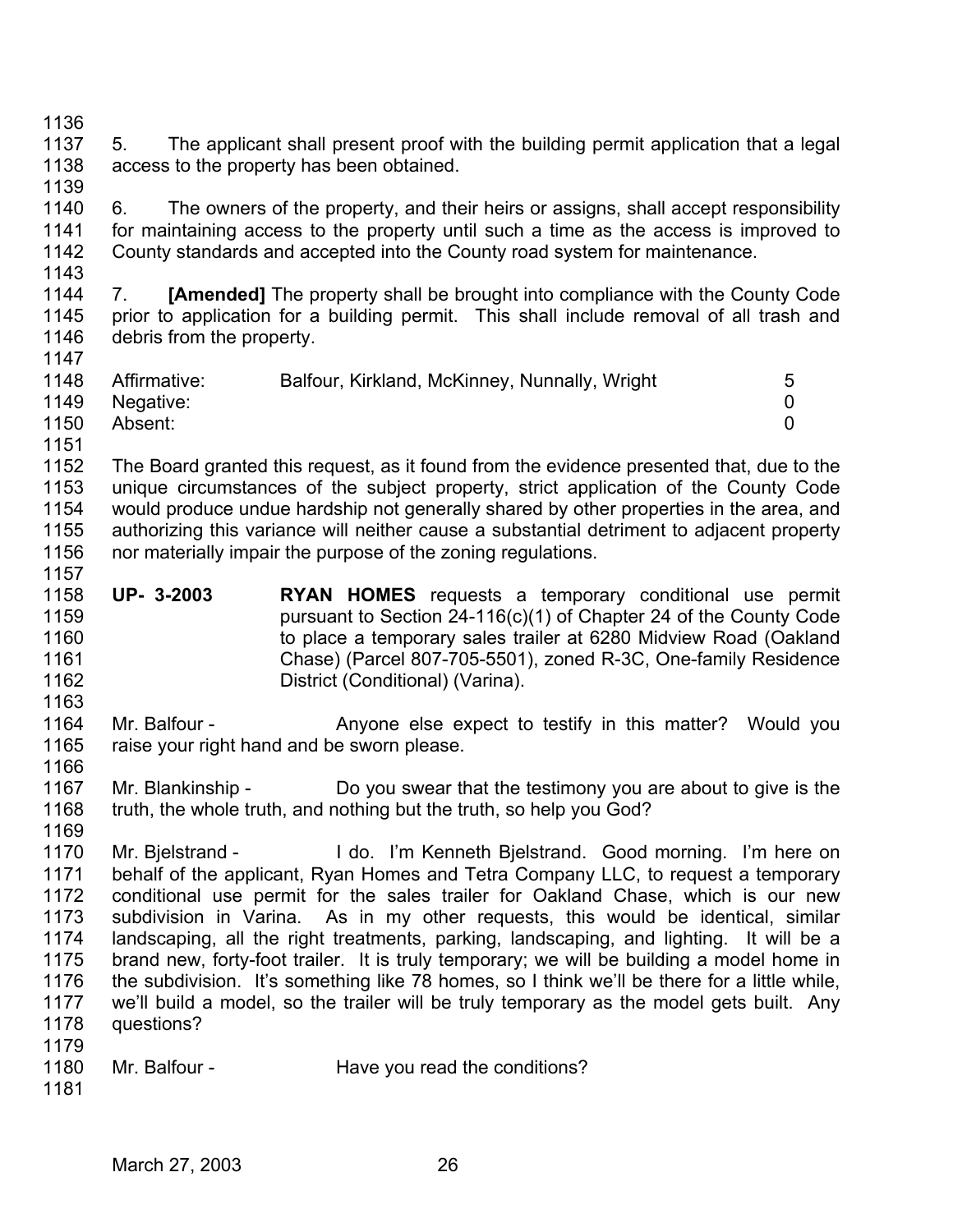1182 1183 1184 1185 1186 1187 1188 1189 1190 1191 1192 1193 1194 1195 1196 1197 1198 1199 1200 1201 1202 1203 1204 1205 1206 1207 1208 1209 1210 1211 1212 1213 1214 1215 1216 1217 1218 1219 1220 1221 1222 1223 1224 1225 1226 1227 Mr. Bjelstrand - Yes sir. I have no problem with any of the conditions, except there may be some misunderstanding on the portable toilet. All the other trailers we have right now, currently have a porta-john. It's very well screened; you can't really see it. Thankfully, for the most part when people come to visit our sales trailers, they're not really looking, I guess they suppress the need while they're there. We will absolutely hook the bathroom in the trailer up as soon as we get water from the developer. That's not a problem, but for the first couple of months we're going to need to have some sort of facility outdoors. Mr. Balfour - So you want to limit that restriction, is what you're saying. Mr. Bjelstrand - Yes, we would be happy to hook it up as soon as the water gets there. Mr. Wright - How long is that going to be? Do you have any idea? Mr. Bielstrand - With the development process today, who knows? I assume it would be the same as when we hook up our houses, that you'd have to have tentative acceptance of the utilities before we could hook in, which means they're going to have to do the water tests and all that stuff. That's towards the end of a development phase of the project. Mr. Kirkland - In your model home, would you have water hooked up to that, so when you finish your model, about October 1, is that when you think about having the model home done. Hopefully, it would be there then. Mr. Bielstrand - I sure hope so. Once the water and sewer get there, we automatically hook up if we have tentative acceptance. If we don't, we can't, that's you guys telling us we can't. Mr. McKinney - It's got to be removed October 1 of this year. Mr. Kirkland - That's what I'm saying; if the model home is built by then, they should have water and sewer by October 1. Mr. Bjelstrand - That's correct, assuming that the development phase goes faster than normal. Mr. McKinney - Who's the developer on this? Mr. Bjelstrand - This name is Gil Holt with the Tetra Company, LLC. From what I understand, there really aren't any issues out there, development-wise, so assuming the contractor, Ward + Stancil, gets rolling, we should be able to hit these dates, no problem, but you never really know. The point actually could be moot. If the model is built by the time the water and sewer get there anyway, the trailer will be going.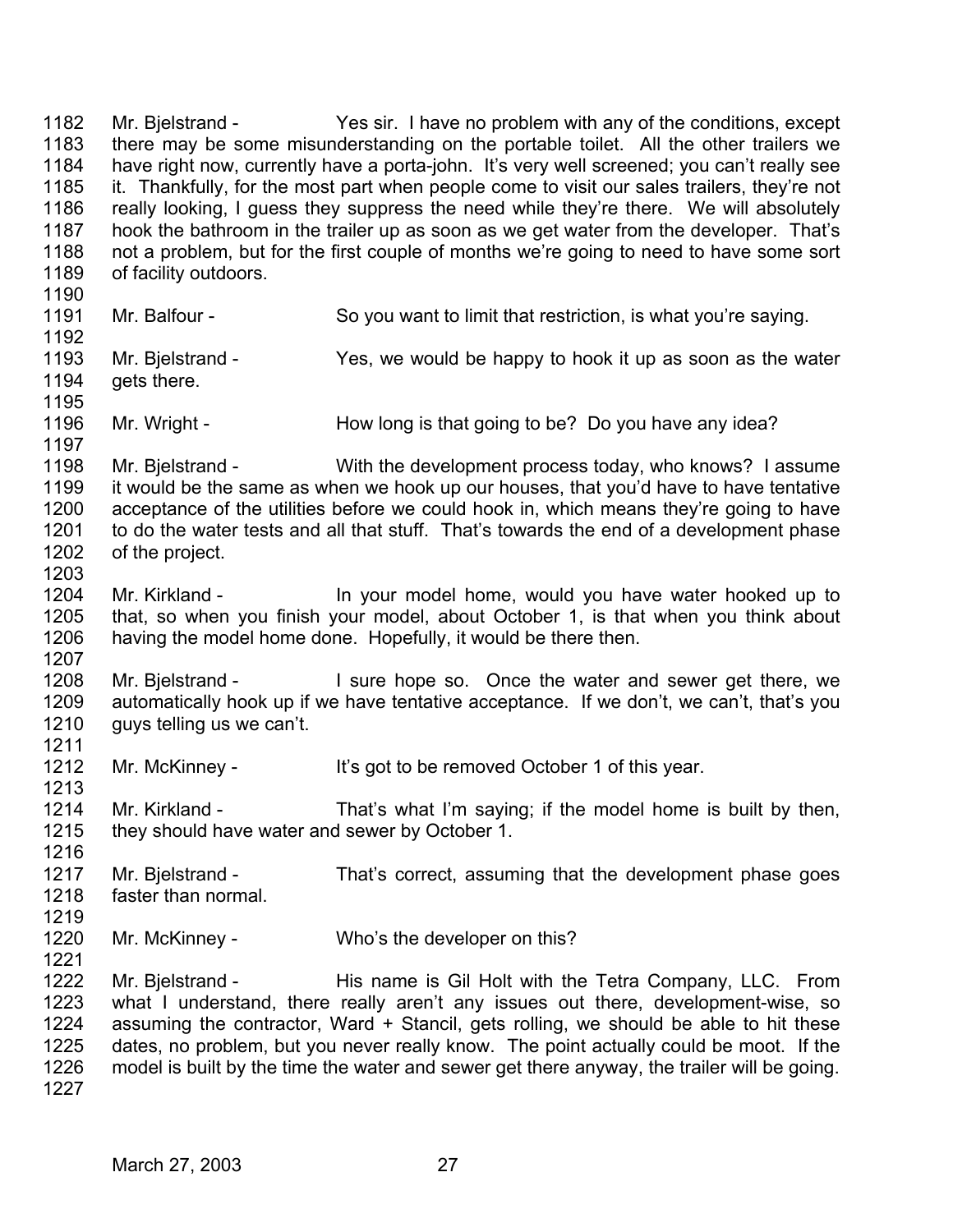1228 1229 1230 1231 1232 1233 1234 1235 1236 1237 1238 1239 1240 1241 1242 1243 1244 1245 1246 1247 1248 1249 1250 1251 1252 1253 1254 1255 1256 1257 1258 1259 1260 1261 1262 1263 1264 1265 1266 1267 1268 1269 1270 1271 1272 Mr. Wright - So you're asking us to take out condition # 3? Mr. Bielstrand - If you could just word it so that "until such time as water gets there," we could have the porta-john. I don't want to take away from your desire to have the working bathroom when it's working, that we use that instead of the porta-john. We'll gladly haul away the porta-john definitely. Mr. Balfour - What you're saying is that you don't want us to put a restriction on there that you've got to have water by a certain day. Mr. Bielstrand - Right, because I don't know how long that will be. Mr. Kirkland - On your trailer on Woodman Road, how long was it before you got water? Mr. Bielstrand - I don't remember. When was I here for that one? We probably just got tentative around that time, because we just started closing houses in there last month. Mr. Kirkland - Mr. Blankinship, it's been about eight months since we did Woodman? Mr. Bjelstrand - That's probably about right, because that was before we did the Magnolia Pointe one. Mr. Balfour - You want us to say that this trailer should have a sanitary system approved by the Health Department as soon as possible, something to that extent? Mr. Kirkland - And that a portable toilet will be used in the meantime. Mr. Bjelstrand - Yes, if you want to restrict it, and have language saying that the portable toilet will be gone when we get water, that's fine. Mr. Balfour - Any other questions or comments? Thank you. After an advertised public hearing and on a motion by Mr. Wright, seconded by Mr. Kirkland, the Board **granted** application **UP-3-2003** for a temporary conditional use permit to place a temporary sales trailer at 6280 Midview Road (Oakland Chase) (Parcel 807-705-5501). The Board granted the use permit subject to the following conditions: 1. Only the trailer, landscaping and parking shown on the plan filed with the application may be constructed pursuant to this approval. No substantial changes or additions to the layout may be made without the approval of the Board of Zoning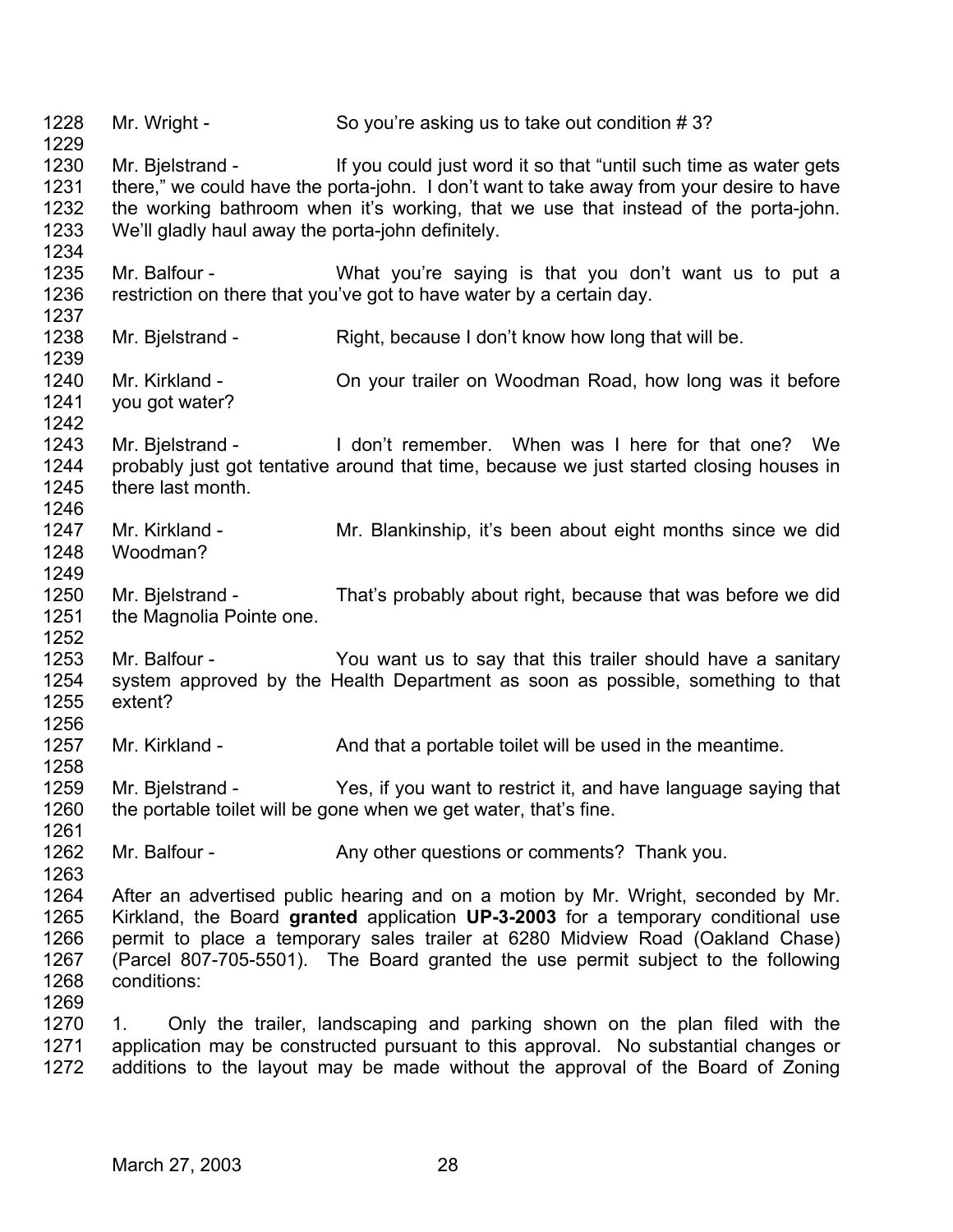1273 1274 1275 1276 1277 1278 1279 1280 1281 1282 1283 1284 1285 1286 1287 1288 1289 1290 1291 1292 1293 1294 1295 1296 1297 1298 1299 1300 1301 1302 1303 1304 1305 1306 1307 1308 1309 1310 1311 1312 1313 1314 1315 1316 1317 1318 Appeals. Any additional improvements shall comply with the applicable regulations of the County Code. 2. The landscaping and off-street parking spaces shown on the plan shall be provided before the trailer is occupied. 3. **[Amended]** The trailer shall be served by a sanitary system approved by the Health Department. A portable toilet may be located as shown on the plan until water and sewer service are available, but in no case later than October 1, 2003. 4. The hours of operation for the sales trailer shall be from 11 am to 7 pm. 5. The trailer shall be removed from the site by October 1, 2003, at which time this permit shall expire. Affirmative: Balfour, Kirkland, McKinney, Nunnally, Wright 5 Negative: 0 Absent: 0 The Board granted the request because it found the proposed use will be in substantial accordance with the general purpose and objectives of Chapter 24 of the County Code. **UP- 4-2003 WEST BROAD HONDA** requests a temporary conditional use permit pursuant to Section 24-116(c)(1) of Chapter 24 of the County Code to place a temporary sales trailer at 7014 West Broad Street (Parcel 767-747-2250), zoned B-3, Business District (Brookland). Mr. Balfour - The Anyone else expect to testify in this matter? Would you raise your right hand and be sworn please. Mr. Blankinship - Do you swear that the testimony you are about to give is the truth, the whole truth, and nothing but the truth, so help you God? Mr. Moody - The Moody Bavid Moody. We're expanding the showroom, renovating in the customer lounge. We need a trailer to operate the sales department. It's pretty far off Broad Street, really shouldn't have any problem with parking, any problem with activity on Broad Street, and on here, we shouldn't have any problem with having it done by the first part of July. We're basically gutting the showroom and the customer lounge, and we need a place to operate the business for 2-2 ½ months. Mr. Balfour - Any questions by Board members? After an advertised public hearing and on a motion by Mr. Kirkland, seconded by Mr. Nunnally, the Board **granted** application **UP-4-2003** for a temporary conditional use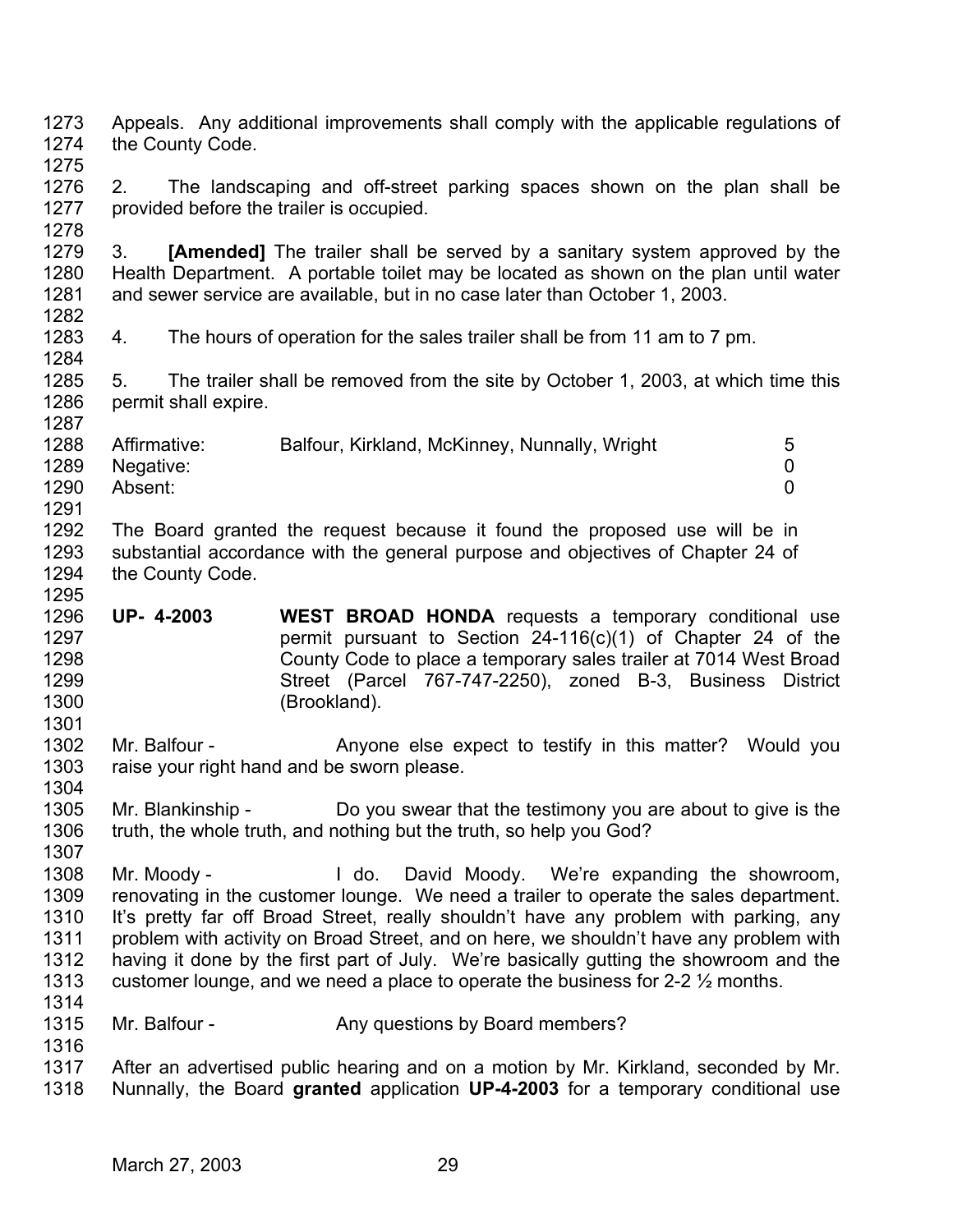- 1319 1320 1321 permit to place a temporary sales trailer at 7014 West Broad Street (Parcel 767-747- 2250). The Board granted the use permit subject to the following conditions:
- 1322 1323 1324 1325 1. Only the improvements shown on the plan filed with the application may be constructed pursuant to this approval. Any additional improvements shall comply with the applicable regulations of the County Code.
- 1326 1327 1328 2. The parking lot, driveways, and loading areas shall be subject to the requirements of Section 24-98 of Chapter 24 of the County Code.
- 1329 3. The temporary building shall be removed no later than July 5, 2003.
- 1331 1332 4. Sufficient, effectively usable parking spaces shall be provided for customers and employees.

| 1334 | Affirmative: | Balfour, Kirkland, McKinney, Nunnally, Wright | 5 |
|------|--------------|-----------------------------------------------|---|
| 1335 | Negative:    |                                               |   |
| 1336 | Absent:      |                                               |   |
| 1337 |              |                                               |   |

- 1338 1339 1340 The Board granted the request because it found the proposed use will be in substantial accordance with the general purpose and objectives of Chapter 24 of the County Code.
- 1341 1342 1343 1344 1345 1346 1347 1348 1349 1350 **A - 24-2003 PHILLIP K. CHRISTOPHER** requests a variance from Section 24- 95(i)(2) of Chapter 24 of the County Code to build an addition at 8304 St. Charles Road (Wildwood) (Parcel 789-756-1242), zoned R-2A, One-family Residence District (Fairfield). The accessory structure location requirement is not met. The applicant proposes to build an addition, which will place an existing accessory structure in the side yard, where the Code allows accessory structures in the rear yard. The applicant requests a variance to allow the existing accessory structure in the side yard.
- 1351 1352 Mr. Balfour - The Anyone else expect to testify in this matter? Would you raise your right hand and be sworn please.
- 1354 1355 Mr. Blankinship - Do you swear that the testimony you are about to give is the truth, the whole truth, and nothing but the truth, so help you God?
- 1356 1357 1358 1359 1360 1361 1362 1363 Mr. Christopher - I do. I'm Phillip Christopher. Basically, I'm proposing to put a room addition in back of my house, and I didn't realize when I drew my plans up and got everything worked out with all my subs and people like that, that I was out of compliance with the County Code. I've got an existing shed that's been there since I purchased the house, and my room addition is going to go 4 feet past the actual room addition, so I think that puts the structure to what the County considers the side of my yard. I'm asking for a variance so I can be allowed to build the addition.
- 1364

1353

1330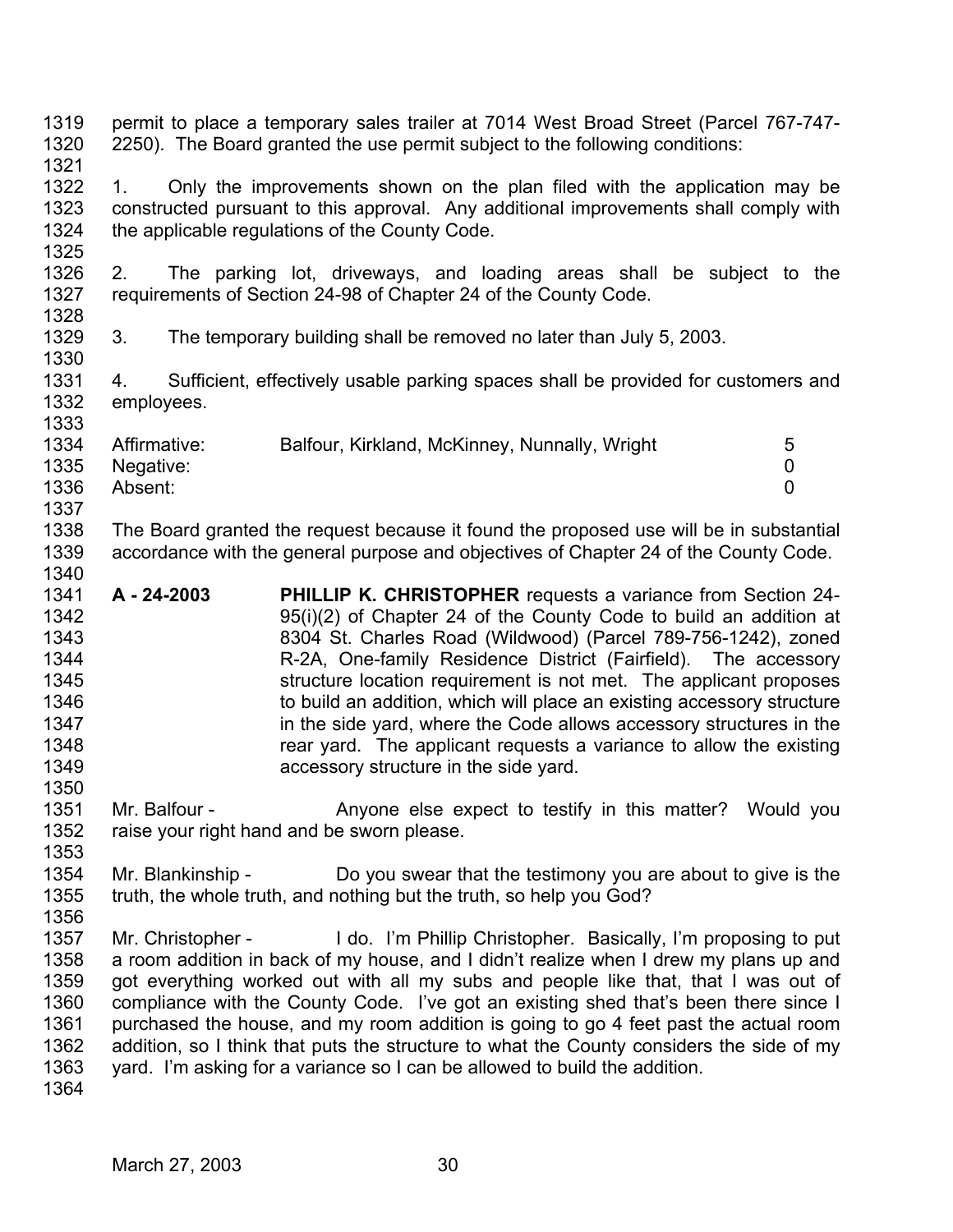1365 1366 1367 1368 1369 1370 1371 1372 1373 1374 1375 1376 1377 1378 1379 1380 1381 1382 1383 1384 1385 1386 1387 1388 1389 1390 1391 1392 1393 1394 1395 1396 1397 1398 1399 1400 1401 1402 1403 1404 1405 1406 1407 1408 1409 1410 Mr. Balfour - It's going to go right out there by those trashcans and a little beyond that, right? Mr. Christopher - Yes sir, it's going to start at this corner, this end of the house, and go in that direction, and there's actually, from where my addition stops, to that shed (I measured it this morning), in excess of 13 feet from the foundation of the shed that's there to the addition that I propose. Mr. Kirkland - What is the size of your room addition? Mr. Christopher - It's 28 by 28. Actually, I didn't mean to mislead you there, actually the County considers it a little more than that because there's an overhang. So from foundation to foundation, but it's got a little bit of an overhang on each side, so it might look a little different now. Mr. Nunnally - You have 30' by 32' in the report. Mr. Christopher - Yes sir, I think it is. I just noticed that this morning. But I thought it was, I was looking at foundation to foundation. Mr. Balfour - How big is your house, how many square feet? Mr. Christopher - It's approximately 1300 square-foot rancher. My wife is getting ready to have a baby any second, and I just basically needed to enlarge my house to have room for the additional baby and stuff. Mr. McKinney - It looks like the adjoining house has an addition on it, is that correct? Mr. Christopher - Yes sir, that is correct. That was built about five years ago. Mr. Balfour - But you're putting up an addition that's about a third of the size of your house, it looks like, maybe more. Mr. Christopher - Yes sir, it's actually two-story with a barn roof. The upstairs I'm not going to finish any time soon; I just figured while I was putting the foundation in, I'd just use the space up there instead of just a regular roof, I'd put a barn roof and give myself the ability at a later date, if I needed to do anything up there. I'm just going to use it for storage in the meantime. Mr. Balfour - But you need the other house in the yard for storage too, I quess? Mr. Christopher - It could be that some day I would get rid of that. Right now it's my work shed. I store stuff in there, that I'm using for the room addition and things like that, but it's got a cement foundation. It was a slab poured, so it's not an easy thing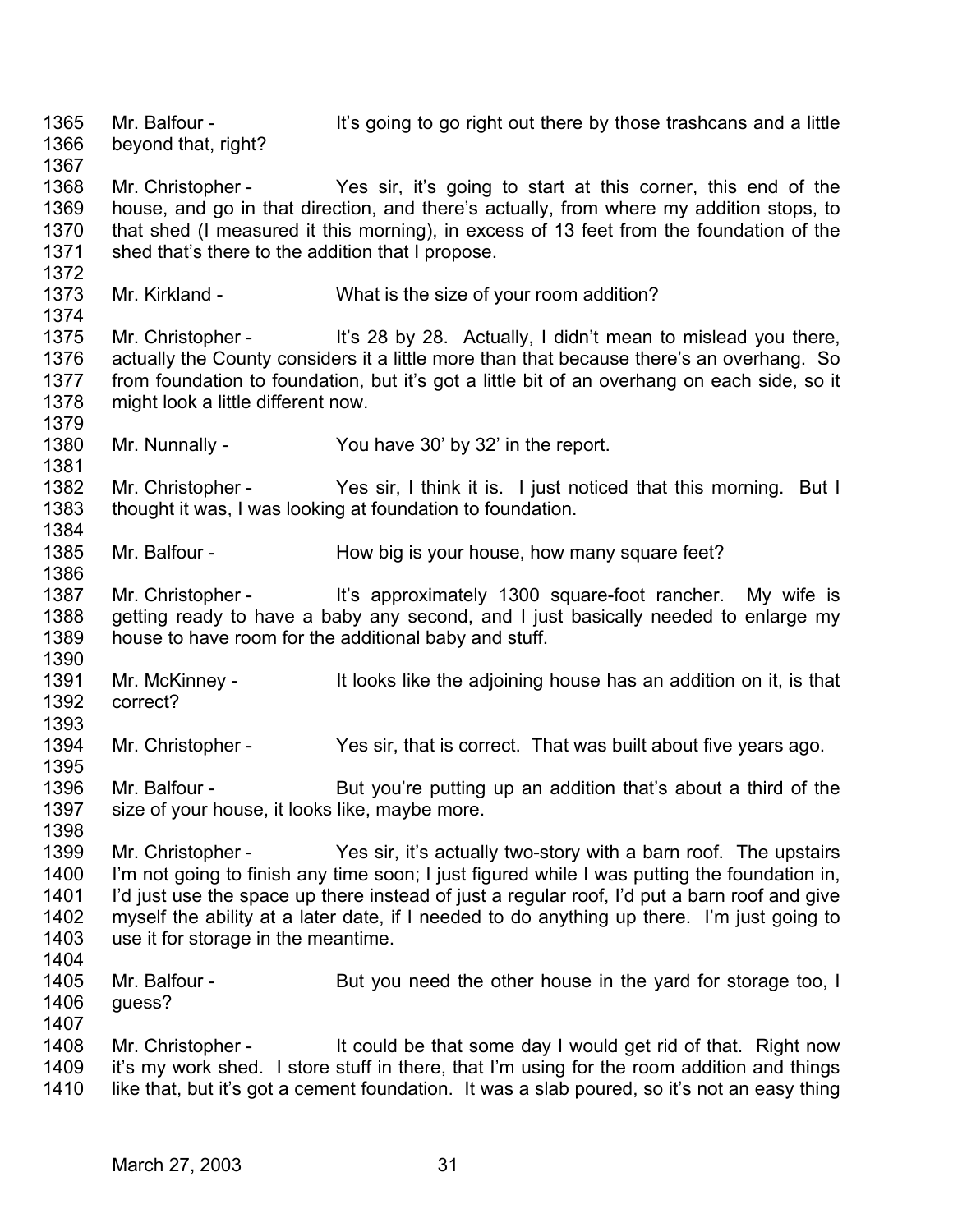1411 1412 1413 1414 1415 1416 1417 1418 1419 1420 1421 1422 1423 1424 1425 1426 1427 1428 1429 1430 1431 1432 1433 1434 1435 1436 1437 1438 1439 1440 1441 1442 1443 1444 1445 1446 1447 1448 1449 1450 1451 1452 1453 1454 1455 1456 to get out of there or remove. So I may or may not change that situation, I'm not sure. Mr. McKinney - You say it's going to be a two-story, Mr. Christopher? Mr. Christopher - Well, the way it's written up, it's got a barn roof; it's really one story, and the second story is in a barn roof situation. One of my neighbors has the same type of addition, about two blocks away from me, and you can't see it from the street, so I thought that instead of just having a roof and wasting the space, I'd give myself the ability of using that in the future. I've got a drawing of it if you'd like to see it. Mr. McKinney - We don't have any copies of any elevations. What's it going to be built out of? Mr. Christopher - I've got some elevations here if you would like to see them. I don't think the County had any problem with that. Mr. McKinney - Is it going to be brick like your existing house? Mr. Christopher - No sir. On the front end of my house, I've also got a little area that juts out that's got vinyl siding on it. It is a brick rancher, but it's got one little section of vinyl siding, and the addition would be vinyl siding until the end of the first floor, and then the second floor is basically shingled, because it's a barn roof type configuration. Mr. McKinney - I'd like to see your elevation of it. Mr. Kirkland - Will the second floor extend above the existing house? Will the new roof be higher than the existing? Mr. Christopher - It could, but I don't think it's going to be much. I haven't exactly figured how much. Mr. McKinney - Does your elevation show that? Mr. Blankinship, can we get that on the screen? Mr. Balfour - The Mr. Blankinship, I gather that otherwise he meets his setbacks and side restrictions okay? Mr. Blankinship - Yes. *(Assembles documents for overhead viewing)* Mr. McKinney - Is that the side elevation? Mr. Christopher - Yes sir, that's correct. Mr. Kirkland - This would be a rear elevation?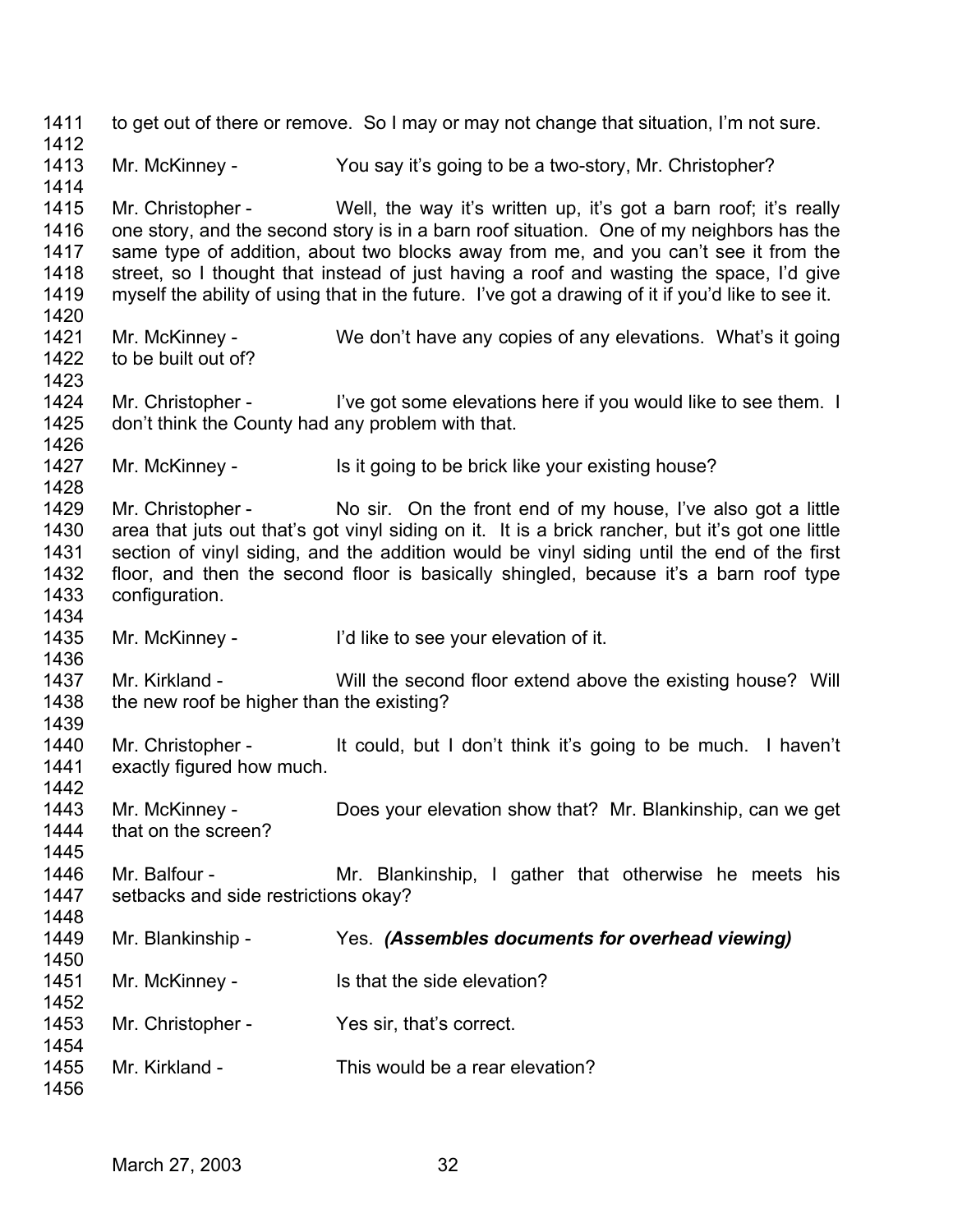1457 1458 1459 1460 1461 1462 1463 1464 1465 1466 1467 1468 1469 1470 1471 1472 1473 1474 1475 1476 1477 1478 1479 1480 1481 1482 1483 1484 1485 1486 1487 1488 1489 1490 1491 1492 1493 1494 1495 1496 1497 1498 1499 1500 1501 1502 Mr. Christopher - Yes sir, that's correct? Mr. Kirkland - So this roof is higher than the existing house? Mr. Christopher - I haven't exactly perfectly figured that, but it could be that it's going to be just a little higher than the front of the house. Mr. Blankinship - About three feet maybe? Mr. Christopher - Something in that neighborhood. If it was higher, it would be in the neighborhood of a couple, three feet. Mr. Balfour - Let me see the side elevation again. Mr. McKinney - What's this to be used for, Mr. Christopher? Mr. Christopher - Downstairs I'm going to have a family room and a dining room, because I don't really have a dining room on the house I've got now. The upstairs is going to be unfinished, possibly for future bedrooms. I do have a daughter now, and I'm getting ready to have a son soon. Mr. Balfour - Any other questions from Board members. All right sir, we're going to hear from these other people, and you'll have a chance to respond if you like. Mr. Johnson - Good morning. My name is Lawrence Johnson. I live at 8305 St. Charles Road. I live in front of Mr. Christopher. I'm happy to know he's having a new addition to his family, and I want him to have a new addition to his house, but I want to know how it affects the integrity of the neighborhood. One of the questions I heard while he was up here testifying, was what it was going to be built out of. All of our little houses are brick houses. I heard him say he was going to put some shingles on the side. I want my investment to go up, and I want to try to keep the neighborhood in order. I called and spoke to Mr. Blankinship earlier about what was going on, when I first got his notice, and I thought at that time that it was coming from the other side of his house. The side of his house that it's coming from, the distance, the width, I have no problem with that. If it's going to be higher, three feet higher, that's going to knock out my satellite, because it goes that way right now, over top of his house. There's trees and a house on the other side of him that are going to change the elevation on that, so right now I can see things are changing with this structure being higher than the original frames of the houses. I don't know; I need some guidance. I need some direction, because I'm not a builder. Mr. Balfour - 8305 is your house? And you've got an addition – is your addition brick, same height as the front? Mr. Johnson - Yes it is.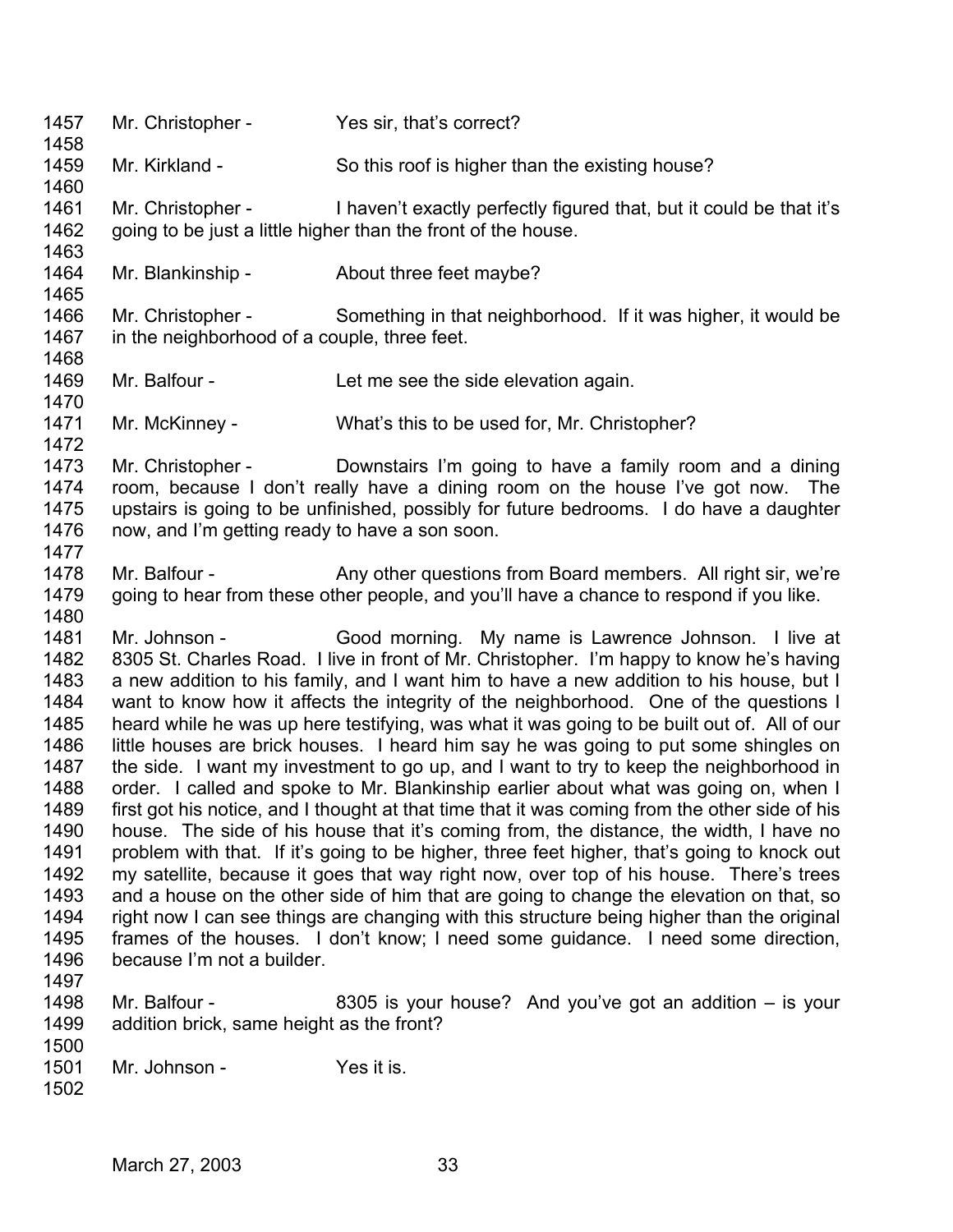1503 1504 1505 1506 1507 1508 1509 1510 1511 1512 1513 1514 1515 1516 1517 1518 1519 1520 1521 1522 1523 1524 1525 1526 1527 1528 1529 1530 1531 1532 1533 1534 1535 1536 1537 1538 1539 1540 1541 1542 1543 1544 1545 1546 1547 1548 Mr. Balfour - And that's true of your neighbors too? Mr. Johnson - My next-door neighbor doesn't have an addition. Mr. Balfour - I'm talking about people you say who do, all brick? Mr. McKinney - The Mr. Johnson, if you come down your street, cross Diane, right on the corner, there's a frame house there. Mr. Johnson - That house has been there since before, they built those houses in 1957. Mr. McKinney - Sir, this house was built in 2000. Mr. Johnson - The Around the corner, the little yellow house. Mr. McKinney - Right, right on the corner of Diane and St. Charles. Are you familiar with that? Mr. Johnson - Okay, yes. Mr. McKinney - It's a little Cape Cod, and it was built in 2001, and that's all frame. I think if you go down a little, the older two-story house is frame. Mr. Johnson - That house was built in the '30's, but when it came into 1957, the other houses, they kind of built them uniform. Mr. Balfour - Your concern is, you say, you'd like for them to be uniform and not decrease the value. Mr. Johnson - No, I'm not laying out any guidelines as to how it should be. I just want to know, how does it affect the integrity of the houses already there. Mr. Balfour - The Have you checked to see if the appraisals of any of the homes that have had additions, have they gone up or down? Mr. Johnson - No I haven't, because until today I didn't know what was going on. I spoke to Mr. Christopher on Sunday, and he told me that he was going to build an addition to his house, and that he was having a new baby. Until then we didn't talk about what kind of materials were going to be used. I found out today that it was going to be a lower floor and an upper floor; I found that out sitting over there in that chair. I didn't have any particulars on it, so I couldn't form an opinion. Mr. McKinney - More than likely, it will make your values go up. Mr. Balfour - The Report of the I know you hope so.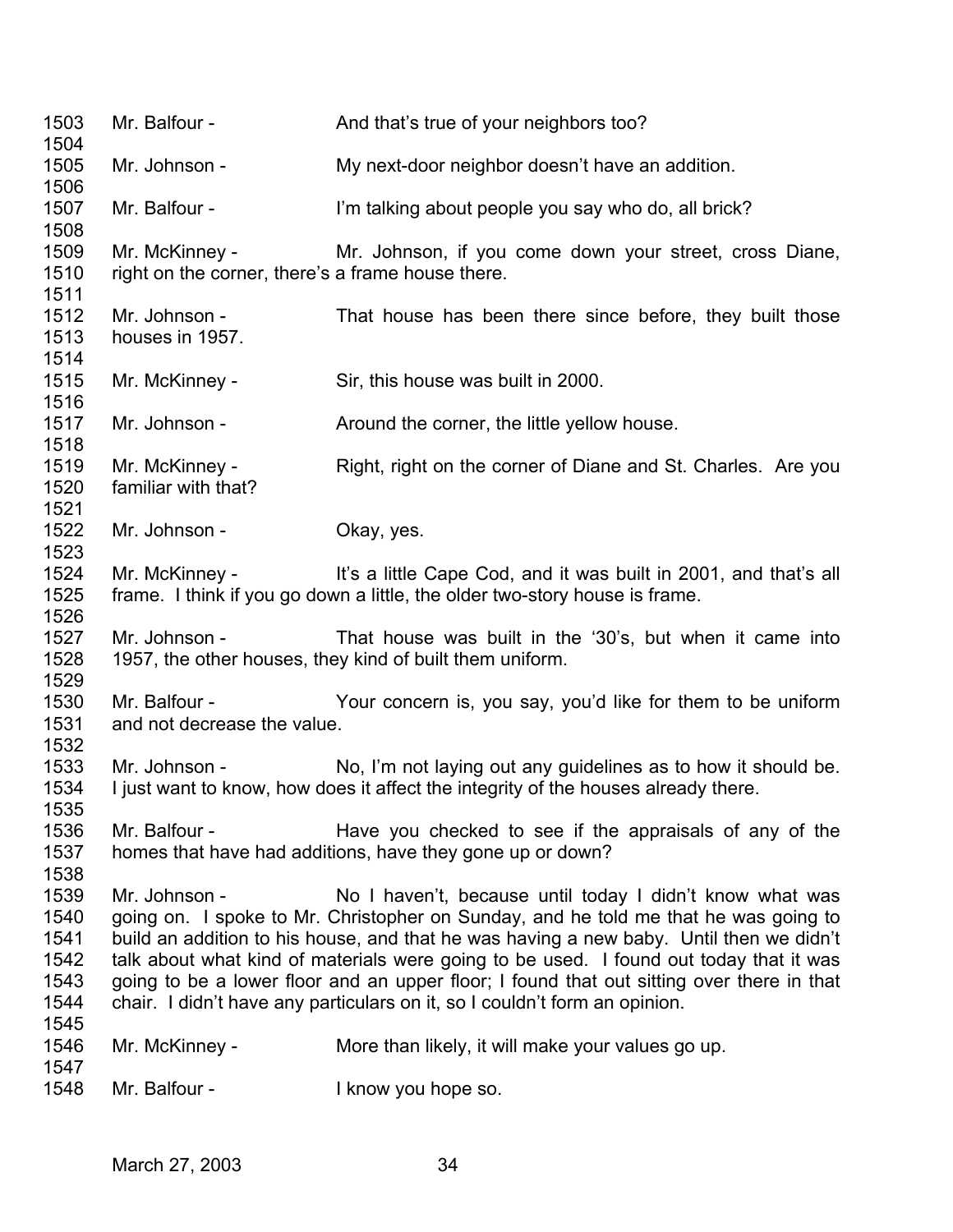1549 1550 1551 1552 1553 1554 1555 1556 1557 1558 1559 1560 1561 1562 1563 1564 1565 1566 1567 1568 1569 1570 1571 1572 1573 1574 1575 1576 1577 1578 1579 1580 1581 1582 1583 1584 1585 1586 1587 1588 1589 1590 1591 1592 1593 1594 Mr. Johnson - I do, I really do. Mr. McKinney - They've been going up enough lately over there. Mr. Balfour - Ms. Johnson, do you want to say anything? Ms. Hunt - Good morning, my name is Ruth Hunt, and I live at 8306 St. Charles Road, beside Mr. Christopher. I would like to congratulate Mr. Christopher also, on his new planning. The house that you saw in the picture is my house, and I have done an addition. I would be kind of sorry that my view from my deck to Diane Lane is going to be blocked, but I guess I could live with that. I do kind of question the second story, as the other additions in the area do not have second stories. My addition, you cannot see it from the back, so I chose to not do it in brick, and it is just a frame addition. Mr. Balfour - Your addition is the same one story, the same height as the roof of your house. Mr. Kirkland - Bo you have approximately the square footage of your addition? Ms. Hunt - It's probably 12 by 26; it's a family room and bathroom extension. Mr. Balfour - The real question for us, one of them, is the fact that it's going to be putting his house that's already there that we see, out of compliance. Does that bother you that it's close to that shed that he's got sitting out there? Ms. Hunt - Now that I've seen the picture and I understand what it is, no, that does not really bother me. I can see where the variance is. I was concerned about it, and also, may I add at this point, his other neighbor, Daphne Johnson, at 8302 St. Charles Road, was concerned, and she wrote a notarized letter expressing her concern, if I may share that with the Board. Mr. Balfour - What's her concern? Ms. Hunt - I think she was not aware of exactly what the variance was, and I think she thought that the variance was actually in the side yard adjacent to her property. Mr. Blankinship - It sounds like she didn't want it coming any closer to her house. It's on the same side, but it's just going straight back. Mr. Wright - Mr. Blankinship, but for the fact of that little shed right there, he could build this, could he not?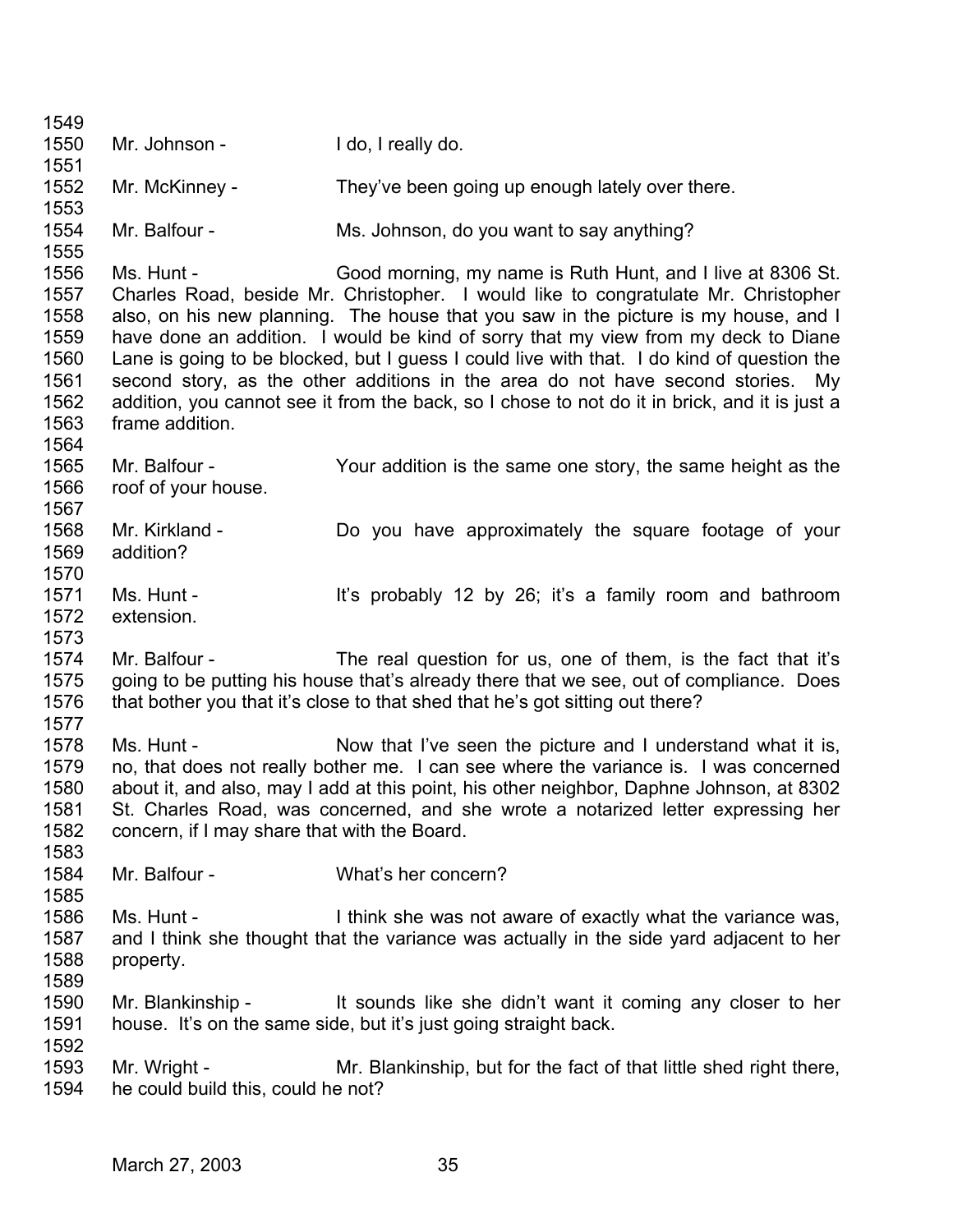1595 1596 1597 1598 1599 1600 1601 1602 1603 1604 1605 1606 1607 1608 1609 1610 1611 1612 1613 1614 1615 1616 1617 1618 1619 1620 1621 1622 1623 1624 1625 1626 1627 1628 1629 1630 1631 1632 1633 1634 1635 1636 1637 1638 1639 1640 Mr. Blankinship - Yes sir. Mr. Wright - So there's nothing this Board could do. He wouldn't have had to come for any information but for the shed. He could have built just what he's asking to build, I take it. Mr. McKinney - The concern really is the accessory shed. Mr. Balfour - The Any questions by Board members of Ms. Hunt? Any comments? Mr. Christopher - Yes sir, if you don't mind. If you look at Diane Lane, and go up to 905, where Bowers and Diane Lane intersect, you'll notice that that structure does not, it kind of looks like an addition or something has been put on the back. That is the same addition, basically, that I'm proposing. It's a two-story, barn roof on the second floor, and basically that's where I got the idea from. It's a block from my house. Mr. Balfour - Does the rear roof exceed the …………… Mr. Christopher - No, he put his on a slab. I tend to like foundations more than I do slabs, and that's the only reason I'm bringing mine up. I'm in the building business, and I like a foundation. Mr. Balfour - How high are the ceilings of this addition, both floors? Mr. Christopher - Of mine? Mr. Balfour - Coloration Contraction Contraction Contraction Contraction Contraction Contraction Contraction Contraction Contraction Contraction Contraction Contraction Contraction Contraction Contraction Contraction Contr Mr. Christopher - Eight feet – I'm not doing anything fancy. It's just a basic thing. Also, one of my neighbors was worried about the integrity of the neighborhood. Directly across the street from me is a house also, that was built, I guess in the last ten or twelve years, that is not brick, and it's his next-door neighbor. It's totally a hardboard siding house. Mr. Balfour - Think that his concern, if I may paraphrase what Mr. Johnson was concerned about, I think he'd probably agree that perhaps his value may go up with your addition, as taxes go up, but I think that he was equally concerned about the height of your addition. Maybe some of the other neighbors are too, when they realize that the height is going to exceed by about three feet, the current height of your house. You're going to knock off his satellite direction for one thing. Mr. Christopher - Yes sir, I wasn't aware, once again, as one of your Board members had pointed out, that that was what was in question today, but I thought that the County was okay with that. I didn't even know I was going to be addressing that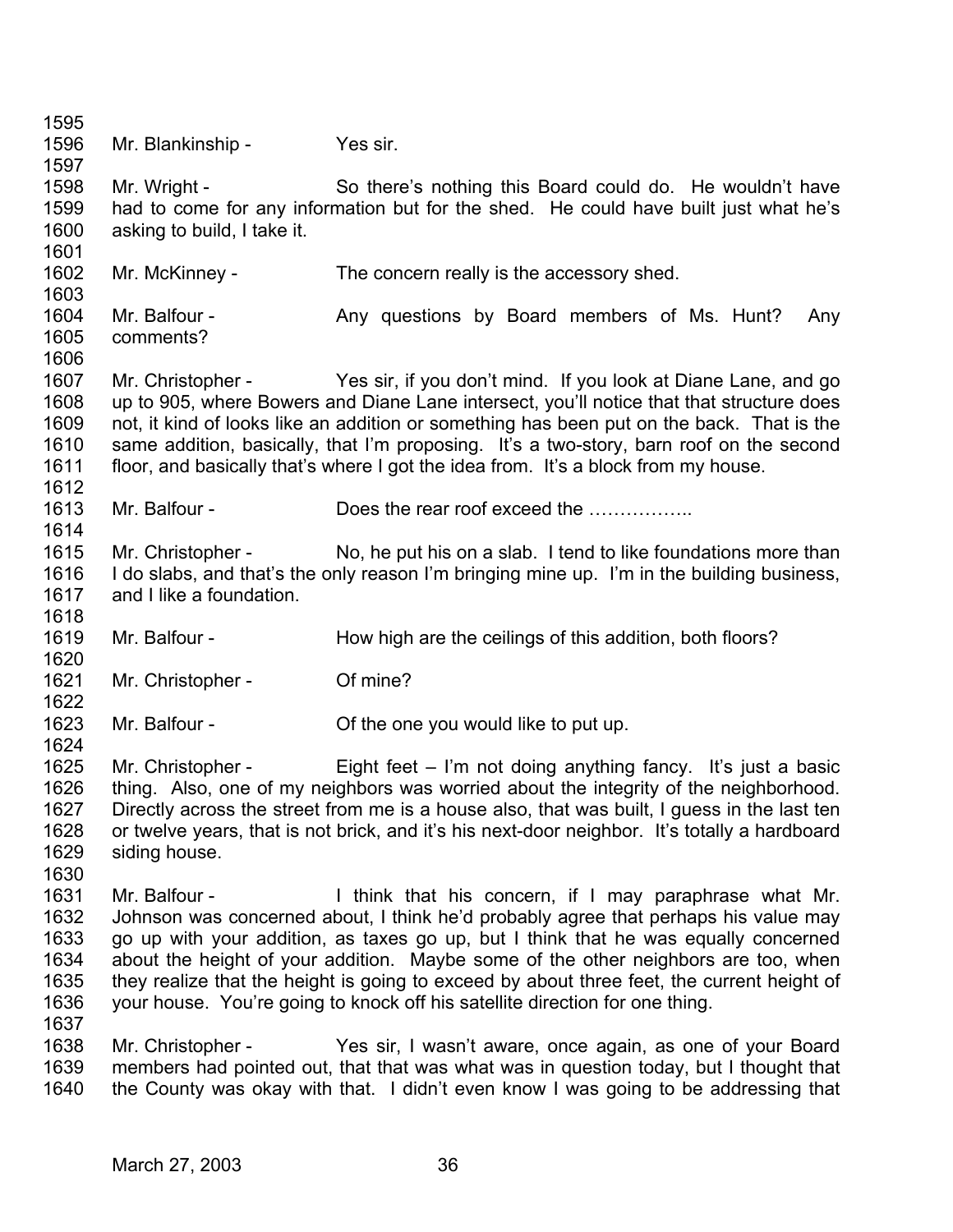- 1641 1642 1643 today. I wasn't trying to hide this from anybody or anything. They told me that the only reason I was out of compliance, it had nothing to do with that. It had to do with the shed that was back there.
- 1644 1645 1646 Mr. Balfour - Well you're correct in that regard. You meet all the other requirements apparently. Any other questions? Thank you.
- 1648 1649 1650 1651 After an advertised public hearing and on a motion by Mr. McKinney, seconded by Mr. Wright, the Board **granted** application **A-24-2003** for a variance to build an addition at 8304 St. Charles Road (Wildwood) (Parcel 789-756-1242). The Board granted the variance subject to the following conditions:
- 1653 1654 1655 1656 1657 1. Only the improvements shown on the plan filed with the application may be constructed pursuant to this approval. No substantial changes or additions to the layout may be made without the approval of the Board of Zoning Appeals. Any additional improvements shall comply with the applicable regulations of the County Code.
- 1658 1659 2. The new construction shall match the existing dwelling as nearly as practical.

| 1660 | Affirmative: | Balfour, Kirkland, McKinney, Nunnally, Wright | 5 |
|------|--------------|-----------------------------------------------|---|
| 1661 | Negative:    |                                               |   |
| 1662 | Absent:      |                                               |   |

1663

1647

1652

1664 1665 1666 1667 1668 1669 The Board granted this request, as it found from the evidence presented that, due to the unique circumstances of the subject property, strict application of the County Code would produce undue hardship not generally shared by other properties in the area, and authorizing this variance will neither cause a substantial detriment to adjacent property nor materially impair the purpose of the zoning regulations.

- 1670 1671 1672 1673 1674 1675 1676 1677 1678 1679 **A - 25-2003 KELLY AND DOUG POWELL** request a variance from Section 24- 94 of Chapter 24 of the County Code to build an addition at 2515 Cedar Cone Drive (Cedar Chase) (Parcel 746-755-1860), zoned R-3, One-family Residence District (Three Chopt). The rear yard setback is not met. The applicants propose rear yard setbacks of 25 feet for the dwelling and 21 feet for the deck, where the Code requires rear yard setbacks of 40 feet for the dwelling and 30 feet for the deck. The applicants request a variance of 15 feet for the dwelling and 9 feet for the deck.
- 1680 1681 1682 Mr. Balfour - The Anyone else expect to testify in this matter? Would you raise your right hand and be sworn please.
- 1683 1684 1685 Mr. Blankinship - Do you swear that the testimony you are about to give is the truth, the whole truth, and nothing but the truth, so help you God?
- 1686 Ms. Powell - The Molds of H do. Kelly Powell. We would like to add an addition to our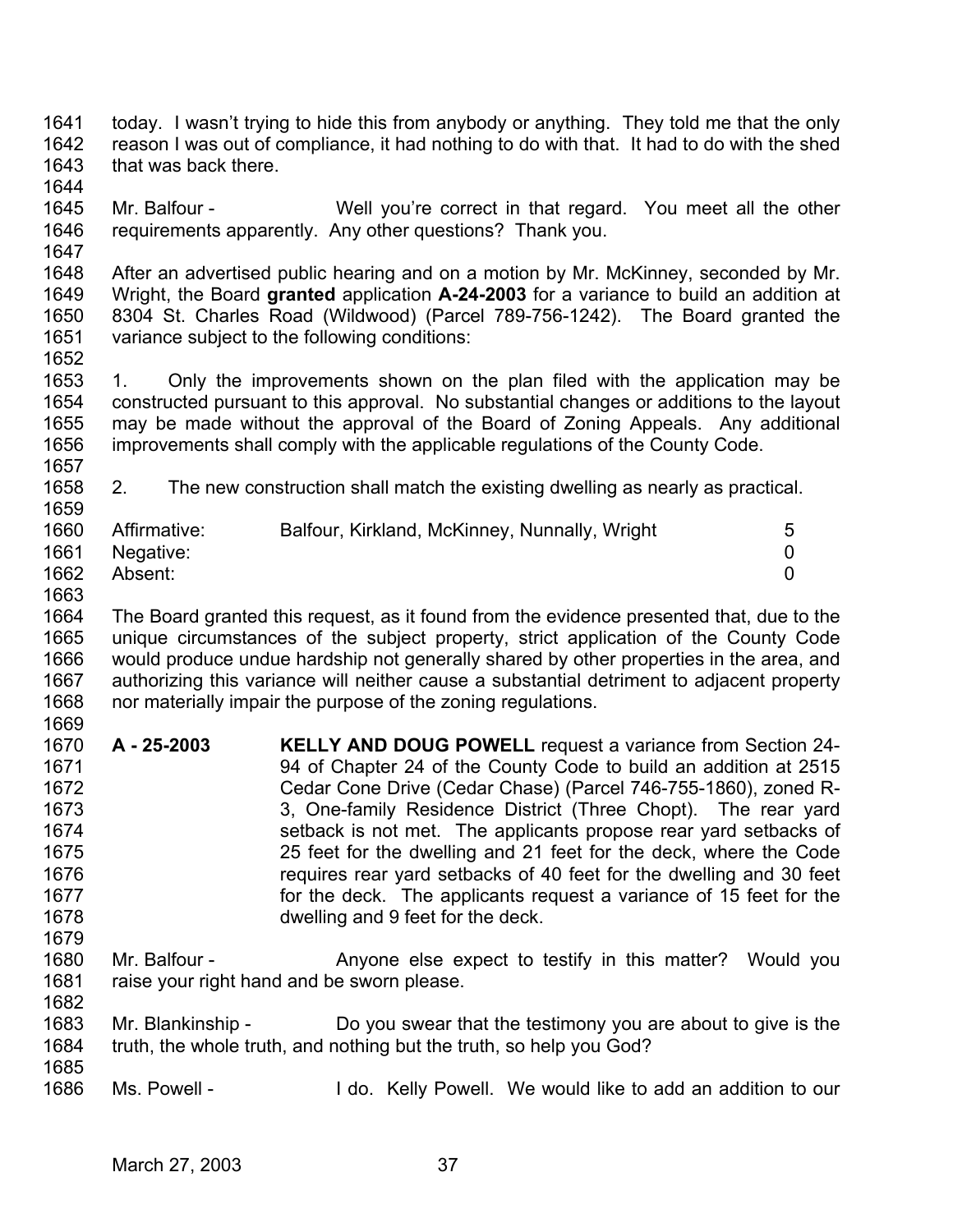1687 1688 1689 1690 1691 1692 1693 1694 1695 1696 1697 1698 1699 1700 1701 house. My husband and I have been there for 14 years, and since then we have added three children and a golden retriever, and everybody's getting really big. We'd like to expand our kitchen and add an extra bedroom and bathroom. I guess our hardship is that our lot is close to the end of a cul-de-sac and slopes in really far at one side. We're 75 feet deeper on one side than we are on the other. We couldn't add on to the other side where we would not require a variance because we would lose our windows in our kitchen and in our other bedrooms. Basically, by the time you get to the opposite end of our proposed addition, we're almost back at the required setback. We're back at 37 feet, so where we really require the setback, I guess, is we're already at our 40-foot setback at the corner of our garage, and we'd like to put the addition behind our garage. We've got a large privacy fence that separates our property from our neighbor in the back, and we're very private back there. We've talked to all of our neighbors and explained what we want to do, and they're all in favor of it, and nobody would see it, none of our adjoining neighbors.

1702

1703

1705

1707

1714

1716

Mr. Wright - It seems to be heavily wooded also.

1704 Ms. Powell - The Very wooded.

1706 Mr. Wright - Is that a house right on the rear property line, just behind?

1708 1709 1710 1711 1712 Ms. Powell - No, it's actually a shed. There are a bunch of outbuildings. It's a one-acre parcel of land; it's an older home, and that's an outbuilding that they store tractors and things like that in, and there are several outbuildings on that property, and that's what's behind us.

1713 Mr. Balfour - Looks like a lot of things like that are stuck back there.

1715 Ms. Powell - Yes, there are a lot of things like that stuck back there.

1717 1718 Mr. Balfour - **Any other questions by Board members?** Thank you.

1719 1720 1721 1722 1723 After an advertised public hearing and on a motion by Mr. Wright, seconded by Mr. McKinney, the Board **granted** application **A-25-2003** for a variance to build an addition at 2515 Cedar Cone Drive (Cedar Chase) (Parcel 746-755-1860). The Board granted the variance subject to the following conditions:

1724 1725 1726 1727 1728 1. Only the improvements shown on the plan filed with the application may be constructed pursuant to this approval. No substantial changes or additions to the layout may be made without the approval of the Board of Zoning Appeals. Any additional improvements shall comply with the applicable regulations of the County Code.

- 1729 1730 1731 2. The new construction shall match the existing dwelling as nearly as practical.
- 1732 Affirmative: Balfour, Kirkland, McKinney, Nunnally, Wright 5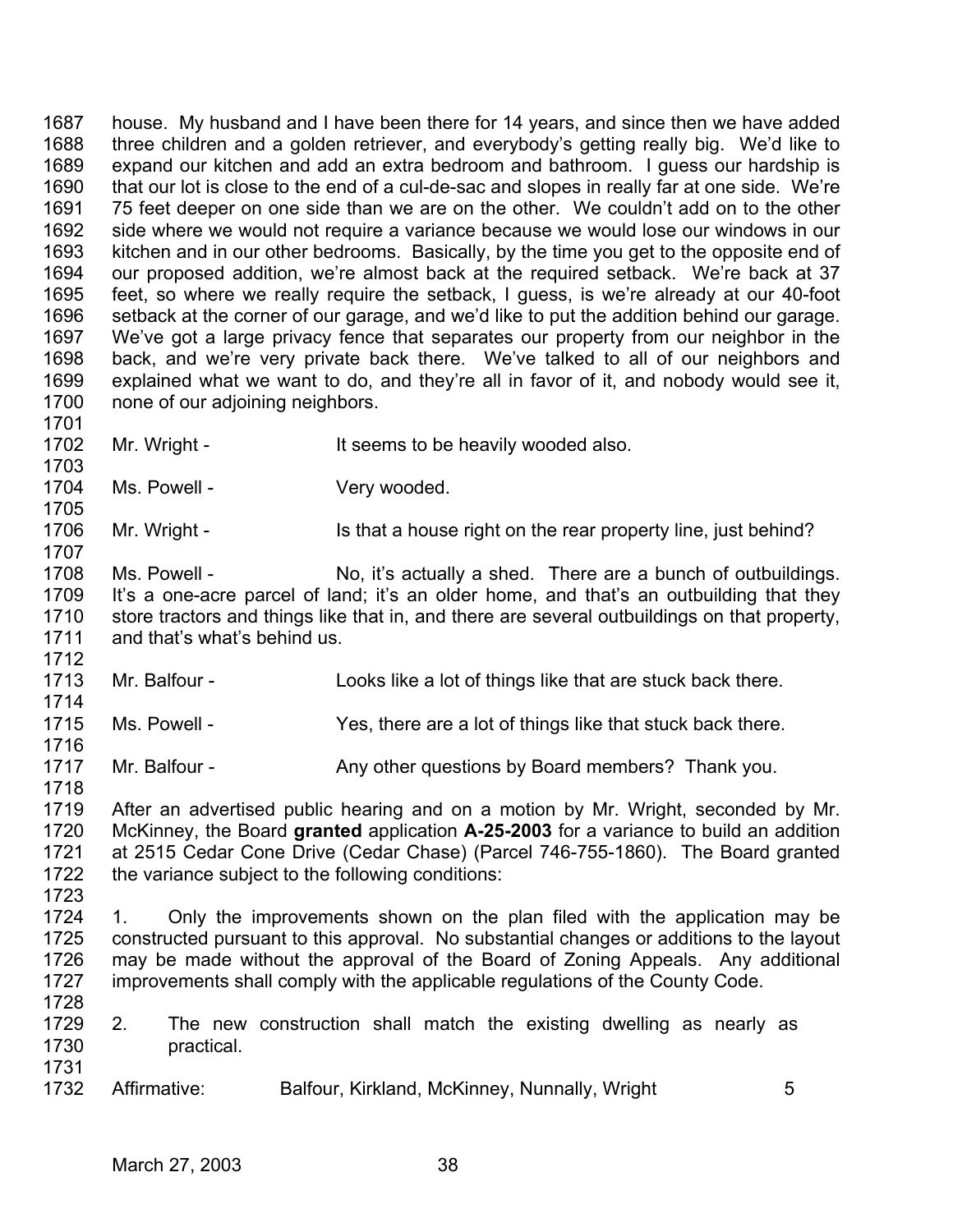|      | 1733 Negative: |  |
|------|----------------|--|
|      | 1734 Absent:   |  |
| 1735 |                |  |

1736 1737 1738 1739 1740 1741 The Board granted this request, as it found from the evidence presented that, due to the unique circumstances of the subject property, strict application of the County Code would produce undue hardship not generally shared by other properties in the area, and authorizing this variance will neither cause a substantial detriment to adjacent property nor materially impair the purpose of the zoning regulations.

- 1742 1743 1744 1745 1746 1747 1748 **A - 26-2003 C. BRENT GIBSON** requests a variance from Section 24-43(a) of Chapter 24 of the County Code to build a screened porch at 3607 Jewel Park Lane (Northbrooke) (Parcel 730-758-0506), zoned RTH, Residential Townhouse District (Three Chopt). The rear yard setback is not met. The applicant proposes 30.3 feet rear yard setback, where the Code requires 40 feet rear yard setback. The applicant requests a variance of 9.7 feet rear yard
- 1750 1751 1752 Mr. Balfour - The Anyone else expect to testify in this matter? Would you raise your right hand and be sworn please.
- 1753 1754 Mr. Blankinship - Do you swear that the testimony you are about to give is the truth, the whole truth, and nothing but the truth, so help you God?
- 1756 1757 1758 1759 1760 1761 1762 1763 Mr. Hardy - I do. My name is Michael Hardy, and I'm representing the Gibsons; I'm the contractor. We propose to build a screened porch on the right side of the existing home, and we don't meet that setback. As you'll notice in the diagram here, the property is kind of a weird shape, and the Gibsons are actually a referral from the Oehlers, who are their rear neighbors, directly behind them at 3607 Gaylin Ridge. I brought a picture of the screened porch we did for those people, because one of the requirements, if you do grant this variance, is that it look as close to the property as possible. I brought some pictures of some work that we have done.
- 1764

1749

- 1765 1766 1767 1768 1769 1770 1771 As you can see from the earlier picture, if you'll open the packet to the picture that shows the rear of the property, they already have a deck that's on the backside. If we were to put the screened porch in that area, architecturally speaking, it's going to make the house off center, because of the bay window outcropping and an extension to the family room, so placing the screened porch on the right side of the property and cutting a French door into those double windows, will actually center the property. With the trees, no neighbors are really going to be able to see that area anyway.
- 1772
- 1773 1774 1775 1776 Mr. Balfour - **Any questions by Board members?** I see what you mean about the trees. In other words, it would be on the opposite end, away from the closest house.
- 1777 1778 Mr. Hardy - Yes sir. So the only neighbor who might even be able to see it is the one you see directly through on that side. The structure will be painted, and it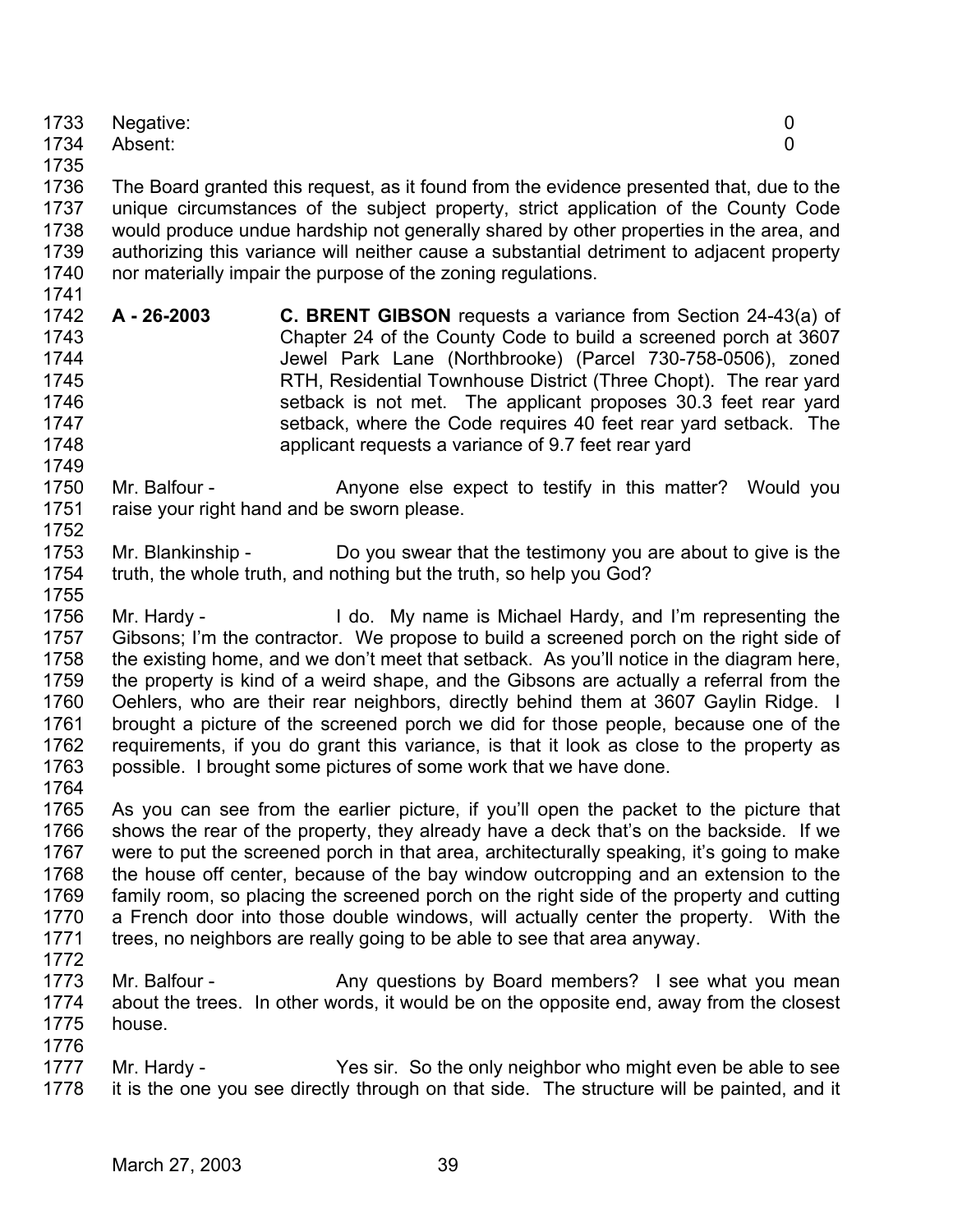- 1779 1780 1781 will look just as the house does now. There won't be any difference matching the vinyl siding. All the wood structure will be painted, and everything will be finished off.
- 1782 1783 Mr. Balfour - Any questions by Board members? Thank you. Do you *(Gibsons)* have anything to add that he hasn't said?
- 1784

1785 1786 1787 1788 After an advertised public hearing and on a motion by Mr. Wright, seconded by Mr. McKinney, the Board **granted** application **A-26-2003** for a variance to build a screened porch at 3607 Jewel Park Lane (Northbrooke) (Parcel 730-758-0506). The Board granted the variance subject to the following conditions:

1789

1814

1819

1790 1791 1792 1793 1794 1. Only the improvements shown on the plan filed with the application may be constructed pursuant to this approval. No substantial changes or additions to the layout may be made without the approval of the Board of Zoning Appeals. Any additional improvements shall comply with the applicable regulations of the County Code.

1795 1796 2. The new construction shall match the existing dwelling as nearly as practical.

| 1797 | Affirmative: | Balfour, Kirkland, McKinney, Nunnally, Wright | 5 |
|------|--------------|-----------------------------------------------|---|
| 1798 | Negative:    |                                               |   |
| 1799 | Absent:      |                                               |   |
| 1800 |              |                                               |   |

- 1801 1802 1803 1804 1805 The Board granted this request, as it found from the evidence presented that, due to the unique circumstances of the subject property, strict application of the County Code would produce undue hardship not generally shared by other properties in the area, and authorizing this variance will neither cause a substantial detriment to adjacent property nor materially impair the purpose of the zoning regulations.
- 1806 1807 1808 1809 1810 1811 1812 1813 **A - 27-2003 HENRY A. SHIELD** requests a variance from Section 24-94 of Chapter 24 of the County Code to build a one-family dwelling at 9504 Gaslight Court (Gaslight) (Parcel 745-739-0596), zoned R-2C, One-family Residence District (Conditional) (Tuckahoe). The lot width requirement is not met. The applicant has 78 feet lot width, where the Code requires 100 feet lot width. The applicant requests a variance of 22 feet lot width.
- 1815 1816 1817 Mr. Balfour - Anyone else to talk in this matter? Would you raise your right hand and be sworn please.
- 1818 Mr. Wright - Mr. Chairman, I disqualify myself on this case.
- 1820 1821 1822 Mr. Blankinship - Do you swear that the testimony you are about to give is the truth, the whole truth, and nothing but the truth, so help you God?
- 1823 1824 Mr. Shield - I do. My name's Andy Shield. I own this lot, and it is in the Gaslight Subdivision. I have a petition to give Mr. Blankinship. In all seven of the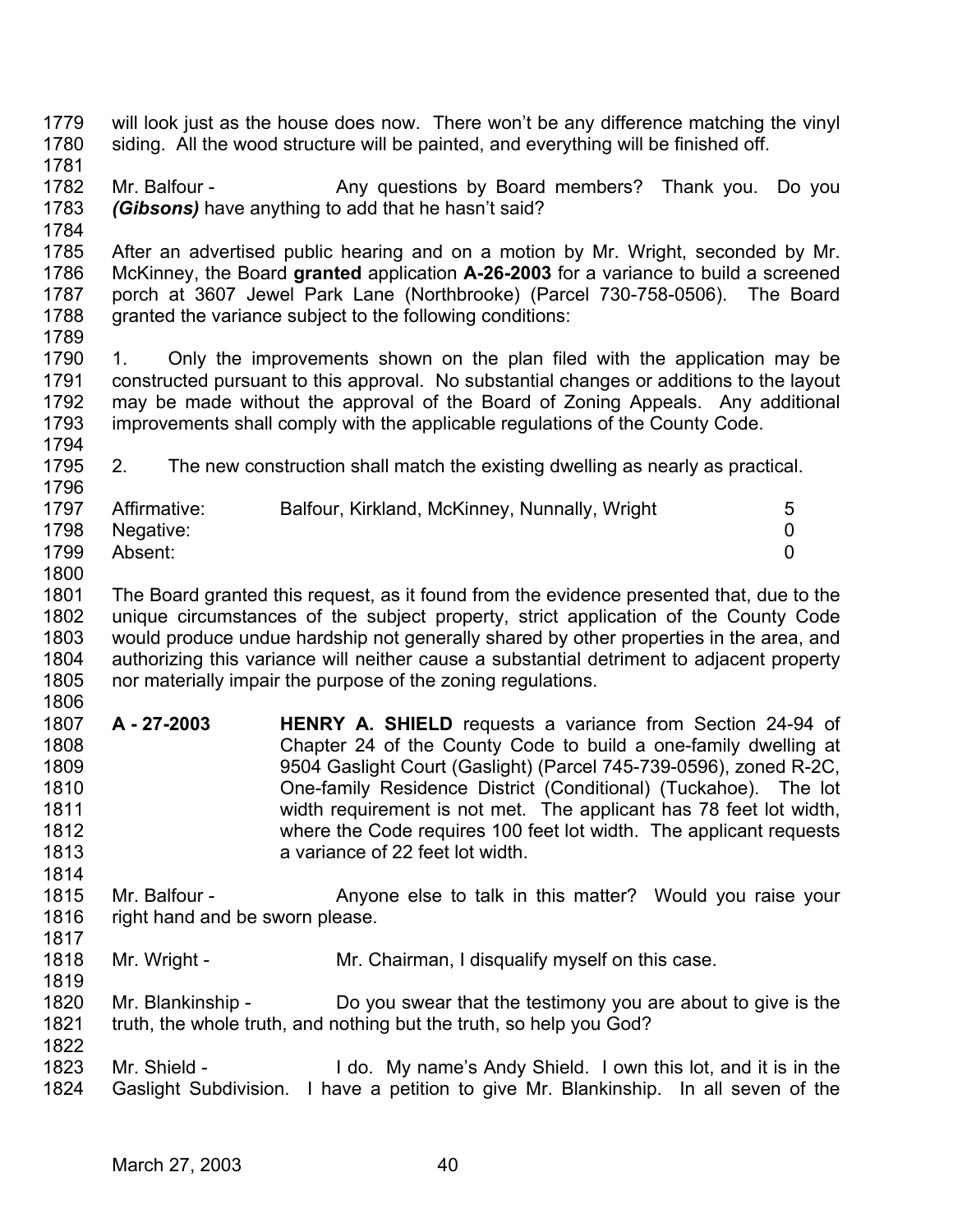1825 1826 closest lots to this, I've met with the homeowners, and they all have no objection to this variance request.

- 1827
- 1828
- 1829
- Mr. Balfour Any battlefield property there?

1830 1831 1832 1833 1834 1835 1836 1837 1838 1839 1840 1841 1842 1843 1844 1845 1846 1847 1848 1849 Mr. Shield - What this is, is a situation where this pie-shaped lot restricts the setbacks with regard to buildable area, and all I'm asking is to move it to a front line which is normally 45 feet in this R-2 zoning situation. The 100-foot line would be further back under the constriction of the pie-shaped area of the lot itself, and this is a situation where, if we built back there, this house would be set back behind the other houses in the cul-de-sac. It would look sort of out of place. Obviously, it does restrict the amount of size of the house that can be built there, quite frankly, because of the constriction of that small of a buildable area. I think in keeping with the situation, it would be more attractive and increase property values by having a house that's compatible to that. If you look at our request, we would be over 45 feet from the front line and have it in context with the other houses in the subdivision. So you understand this is not something I'm just asking, I just recently filed a building permit for lot 29 in the same subdivision, where we had a pie-shaped lot, and we are going back to the 100-foot line. Actually, that house would be 131 feet from the street. So this lot really isn't buildable with the way it is. Another lot in the subdivision, which I have, lot 29, as I suggested, we did conform with the 100-foot setback at a very deep place, because that lot afforded us the opportunity to do that. This is somewhat the last lot in here that has this type of configuration. It's the only lot for which we've asked for this type of variance in this subdivision, on this case. It would keep the continuity of the houses as set forth in the presentation of the houses to the street front.

1850

1853

1860

1862

1865

1851 1852 Mr. Balfour - The You don't have the same problem with 9500, I guess, because you worked out your 50 feet each way, or 100 feet.

1854 1855 1856 1857 1858 1859 Mr. Shield - There's no problem there, no sir. The side vards and rear yard would be the same per the requirements. All I'm asking you for, is really the width situation, to come up to a standard 45-foot front line, as opposed to the 100-foot line that would be built upon. You see this diagram right here; it's a perfect example. The 100-foot line is back at 67 feet, and the normal 45-foot line would enable us to build a house as planned.

1861 Mr. Balfour - Any questions of Board members?

1863 1864 Mr. Nunnally - I'm looking at your list of "no objections," and it looks like lots 1 and 3 are included as not objecting, is that right.

1866 1867 1868 1869 Mr. Shield - Che, three, four, five, six and thirty-eight and thirty-seven, which are on Gaslight Drive, all seven of those landowners have been shown this, and they've all accepted it. They have no objections to it.

1870 Mr. Blankinship - I spoke to the owner of lot one, and once I explained the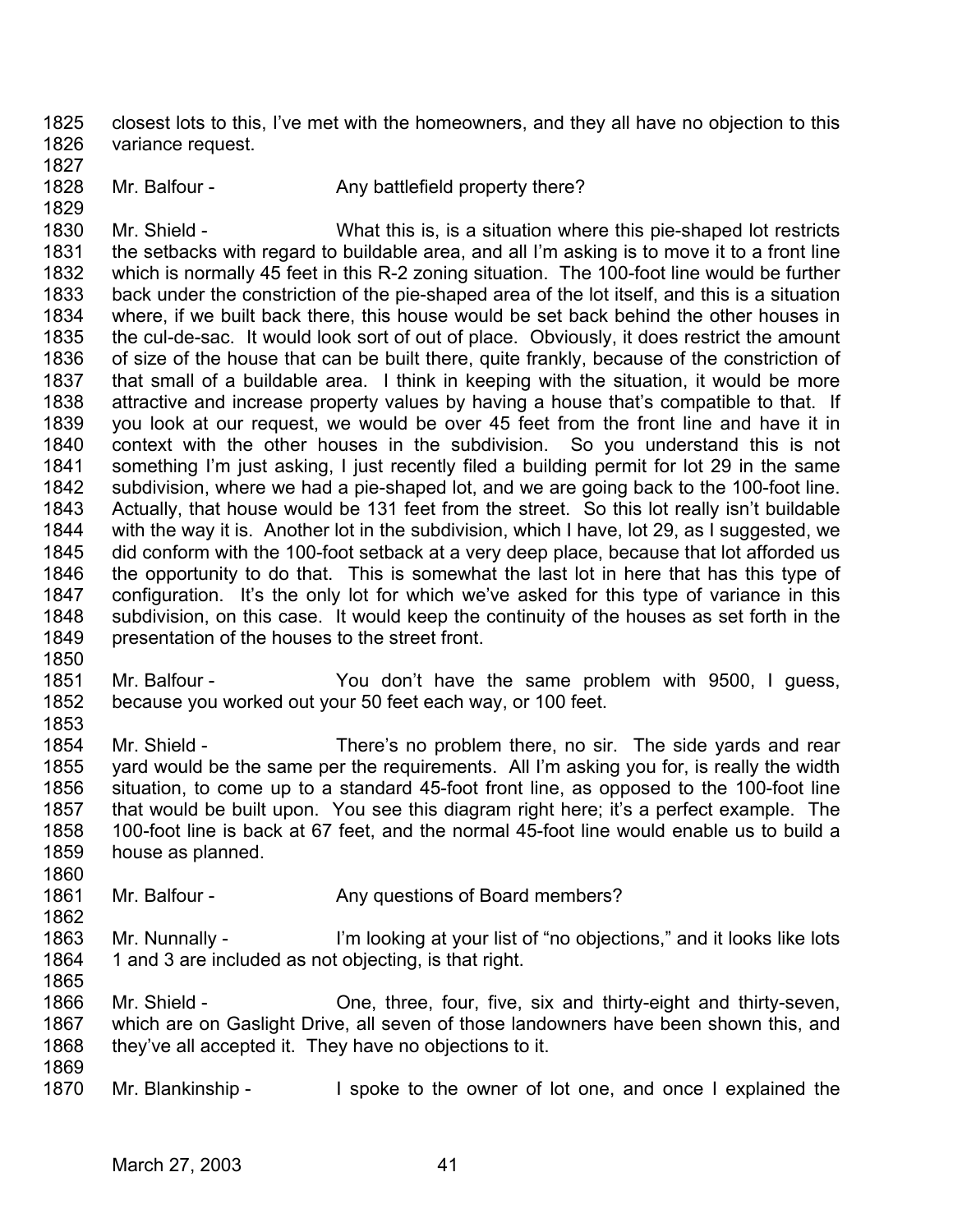- 1871 1872 nature of the request, they were fine with it.
- 1873 Mr. Balfour - Any other questions? Thank you, Mr. Shield.

1875 1876 1877 1878 After an advertised public hearing and on a motion by Mr. McKinney, seconded by Mr. Kirkland, the Board **granted** application **A-27-2003** for a variance to build a one-family dwelling at 9504 Gaslight Court (Gaslight) (Parcel 745-739-0596). The Board granted the variance subject to the following condition:

1879

1901

1904

1907

1874

1880 1881 1882 1. This variance applies only to the lot width requirement. All other applicable regulations of the County Code shall remain in force.

| 1883         | Affirmative: | Balfour, Kirkland, McKinney, Nunnally | 4 |
|--------------|--------------|---------------------------------------|---|
| 1884         | Negative:    |                                       | 0 |
| 1885         | Absent:      |                                       | 0 |
| 1886<br>1887 | Abstain:     | Wright                                |   |

1888 1889 1890 1891 1892 1893 The Board granted this request, as it found from the evidence presented that, due to the unique circumstances of the subject property, strict application of the County Code would produce undue hardship not generally shared by other properties in the area, and authorizing this variance will neither cause a substantial detriment to adjacent property nor materially impair the purpose of the zoning regulations.

1894 1895 1896 1897 1898 1899 1900 **A - 28-2003 ERIC AND DIANA CANTOR** request a variance from Section 24- 94 of Chapter 24 of the County Code to build an addition at 6004 Oxbury Court (Cherry Hill at Wyndham) (Parcel 743-780-8623), zoned R-3, One-family Residence District (Three Chopt). The rear yard setback is not met. The applicants propose 32.8 feet rear yard setback, where the Code requires 40 feet rear yard setback. The applicants request a variance of 7.2 feet rear yard setback.

1902 1903 Mr. Balfour - The Anyone else expect to testify in this matter? Would you raise your right hand and be sworn please.

- 1905 1906 Mr. Blankinship - Do you swear that the testimony you are about to give is the truth, the whole truth, and nothing but the truth, so help you God?
- 1908 1909 1910 1911 1912 1913 1914 1915 1916 Mr. Hugo - The My name is Jay Hugo. I'm with Grace Street Residential Design Systems, on behalf of the Cantors. We're the architects on the project. They are requesting a variance for an addition on the rear of the house that is informal family living space. The location of the addition is placed in that corner of the house to relate to the existing interior living space, and the kitchen. There's not much room to build back there, relative to the required setback and an existing floodplain on the east side of the property. The hope is to actually hold as much of the addition behind the house as possible, to keep it unseen from the end of the cul-de-sac and other property. The addition is modest in scale to a one-story addition, and we're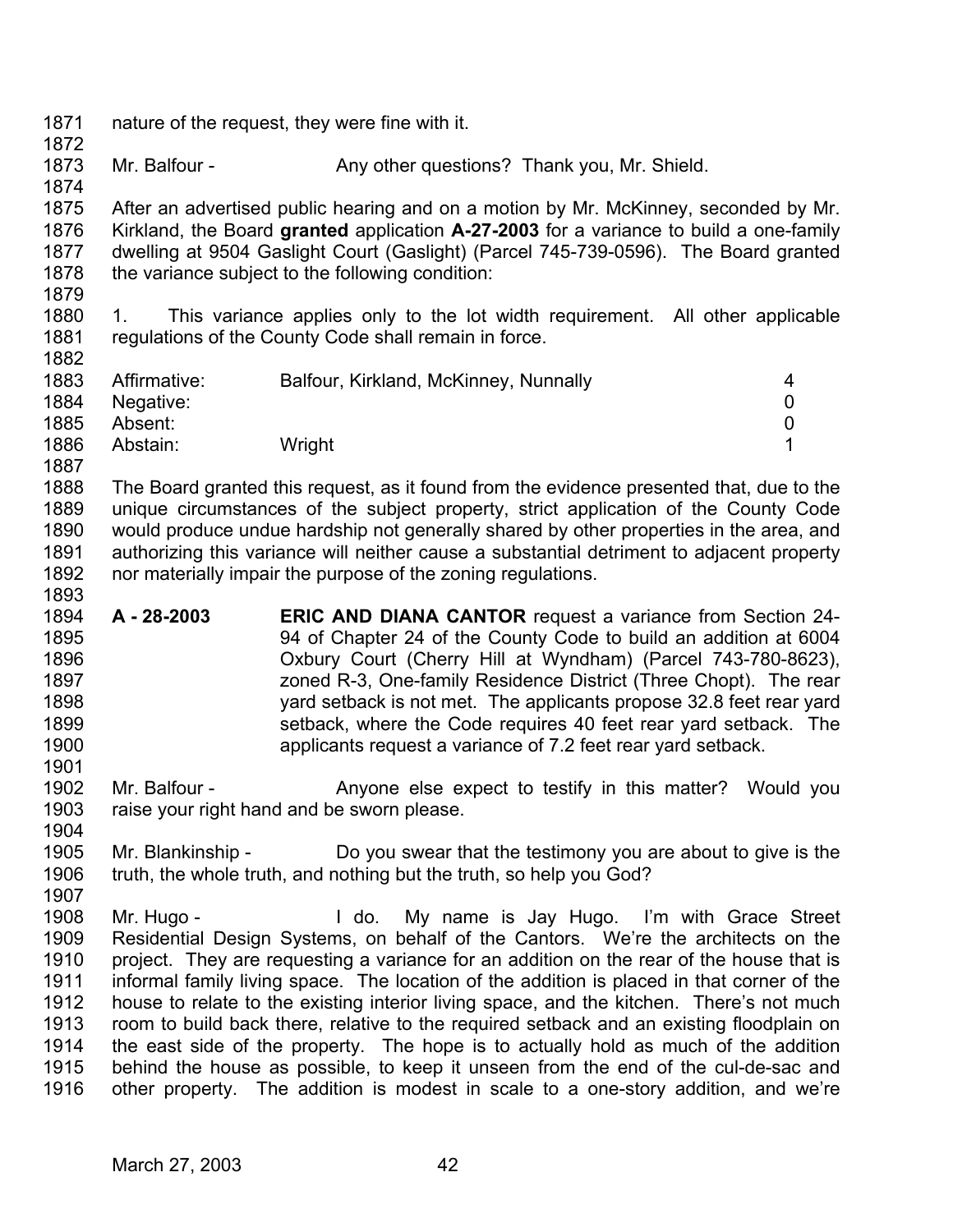1917 1918 1919 1920 1921 1922 1923 1924 1925 1926 1927 1928 1929 1930 1931 1932 1933 1934 1935 1936 1937 1938 1939 1940 1941 1942 1943 1944 1945 1946 1947 1948 1949 1950 1951 1952 1953 1954 1955 1956 1957 1958 1959 1960 1961 1962 proposing to use materials and details that are sympathetic with the existing materials on the house. Both of the adjacent property owners have been spoken with, and we understand that they support the request and hope that you can grant it. Mr. Balfour - The Are there any questions from Board members? Mr. Wright - What is to the rear of this residence? Mr. Hugo - It is wooded, and then the golf course is beyond the woods. Mr. Wright - Con the north side, it appears to be just open area, wooded land, is that correct? Mr. Hugo - Con the north side it is wooded. Mr. Wright - So the only two residences are around in front of the residence, and this would be shielded from them. Mr. Hugo - The Cantors have two children and a mother-in-law, who just moved in, and they're just trying to increase the living space. Mr. Balfour - They've got some protection from flying golf balls, I guess? Are there any other questions from Board members? I think we've got someone else to speak, and then you've got a chance to respond. Mr. Hugo - He was a reserve. After an advertised public hearing and on a motion by Mr. Wright, seconded by Mr. McKinney, the Board **granted** application **A-28-2003** for a variance to build an addition at 6004 Oxbury Court (Cherry Hill at Wyndham) (Parcel 743-780-8623). The Board granted the variance subject to the following conditions: 1. Only the improvements shown on the plan filed with the application may be constructed pursuant to this approval. No substantial changes or additions to the layout may be made without the approval of the Board of Zoning Appeals. Any additional improvements shall comply with the applicable regulations of the County Code. 2. The new construction shall match the existing dwelling as nearly as practical. Affirmative: Balfour, Kirkland, McKinney, Nunnally, Wright 5 Negative: 0 Absent: 0 The Board granted this request, as it found from the evidence presented that, due to the unique circumstances of the subject property, strict application of the County Code would produce undue hardship not generally shared by other properties in the area, and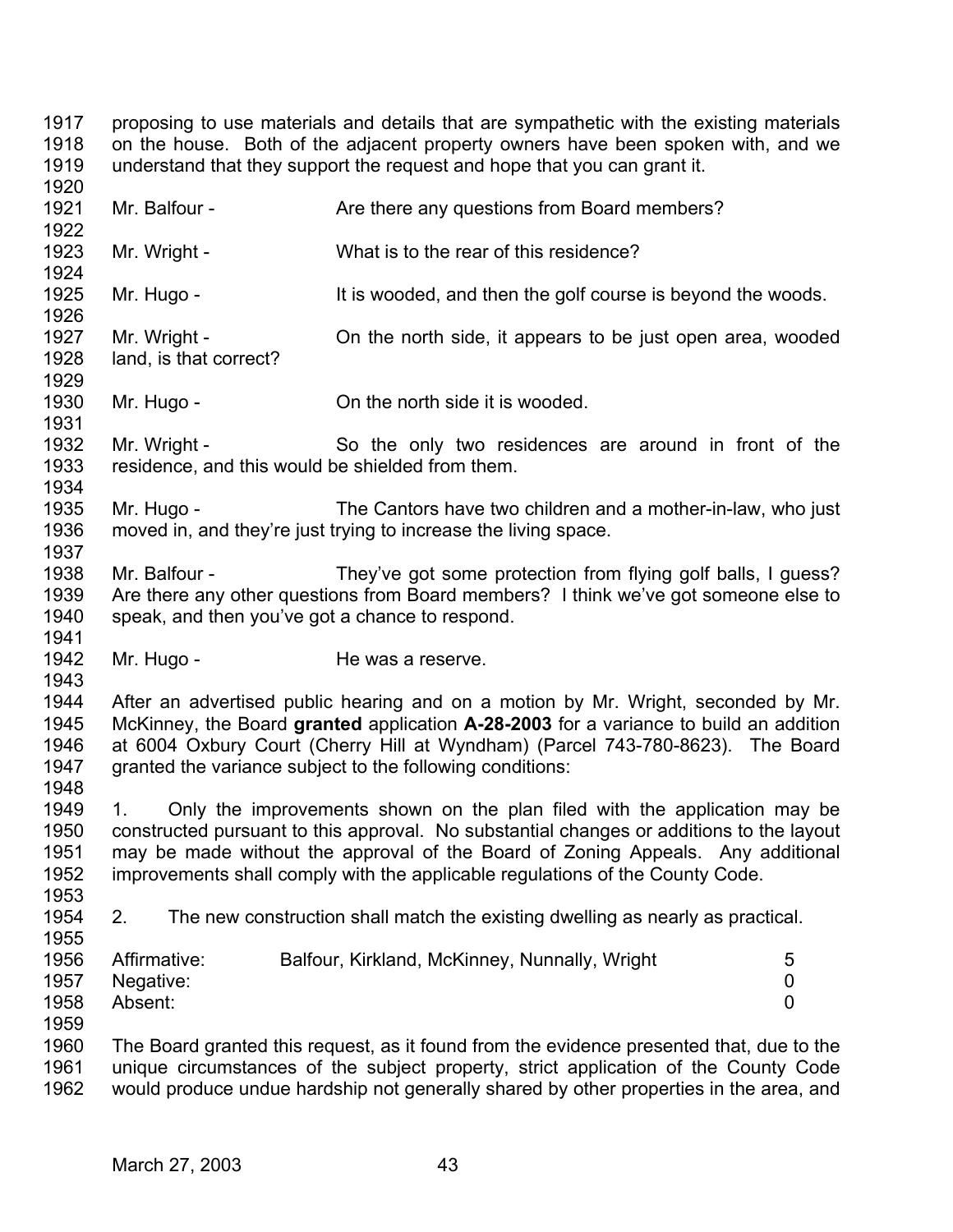1963 1964 authorizing this variance will neither cause a substantial detriment to adjacent property nor materially impair the purpose of the zoning regulations.

1966 1967 Mr. Balfour - We had one case we passed by. Mr. Dawson (A-21-2003), are you all ready? *(Return to complete A-21-2003)* 

## 1969 *(After a brief break following the 9:00 o'clock agenda)*

- 1971 1972 1973 1974 1975 1976 1977 **A - 29-2003 STACEY NELSON** requests a variance from Section 24-9 of Chapter 24 of the County Code to build a one-family dwelling at 7131 Hughes Road (Parcel 861-695-9377 (part)), zoned A-1, Agricultural District (Varina). The public street frontage requirement is not met. The applicant has 0 feet public street frontage, where the Code requires 50 feet public street frontage. The applicant requests a variance of 50 feet public street frontage.
- 1979 1980 Mr. Blankinship - Mr. Chairman, I'm going to pass out a copy of a plat.
- 1981 1982 Mr. Balfour - The Anyone else expect to testify in this matter? Would you raise your right hand and be sworn please.
- 1984 1985 1986 Mr. Blankinship - Do you swear that the testimony you are about to give is the truth, the whole truth, and nothing but the truth, so help you God?
- 1987 1988 1989 1990 1991 1992 1993 1994 1995 1996 1997 1998 1999 2000 2001 2002 2003 2004 2005 2006 2007 Mr. Fleming - Yes sir. My name is Scott Fleming. I'm the owner of the property next to this adjoining property. We're requesting a variance from Chapter 24, Section 24-9. We have no road frontage; we're asking for an easement of 50 feet. We have a 50-foot deeded easement from the property that we're hoping to build a dwelling on to Hughes Road. Ms. Nelson has contracted my company to build her a new dwelling. The house with the land appraises for a little over \$300,000, so it wouldn't be any eyesore or anything. Basically, you're really not even going to see the property; as you can see on the screen there, the property is approximately 450 feet off the front property line and 150 feet on each side. The closest house is probably about 450 feet. The house would not be seen by anyone. A couple of things that I would like you to take a look at, that I would like to address, if we could pass those down. There were a couple of calls made concerning the road entrance, egress, etc. I disagree with that. As you can see in those pictures, it's well graveled, it's well maintained by myself and Mr. Knight, who is present, and also Ms. Nelson's father, and also another gentleman, Mr. Sawyer. I don't see a problem. You've already got the pictures. In other regards to an inaccuracy in the letter, someone had evidently called in and said that there were approximately 15 houses on this road. There's actually nine. Any questions? I guess the desire to sell a lot for development is more a matter of special privilege than a hardship. I guess the only hardship that we would have in this case would be that Ms. Nelson's sister lives next to me, who is my next-door neighbor, and her parents live right on the same dirt road, which would be 29 C I think.
- 2008

1965

1968

1970

1978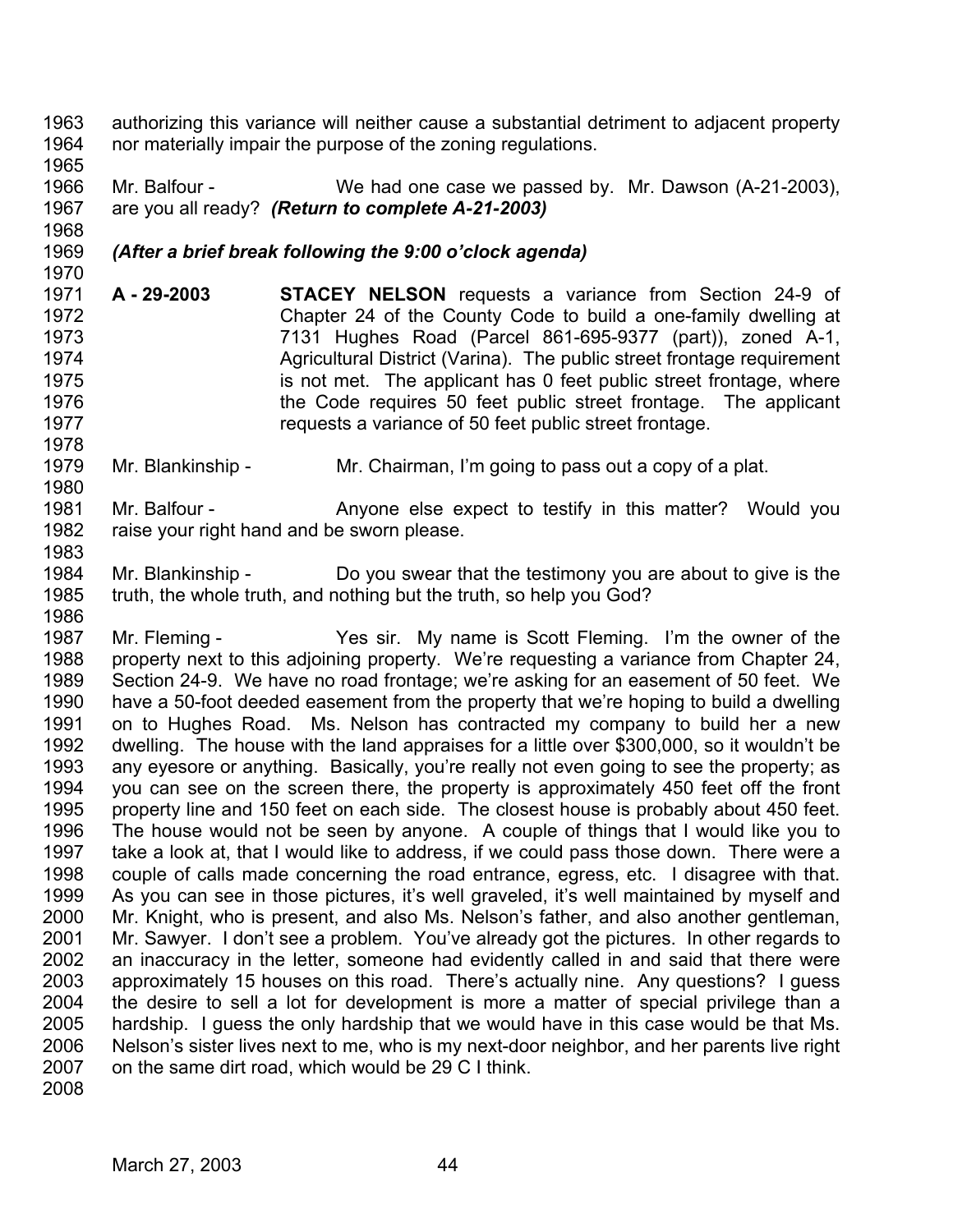| 2009<br>2010                         | Mr. Wright -                                                          | How many times have you divided this?                                                                                                                                                                                                                                                                                            |
|--------------------------------------|-----------------------------------------------------------------------|----------------------------------------------------------------------------------------------------------------------------------------------------------------------------------------------------------------------------------------------------------------------------------------------------------------------------------|
| 2011<br>2012                         | Mr. Fleming -                                                         | Only once. I haven't divided it any.                                                                                                                                                                                                                                                                                             |
| 2013<br>2014                         | Mr. Wright -                                                          | Only once?                                                                                                                                                                                                                                                                                                                       |
| 2015<br>2016<br>2017<br>2018         | Mr. Fleming -                                                         | Yes, just for my personal residence. What we did on the left-<br>hand side of me is, her sister, we vacated the property line, not this piece, but the piece<br>to the north, and we adjoined that piece of property with hers.                                                                                                  |
| 2019<br>2020                         | Mr. Blankinship -                                                     | What's shown on there is the L-shaped, six-acre parcel.                                                                                                                                                                                                                                                                          |
| 2021<br>2022                         | Mr. Fleming -                                                         | We actually just adjoined that to her sister's piece.                                                                                                                                                                                                                                                                            |
| 2023<br>2024<br>2025                 | Mr. Blankinship -<br>wraps around?                                    | That's going to be combined with the three-acre parcel that it                                                                                                                                                                                                                                                                   |
| 2026<br>2027<br>2028<br>2029         | Mr. Fleming -<br>screen now.                                          | Correct. That's actually already been done and recorded.<br>The six-acre piece that is in question, is the piece to the right, that's actually on the                                                                                                                                                                            |
| 2030<br>2031                         | Mr. Wright -                                                          | Sir, have you read the conditions proposed for this case?                                                                                                                                                                                                                                                                        |
| 2032<br>2033<br>2034                 | Mr. Fleming -<br>soil work is being done. No problem.                 | Yes sir, I've already had the health permit applied for; all the                                                                                                                                                                                                                                                                 |
| 2035<br>2036<br>2037<br>2038<br>2039 | Mr. Wright -                                                          | You notice that #5 provides that the owners of the property<br>shall accept responsibility for maintaining access to the property, and that's a condition,<br>and if this were approved, it's the responsibility of the owner to do that, and if the owner<br>didn't do it, the owner could be called back in before this Board. |
| 2040<br>2041<br>2042                 | Mr. Fleming -<br>that.                                                | Sure. I'm sure that Ms. Nelson wouldn't have a problem with                                                                                                                                                                                                                                                                      |
| 2043<br>2044<br>2045                 | Mr. Wright -                                                          | I just wanted to point out for anybody, for persons who've<br>called in, that this is a responsibility of the owner, and it must be done.                                                                                                                                                                                        |
| 2046<br>2047<br>2048                 | Mr. Fleming -                                                         | Correct. In regards to that, like I said, there's nine of us back<br>there, and there's only three of us who actually take care of the road.                                                                                                                                                                                     |
| 2049<br>2050                         | Mr. Wright -                                                          | Whatever, just so it gets taken care of.                                                                                                                                                                                                                                                                                         |
| 2051<br>2052<br>2053                 | Mr. Blankinship -<br>City County and divide that property for houses? | Do you intend to extend this into your property in Charles                                                                                                                                                                                                                                                                       |
| 2054                                 | Mr. Fleming -                                                         | I have a piece in Charles City that actually Engineering                                                                                                                                                                                                                                                                         |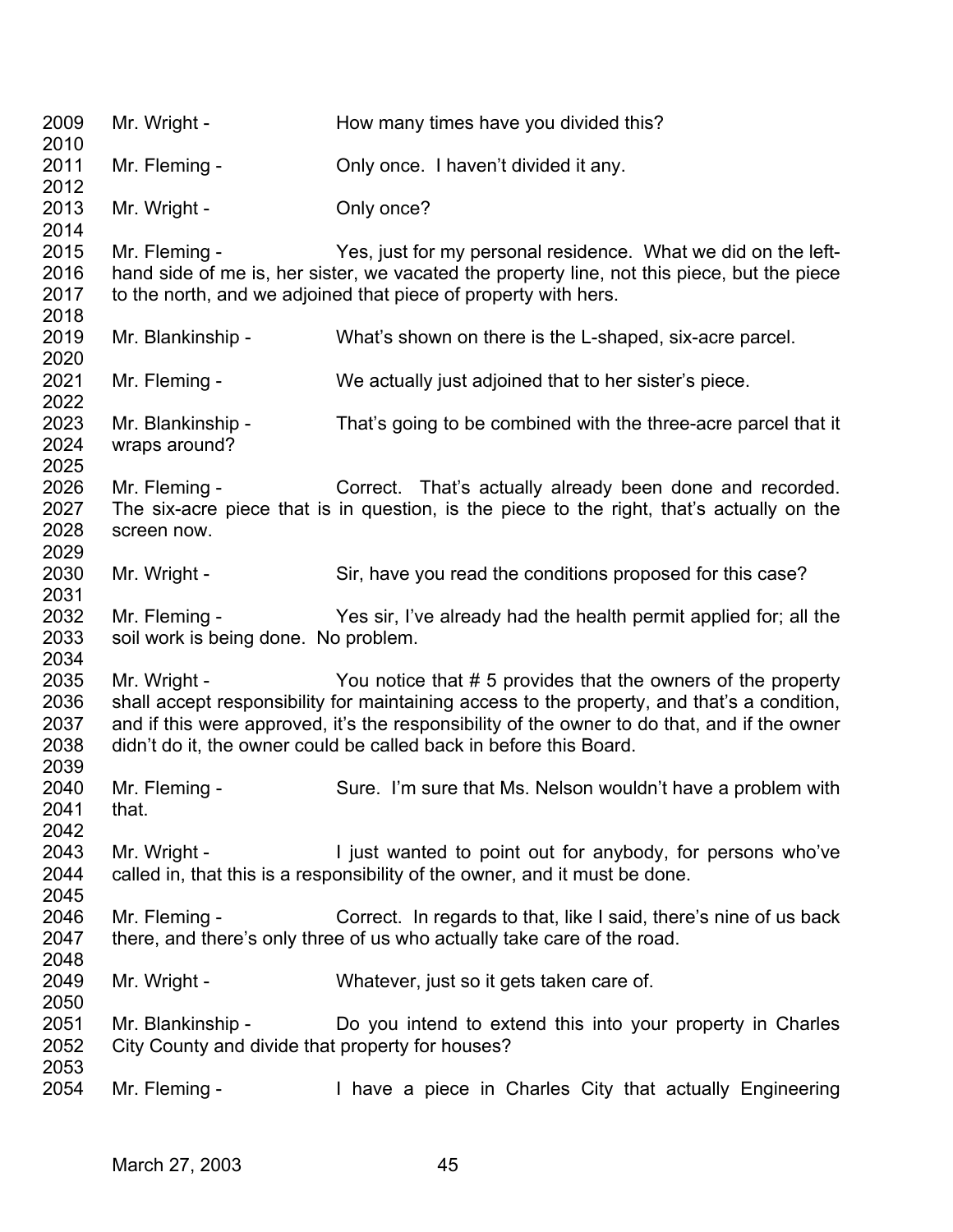2055 2056 2057 2058 Design is working on. I don't know that it can actually be accessed from Henrico County at this time. That's where we stand right now. There's been no approval either way.

2059 2060 2061 2062 2063 2064 2065 2066 Mr. Blankinship - I think there are some lingering concerns still about the number of dwellings – we've had a couple of cases already this morning where we've got into the issues that arise from the number of dwellings on a private road. It is fifteen; I counted that on our map. That does count building permits that are under construction but starting at the end of the County maintenance of the road, there are fifteen houses served by that road now, and if this is extended into the 22 acres in Charles City County, I'm not familiar with their requirements. It seems to me that you could end up with twenty or thirty houses served by this private road.

2068 2069 2070 2071 2072 2073 2074 Mr. Fleming - Well, actually, I have two pieces in Charles City, and I can show you that if need be. There's two pieces there, and I could do more. There's another way that I could get in. I could put eight houses back there because I have two parcels, and the way the Charles City Planning Office works, you can actually divide it into four per parcel, but that's not the case here. I'm only going two pieces, in respect to the neighbors that I live with. That's about all I can say right now, because I can't say which way it's going go, whether they're even going to approve it or not.

2076 2077 Mr. Blankinship - There's no formal written maintenance agreement for this road?

2079 2080 2081 2082 2083 2084 Mr. Fleming - No sir. I've tried on several occasions, but Mr. Cheek actually owns a portion of it, Eddie and Rita Cheek. We've always divided all the gravel up amongst ourselves, and for seven or eight years that I've lived back there, he's been reluctant to put any money towards the gravel, because he pays the tax on the road, so we've had no problem with that.

2085 2086 Mr. Blankinship - They do have legal rights-of-way across it.

2087 2088 2089 2090 2091 Mr. Fleming - Right, it's a perpetual right-of-way across it, deeded access. Should there be a road maintenance agreement? I agree, there should have been. There should have been years ago, when Ball Lumber Company sold the pieces back there.

2092 Mr. Balfour - Any other questions by Board members?

2093 2094 2095 2096 Mr. Nunnally - Mr. Fleming, you say it's been divided off once, who was that to?

2097 2098 2099 2100 Mr. Fleming - That was to her sister. I didn't divide it off and sell it. Did I sell it, yes. But I divided it to the left-hand side – you had a picture of it. What we did was vacate her property line and add it to her property. Instead of three acres, she now owns a little over nine acres.

2067

2075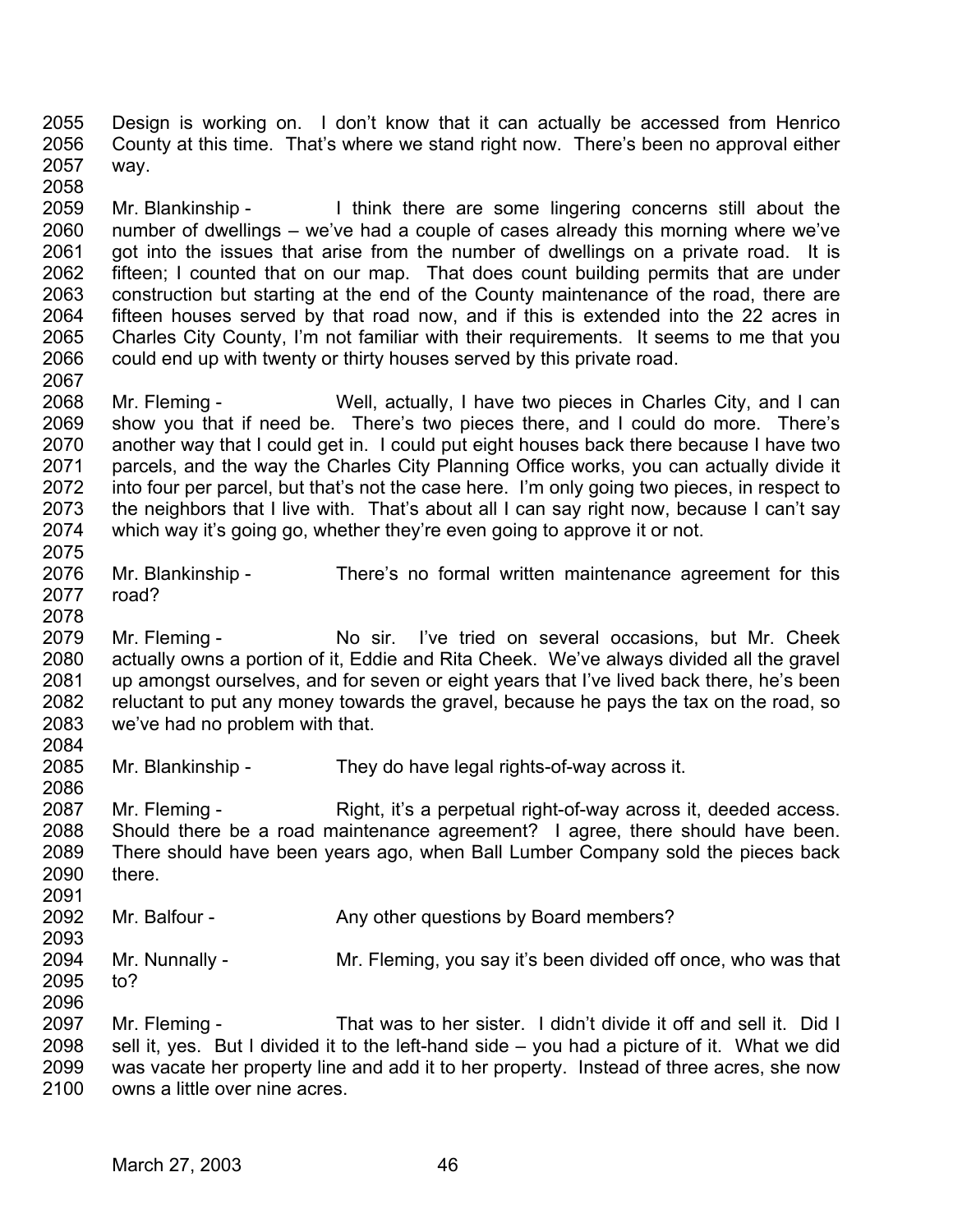2101 2102 2103 2104 2105 2106 2107 2108 2109 2110 2111 2112 2113 2114 2115 2116 2117 2118 2119 2120 2121 2122 2123 2124 2125 2126 2127 2128 2129 2130 2131 2132 2133 2134 2135 2136 2137 2138 2139 2140 2141 2142 2143 2144 2145 2146 Mr. Nunnally - Didn't somebody by the name of Grange or Gifford or somebody live there? Didn't you divide it off of there for him? Mr. Fleming - That was never done. That was a total separate piece. That was not a piece of this property. Mr. Nunnally - And now Stacy Nelson wants to ........... Mr. Fleming - Yes sir. That's the six acres that you see on the screen there, that she has contracted to purchase, and for me to also build her a house. Mr. Nunnally - Does Stacy Nelson's sister live back there? Mr. Fleming - Yes sir, and her parents. Mr. Nunnally - So you didn't divide it off of them? Mr. Fleming - No sir. Mr. Balfour - Any other questions by Board members? Thank you. Do you have something you'd like to say, Ms. Nelson. Ms. Nelson - If the concern is maintaining the road, I pay to maintain the road now, because I live at 7251 Hughes Road, so if that's the problem, I will pay to maintain the road. I can't drive a tractor, or I'd get out there and do it myself, but all I can do is write a check for those neighbors who will contribute and use their equipment. Mr. Balfour - You are Ms. Nelson, the applicant? Ms. Nelson - Yes. Upon a motion by Mr. Nunnally, seconded by Mr. Kirkland, the Board **denied** application **A-29-2003** for a variance to build a one-family dwelling at 7131 Hughes Road (Parcel 861-695-9377 (part)). The Board denied your request as it found from the evidence presented that authorizing this variance would be of substantial detriment to adjacent property and would materially impair the purpose of the zoning and subdivision regulations. Affirmative: Balfour, Kirkland, McKinney, Nunnally, Wright 5 Negative: 0 Absent: 0 **A - 30-2003 PIERCE AND BARBARA JENSEN** request a variance from Section 24-94 of Chapter 24 of the County Code to allow an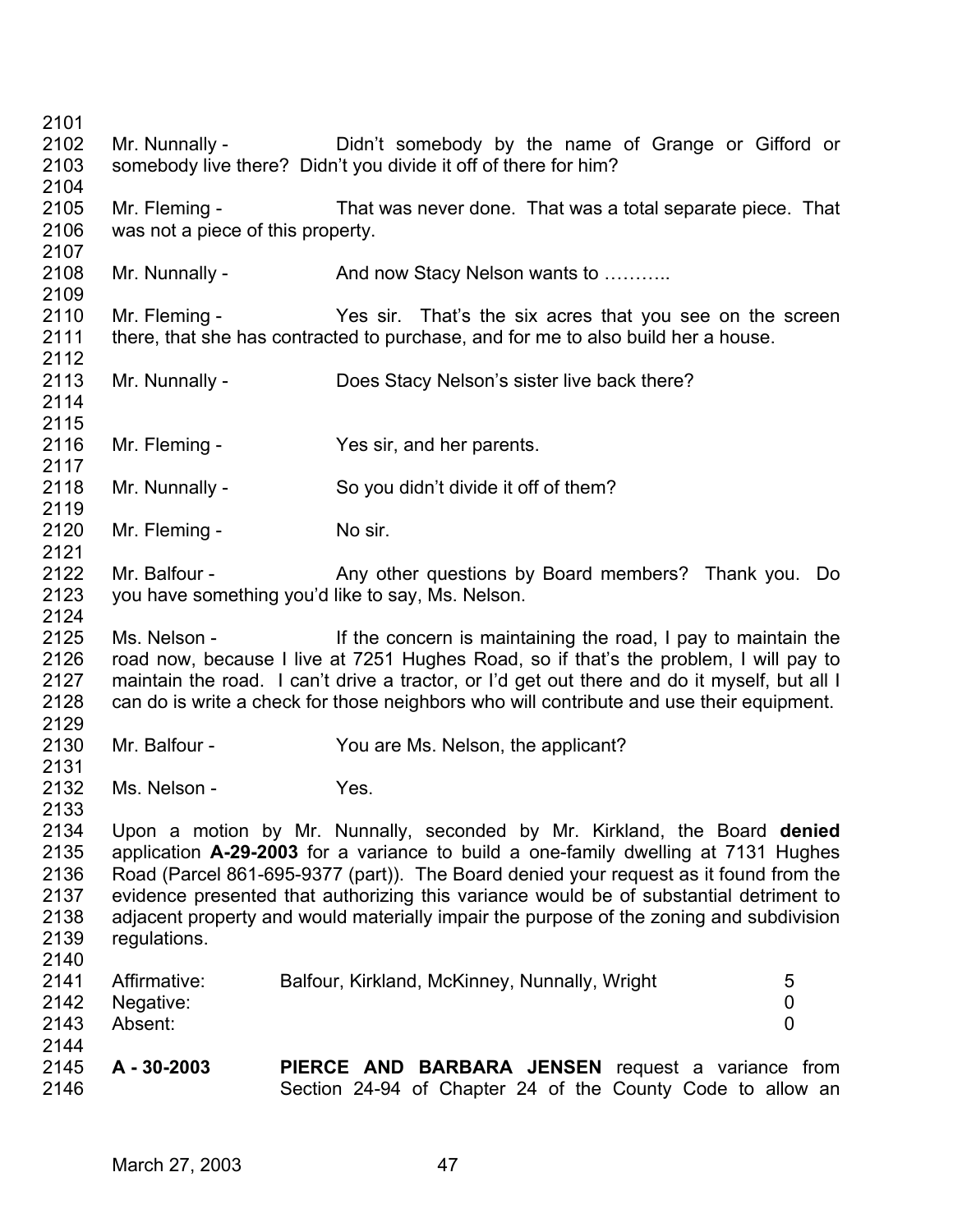2147 2148 2149 2150 2151 2152 2153 2154 2155 2156 2157 2158 2159 2160 2161 2162 2163 2164 2165 2166 2167 2168 2169 2170 2171 2172 2173 2174 2175 2176 2177 2178 2179 2180 2181 2182 2183 2184 2185 2186 2187 2188 2189 2190 2191 2192 existing dwelling to remain at 1915 Bridgewater Drive (Parcel 776- 759-3225 (part)), zoned R-3, One-family Residence District (Fairfield). The front yard setback is not met. The applicants have 23 feet front yard setback, where the Code requires 40 feet front yard setback. The applicants request a variance of 17 feet front yard setback. Mr. Balfour - The Anyone else expect to testify in this matter? Would you raise your right hand and be sworn please. Mr. Blankinship - Do you swear that the testimony you are about to give is the truth, the whole truth, and nothing but the truth, so help you God? Mr. Jensen - I do. My name is Pierce Jensen, with my wife Barbara, and what we are requesting is to be able to split our property. I live at 1938 Hungary Road, and this property is actually a two-acre lot that splits between Hungary Road and Bridgewater. I have the house on Bridgewater that I would like to be able to split so that I could sell that house. My understanding is that it is a 40-foot requirement to the front of the house, actually the side of the house, and we only have 23 feet. That house was there long before the road was ever put in, so it seems to me that whoever built the road is the one who missed the 40-foot requirement. Mr. Balfour - Any questions of the Board members? Mr. McKinney - What you intend to put up, Mr. Jensen, is that going to be in line with the other houses? Mr. Jensen - Sir, I'm not putting anything up. We're not adding or taking anything away from the house. Mr. McKinney - But you're dividing the lot? Do you intend to build on the other lot? Mr. Jensen - No sir. Mr. Blankinship - There are already houses on both the lots. Mr. Jensen - We're not doing anything except dividing, and we'd like to be able to divide it, so that we could sell one. Mr. Balfour - So you want to divide it so that you can sell one and not the other? Mr. Jensen - Yes sir. Mr. Balfour - Any other questions by Board members? Okay, thank you.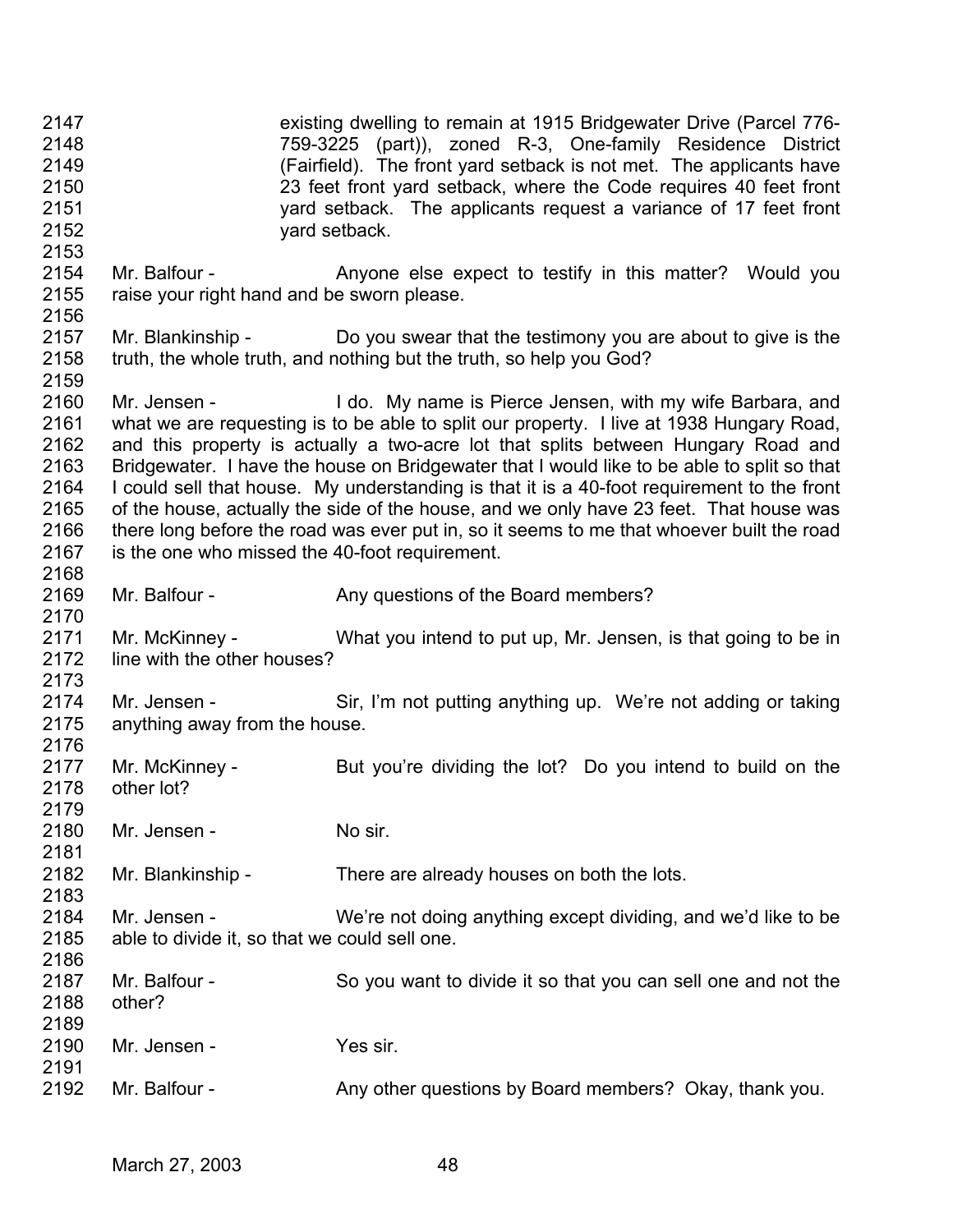2193

2198

2194 2195 2196 2197 After an advertised public hearing and on a motion by Mr. McKinney, seconded by Mr. Wright, the Board **granted** application **A-30-2003** for a variance to allow an existing dwelling to remain at 1915 Bridgewater Drive (Parcel 776-759-3225 (part)). The Board granted the variance subject to the following condition:

2199 2200 2201 1. This variance applies only to the front yard setback requirement. All other applicable regulations of the County Code shall remain in force.

| Affirmative: | Balfour, Kirkland, McKinney, Nunnally, Wright |  |
|--------------|-----------------------------------------------|--|
| Negative:    |                                               |  |
| Absent:      |                                               |  |
|              |                                               |  |

2205

2206 2207 2208 2209 2210 2211 The Board granted this request, as it found from the evidence presented that, due to the unique circumstances of the subject property, strict application of the County Code would produce undue hardship not generally shared by other properties in the area, and authorizing this variance will neither cause a substantial detriment to adjacent property nor materially impair the purpose of the zoning regulations.

2212 2213 2214 2215 2216 2217 **UP- 5-2003 AMUSEMENT PROMOTIONS, INC.** requests a temporary conditional use permit pursuant to Section 24-63 of Chapter 24 of the County Code to locate a carnival event in the mall parking lot at 10101 Brook Road (Parcel 785-771-0111), zoned B-3C, Business District (Conditional) (Fairfield).

2218 2219 2220 Mr. Balfour - The Anyone else expect to testify in this matter? Would you raise your right hand and be sworn please.

2221 2222 2223 Mr. Blankinship - Do you swear that the testimony you are about to give is the truth, the whole truth, and nothing but the truth, so help you God?

2224 2225 2226 2227 2228 2229 2230 2231 2232 2233 2234 Mr. Stephenson - Yes sir. I'm John J. Stephenson. I'm here to get a permit so I can operate a temporary carnival. I made sure that it's far enough away from housing. I don't believe that I read any information, like with decibels and music for the volume, we're not going to put a rock and roll concert on there. We're going to have rides that have music, and they stay within seven or eight decibels, and we turn the music off at 10:00 o'clock weekdays every night and 11:00 o'clock on weekends. It's not enough to make anybody upset. There's enough traffic on Route 1 that it wouldn't go up to the apartments behind the other shopping center anyway. That would be the only thing I'd be concerned with, and we would turn the music, speakers, toward the shopping center itself and aim them right at Dillards, so you really wouldn't hear any noise at all.

2235 2236 2237 Mr. Balfour - The Have you read the restrictions that are suggested? Conditions on the staff report?

2238 Mr. Stephenson - No, I wasn't given that.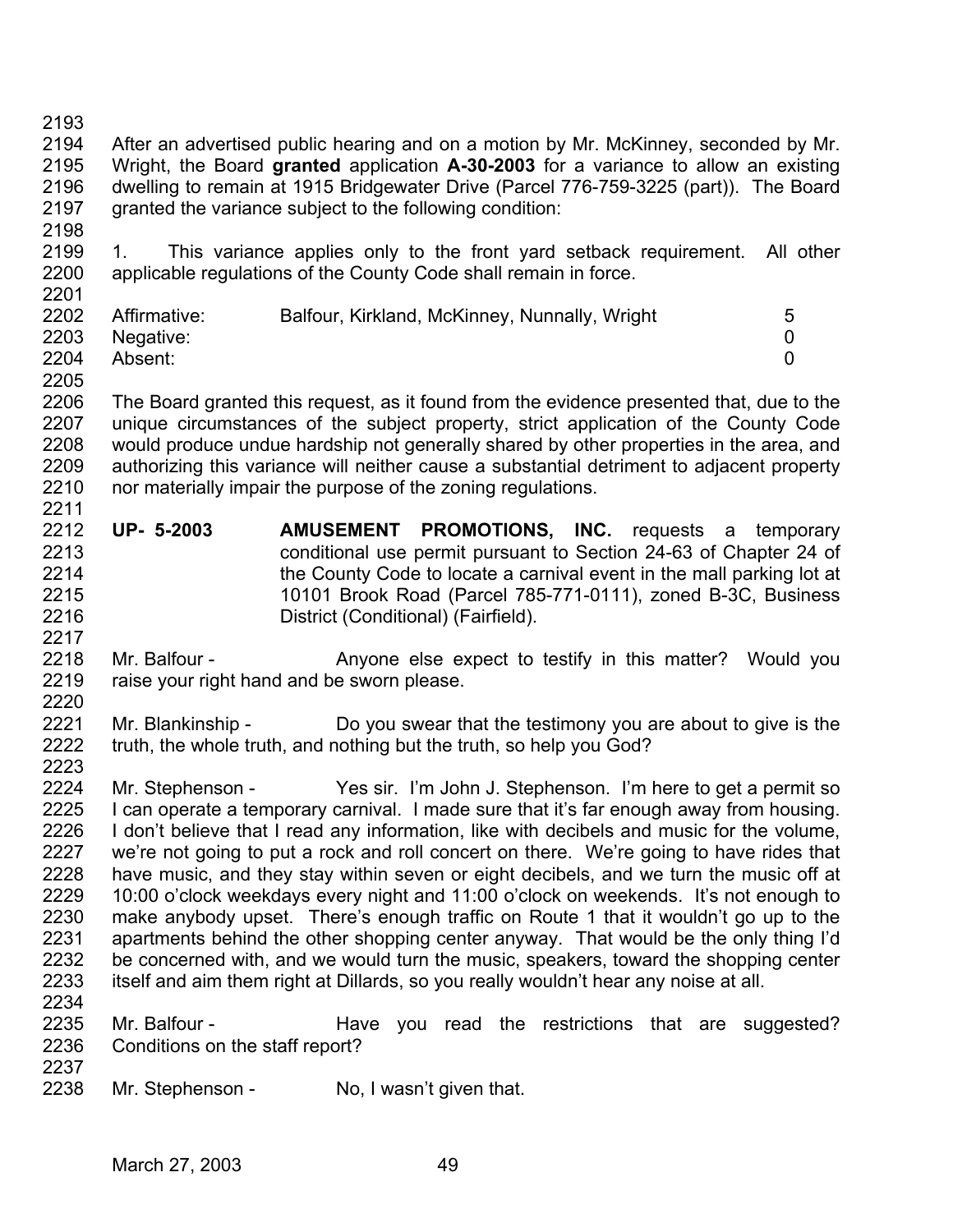| 2239<br>2240<br>2241<br>2242 | Mr. Blankinship -<br>mailed to you.                        | They're out front in a binder. A copy should have been                                                                                                                                                                                |
|------------------------------|------------------------------------------------------------|---------------------------------------------------------------------------------------------------------------------------------------------------------------------------------------------------------------------------------------|
| 2243<br>2244                 | Mr. Kirkland -                                             | You didn't get one in the mail?                                                                                                                                                                                                       |
| 2245<br>2246                 | Mr. Stephenson -                                           | One went to Mr. Richard Relthoffer, down in Florida.                                                                                                                                                                                  |
| 2247<br>2248                 | Mr. Balfour -                                              | Mr. Blankinship, you want to hand him one to look at?                                                                                                                                                                                 |
| 2249<br>2250                 | Mr. Kirkland -                                             | Are you going to have any animals?                                                                                                                                                                                                    |
| 2251<br>2252                 | Mr. Stephenson -                                           | No.                                                                                                                                                                                                                                   |
| 2253<br>2254<br>2255         | Mr. McKinney -<br>10:00 o'clock pm, Monday through Friday. | Mr. Stephenson, you say your hours of operation are till                                                                                                                                                                              |
| 2256<br>2257                 |                                                            | Mr. Stephenson - Monday through Friday it would be 11:00 o'clock, but the<br>music would be turned off at 10:00 o'clock. That's just a show policy. Monday through                                                                    |
| 2258<br>2259<br>2260         |                                                            | Thursday it's 5:00 pm till 11:00 pm; Friday it's 5:00 pm till midnight; Saturday it would be<br>noon till midnight; Sunday it would be 1:00 pm to 11:00 pm.                                                                           |
| 2261<br>2262                 | Mr. Balfour -                                              | Do you mind if we put those restrictions in there then?                                                                                                                                                                               |
| 2263<br>2264<br>2265         | Mr. Stephenson -<br>whatever you desire.                   | That would be fine. If you grant the permit, I'm amenable to                                                                                                                                                                          |
| 2266<br>2267                 | Mr. Balfour -                                              | Take a look at the other conditions.                                                                                                                                                                                                  |
| 2268<br>2269                 | Mr. Stephenson -                                           | I have the police on standby.                                                                                                                                                                                                         |
| 2270<br>2271                 | Mr. Blankinship -                                          | Have you had a meeting with police or with fire?                                                                                                                                                                                      |
| 2272<br>2273<br>2274         |                                                            | Mr. Stephenson - No, they sent me some information, and I have to go over<br>now and drop it off to them. I have not met with the fire department.                                                                                    |
| 2275<br>2276                 | Mr. Kirkland -                                             | You've got until next week.                                                                                                                                                                                                           |
| 2277<br>2278<br>2279<br>2280 | received that.                                             | Mr. Blankinship - The requested an operations plan from someone in your<br>company. I don't have it with me and have no idea who I spoke to, and we never                                                                             |
| 2281<br>2282<br>2283<br>2284 |                                                            | Mr. Stephenson - You sent it to Richard Relthoffer, because I didn't speak to<br>anybody, and he told me to attend this meeting, and I said okay. I put his address down<br>in Florida, and that's where all the correspondence went. |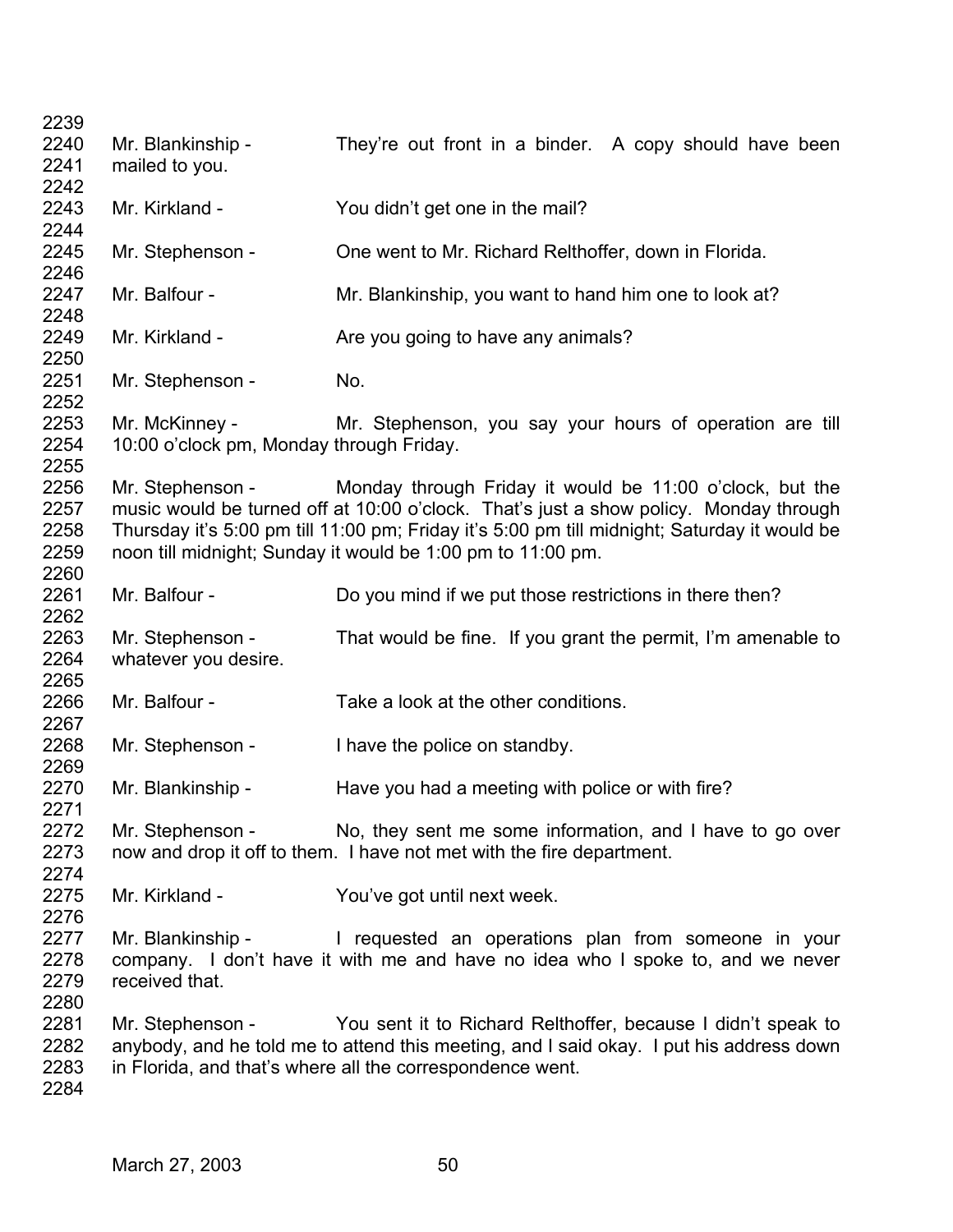- 2285 2286 2287 Mr. Blankinship - As far as I know, police has not seen an operations plan; fire has not seen a plan.
- 2288 2289 Mr. Balfour - The You have to meet the requirements before April 3, as you can see under requirement # 2.
- 2291 2292 2293 2294 2295 Mr. Stephenson - Yes sir. And I have the police who I'm going to go see this afternoon, and then I'll contact the fire department. I was up getting permits in Delaware, and I apologize for being up there, but I had to go through the same requirements up there.
- 2296 2297 2298 2299 Mr. Balfour - All right; you see the requirements about the tents, and you know we're going to change the hours in  $# 4$ , if we approve it, and you'll be operating ten days.
- 2300 2301 2302 2303 Mr. Stephenson - Yes sir. Actually it'll be eleven days. It's ten calendar days, but it's eleven days of operation, inclusive. I just didn't want you to think I was trying to pull a fast one on you.
- 2304 Mr. Balfour - Any other questions by Board members? Thank you.
- 2306 2307 2308 2309 2310 After an advertised public hearing and on a motion by Mr. Balfour, seconded by Mr. Nunnally, the Board **granted** application **UP-5-2003** for a temporary conditional use permit to locate a carnival event in mall parking lot at 10101 Brook Road (Parcel 785- 771-0111). The Board granted the use permit subject to the following conditions:
- 2311 1. This approval is only for a carnival at the shopping center on April 3-13, 2003.
- 2313 2314 2315 2. The applicant shall satisfy all requirements of the Henrico County Division of Police concerning the security of the site and the patrons of the event.
- 2316 2317 3. The applicant shall satisfy all requirements of the Henrico County Department of Health and the Henrico County Department of Building Inspections.
- 2319 2320 2321 4. **[Amended]** Hours of operation shall be limited to 5:00 PM to 11:00 PM Monday through Thursday and 12:00 Noon to 12:00 Midnight Friday through Sunday. Amplified music shall not be played after 10:00 PM.
- 2322 2323 2324 5. All tents and accessory structures shall be removed from the site by April 19, 2003, at which time this permit shall expire.
	- 2326 2327 2328 2329 Affirmative: Balfour, Kirkland, McKinney, Nunnally, Wright 5 Negative: 0 Absent: 0

2290

2305

2312

2318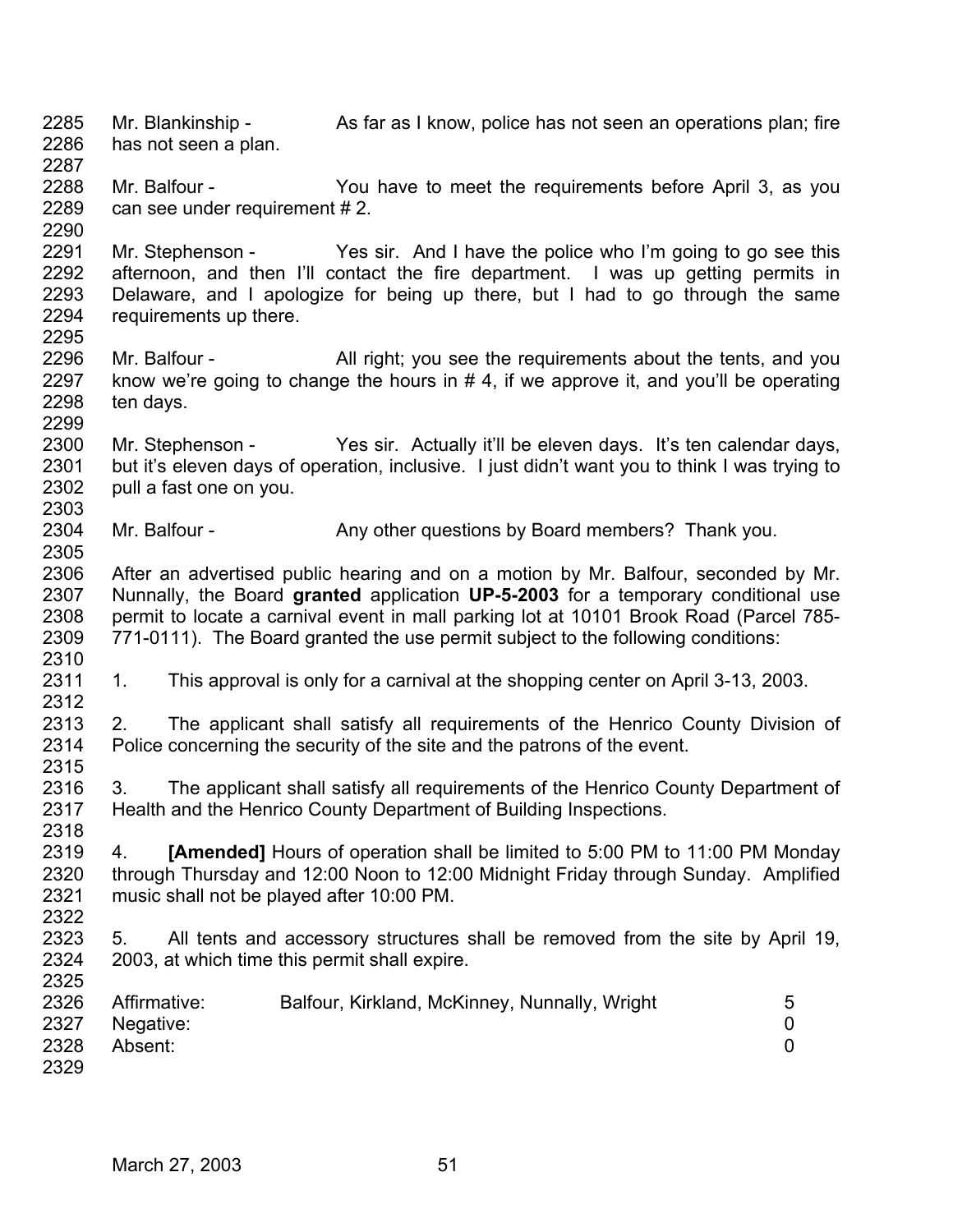2330 2331 2332 The Board granted the request because it found the proposed use will be in substantial accordance with the general purpose and objectives of Chapter 24 of the County Code.

2333 2334 2335 2336 2337 2338 2339 2340 2341 2342 2343 2344 **A - 31-2003 BETTYE T. BALES** requests a variance from Section 24-94 of Chapter 24 of the County Code to build a one-family dwelling at 8900 Minna Drive (Westbriar) (Parcel 755-752-3881), zoned R-3, One-family Residence District (Tuckahoe). The lot width requirement, total lot area requirement, and total side yard setback, are not met. The applicant has 7,130 square feet total area, 58.55 feet lot width, and 16.9 feet total side yard setback, where the Code requires 8,000 square feet total area, 65 feet lot width, and 17.6 total side yard setback. The applicant requests a variance of 870 square feet total area, 6.45 feet lot width, and .69 feet total side yard setback.

2345 2346 2347 Mr. Balfour - The Anyone else expect to testify in this matter? Would you raise your right hand and be sworn please.

2348 2349 2350 Mr. Blankinship - Do you swear that the testimony you are about to give is the truth, the whole truth, and nothing but the truth, so help you God?

2351 2352 2353 2354 2355 2356 2357 2358 2359 2360 2361 2362 2363 2364 2365 2366 2367 2368 2369 2370 2371 Mr. Walker - The Music Cood morning gentlemen. My name is Eric Walker, and I'm here representing the late Wayne Bales and his wife, Bettye Bales. We're proposing to build a single family dwelling at 8900 Minna Drive. The square footage of the proposed home is approximately 2,000 square feet, two-story Colonial, four bedrooms, two and a half baths. There are a couple of points that I want to address, and I'll sit down. The average lot width in this subdivision (when I say average, this subdivision, I would assume, encompasses approximately 80 to 90 homes) averages about 80 to 90 linear feet. At the road, the width of this lot is approximately 64.86 feet. When I initially applied for the variance, I was under the understanding that this fell under the exception standards of R-3. Later on, I was told by Mr. Blankinship, that it does not fall under the exception standards, but it falls under the current R-3 standards, so therefore the dimensions and setbacks and total yard square footage has changed as far as what I needed for the variance. In regards to the house and the neighboring homes, ranches and mostly tri-levels, which range in the square footage of approximately 1500 to 1600 square feet. What I'm proposing is somewhat larger than that. This property is currently owned by Mrs. Bales. She owned the home next door to it. Her idea was to build an addition to the home next door. She never did that. She's currently living in Florida, and I contacted her about purchasing it. Actually she forgot about it, and she always thought that it was a buildable lot. She never had the understanding that it wasn't.

| ---  |               |                                           |
|------|---------------|-------------------------------------------|
| 2372 | Mr. Balfour - | You don't own the lot now, is that right? |
| 2373 |               |                                           |
| 2374 | Mr. Walker -  | I'm the contact purchaser.                |
| 2375 |               |                                           |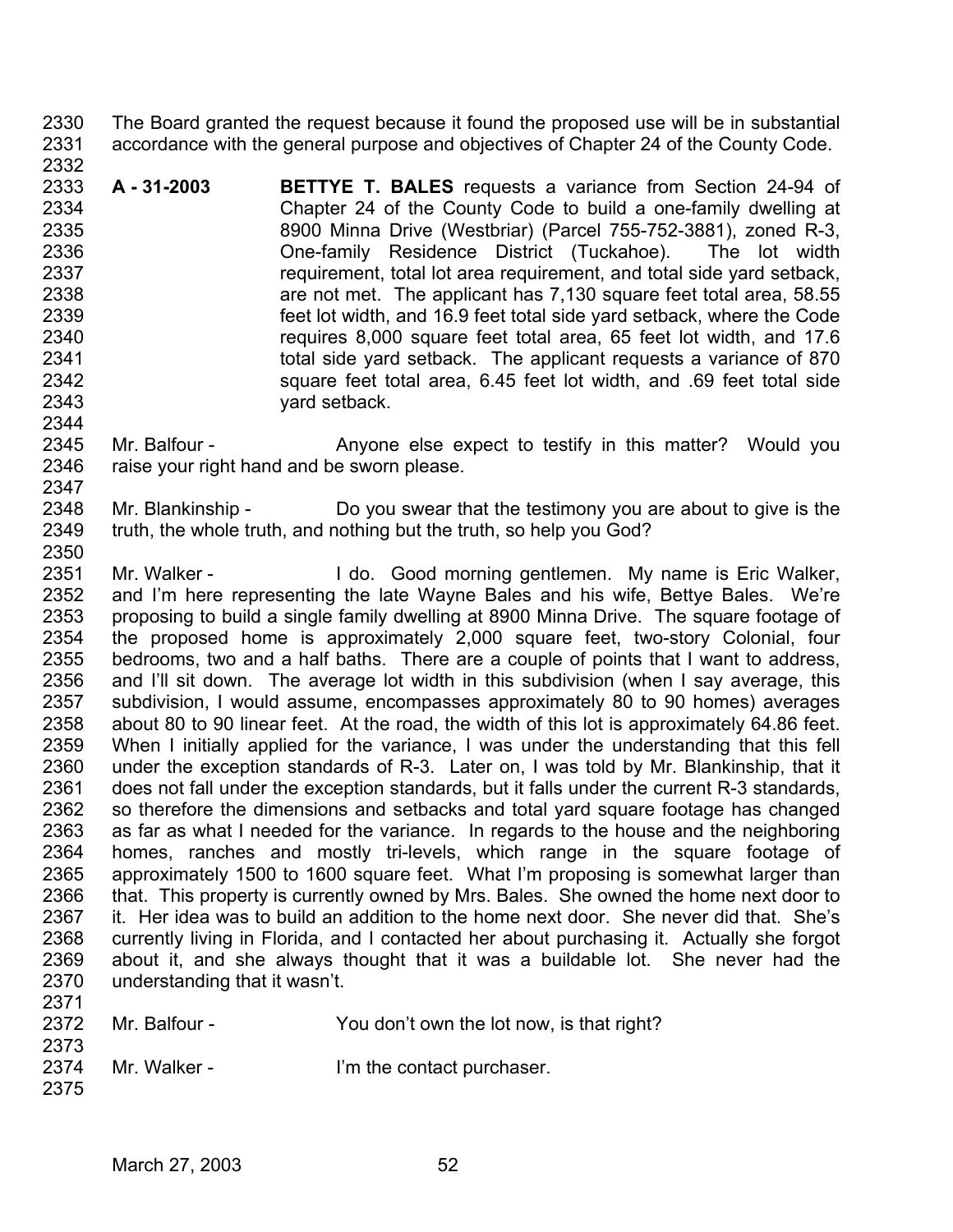2376 2377 2378 2379 2380 2381 2382 2383 2384 2385 2386 2387 2388 2389 2390 2391 2392 2393 2394 2395 2396 2397 2398 2399 2400 2401 2402 2403 2404 2405 2406 2407 2408 2409 2410 2411 2412 2413 2414 2415 2416 2417 2418 2419 2420 2421 Mr. Balfour - So she lives in Florida; she owns the lot next door. Mr. Walker - She owned the lot next door, and she sold it, and someone else owns it right now. Mr. Balfour - The Did you read the report stating that your request didn't include the minimum side yard setback variance? Mr. Walker - As I stated earlier, when I initially applied for the variance, I had the understanding that it was an exception zoning, so what I did was based on that exception standard. Mr. Blankinship has indicated to me that it doesn't fall under the exception, but the current R-3 standards, which would change what I propose to do as far as what I need for the variance. Mr. Balfour - The Mr. Blankinship, your position is that it needs to be continued? Mr. Blankinship - The problem is that when this was subdivided, this little sliver of land was not shown as a lot; it was shown as a "reserved area." I'm trying to bring up the plat on my computer. Mr. Balfour - I understand. Mr. Nunnally - What is that area next to it, east of it? Mr. Blankinship - That is outside of the subdivision; it's a separate parcel that was not part of the Westbriar Subdivision. Mr. Wright - That could not be acquired to make this lot bigger? Mr. Balfour - We're talking about 2600. Mr. Walker - Starwood, correct. I've contacted the owner of that. It was owned by Grandis and Guminick, which is now under the control of Guminick Properties, They are in the position that at some point in the future, they may develop that subdivision and build that out, so they did not want to part with that parcel. Mr. Balfour - What subdivision? Mr. Walker - I think it's called Parham Estates. If you look at the map it's on now, it shows 8809, 8805 Minna, that subdivision was never built out. It's just a paper subdivision. Mr. Kirkland - Would 2600 be a buildable lot? Mr. Blankinship - By itself, I don't believe so. Combined with this, I think the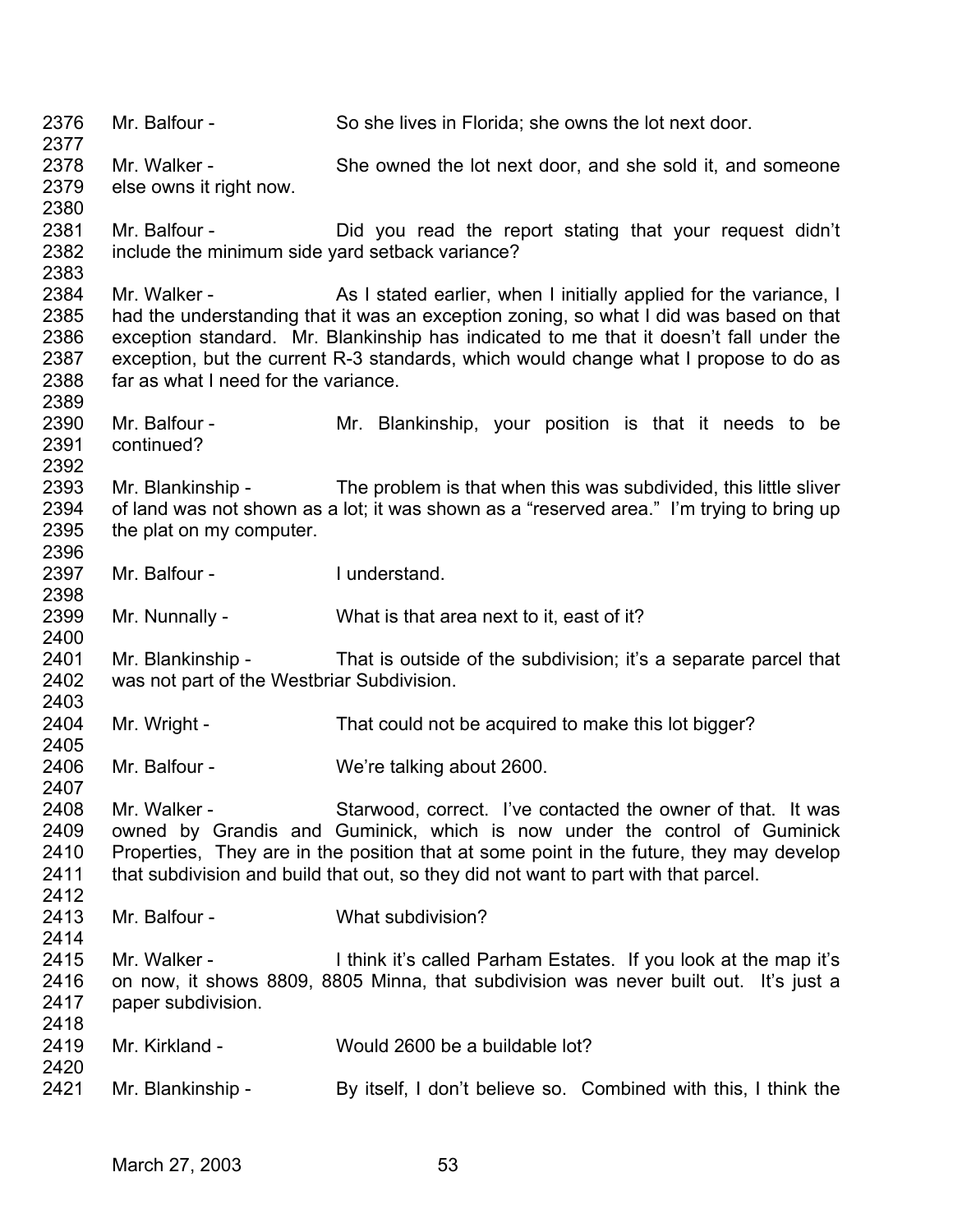2422 two would be, one buildable lot.

2423

2427

2430

2437

2439

2447

2450

2457

2462

2424 2425 2426 Mr. Walker - Potentially what they could do is to vacate that right-of-way there on the other side of Starwood and potentially have a buildable lot there. They could just reconfigure the whole thing.

2428 2429 Mr. Balfour - That's what they must plan to do, because I don't understand about developing some other subdivision, what that has to do with it.

2431 2432 2433 Mr. Walker - I think at some point that they're probably going to redesign that subdivision and build it out.

2434 2435 Mr. Balfour - Where 8809 is, you mean?

2436 Mr. Walker - Where 2600 Starwood is

2438 Mr. Nunnally - That's outside of this particular ..........

2440 2441 2442 2443 Mr. Walker - Cutside of Westbriar Subdivision. I think it was brought up potentially to say, maybe if I bought that, I wouldn't be here. Essentially, I've contacted them, and their plans are to someday do something with it.

2444 2445 Mr. Balfour - **Maybe to buy you out.** 

2446 Mr. Walker - He didn't mention that.

2448 2449 Mr. Balfour - Any comments or questions by the Board? Mr. Secretary, are we in the position where we've got to continue it in any case?

2451 2452 2453 2454 2455 Mr. Blankinship - You cannot approve the plans that Mr. Walker submitted, because they also show a minimum side yard violation. You could grant what's in front of you today, or whatever action the Board feels it's appropriate to take, but if you were to approve what he's applied for, he could not build the house as shown on this plan.

- 2456 Mr. Walker - Say that again, Mr. Blankinship.
- 2458 2459 2460 Mr. Blankinship - If the variance you requested were approved, you could not build the house shown on this plan.
- 2461 Mr. Walker - Why is that?

2463 2464 2465 Mr. Blankinship - Because it also shows a minimum side yard setback violation, which was not part of the original request.

2466 2467 Mr. Walker - But essentially if they take what's shown in front of them and grant the variance based on that, then I can build that dwelling?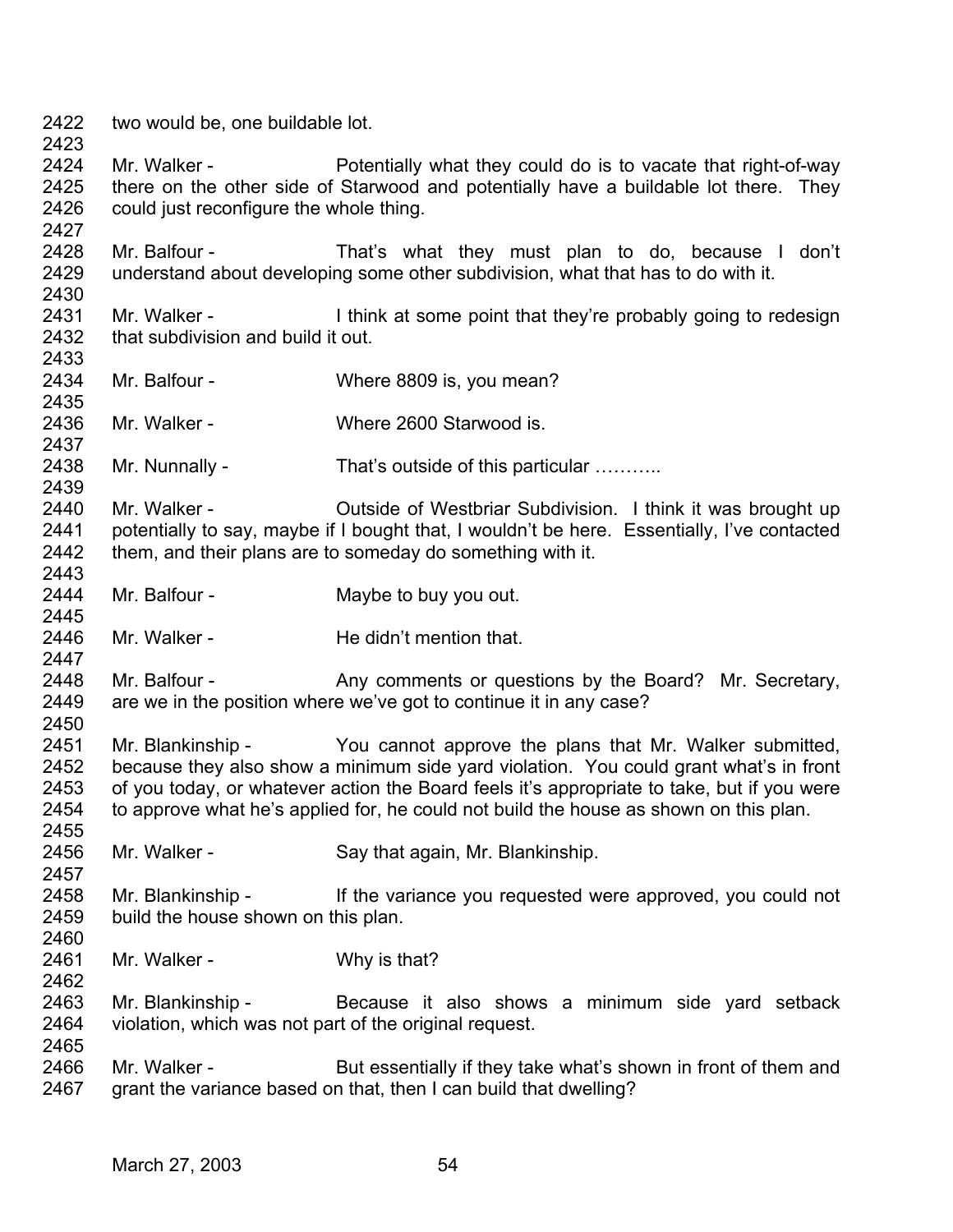2468 2469 2470 2471 2472 2473 2474 2475 2476 2477 2478 2479 2480 2481 2482 2483 2484 2485 2486 2487 2488 2489 2490 2491 2492 2493 2494 2495 2496 2497 2498 2499 2500 2501 2502 2503 2504 2505 2506 2507 2508 2509 2510 2511 2512 2513 Mr. Blankinship - They can't grant a minimum side yard setback variance today, because that was not advertised, because it was not on the original application, because of the confusion over the status of the lot. Mr. Walker - Essentially, and I just want the Board to understand, that when I applied for this variance, I was told by a person in the planning office that it fell under the exception, so I just went with what I was told. Mr. Blankinship - The subdivision is subject to the exception standards, but because this was not a lot in the subdivision, this piece of property is not covered by the exception standards. Mr. Balfour - You're the contractor; you don't own the land, is that right? Mr. Walker - I'm the contract purchaser and contractor. I don't currently own the land. Mr. Balfour - You're subject to the exception before you buy it, is that what you're saying? Mr. Walker - The Yes sir. And again, Mrs. Wells has and had the feeling, when she had the house next door, that potentially this could be a buildable lot. Mr. Blankinship - If anybody wants to look at it, I've got the subdivision plat on my computer. I don't believe we can show my computer on the other screens. Mr. Walker - The Unit of Pregot a plat also. Mr. Balfour - Think what the Board can do, either we could take a vote, up or down, as it stands now. If we turn it down, that ends it; if we approve it, you're going to have to come back. Does the Board understand that? Mr. Blankinship - Criclesign the house. Mr. Nunnally - Cr continue it – would you like to continue it? I can't guarantee we're going to approve it, one way or the other. We're just saying that you're going to have to come twice if we approve it. If we turn it down today, that ends it anyway. Mr. Kirkland - It would have to be re-advertised to include the variance you want for the side yard. Mr. Walker - I wouldn't be opposed to that; I'm not in any big rush. Mr. Balfour - All right, do I hear a motion that we continue it until the next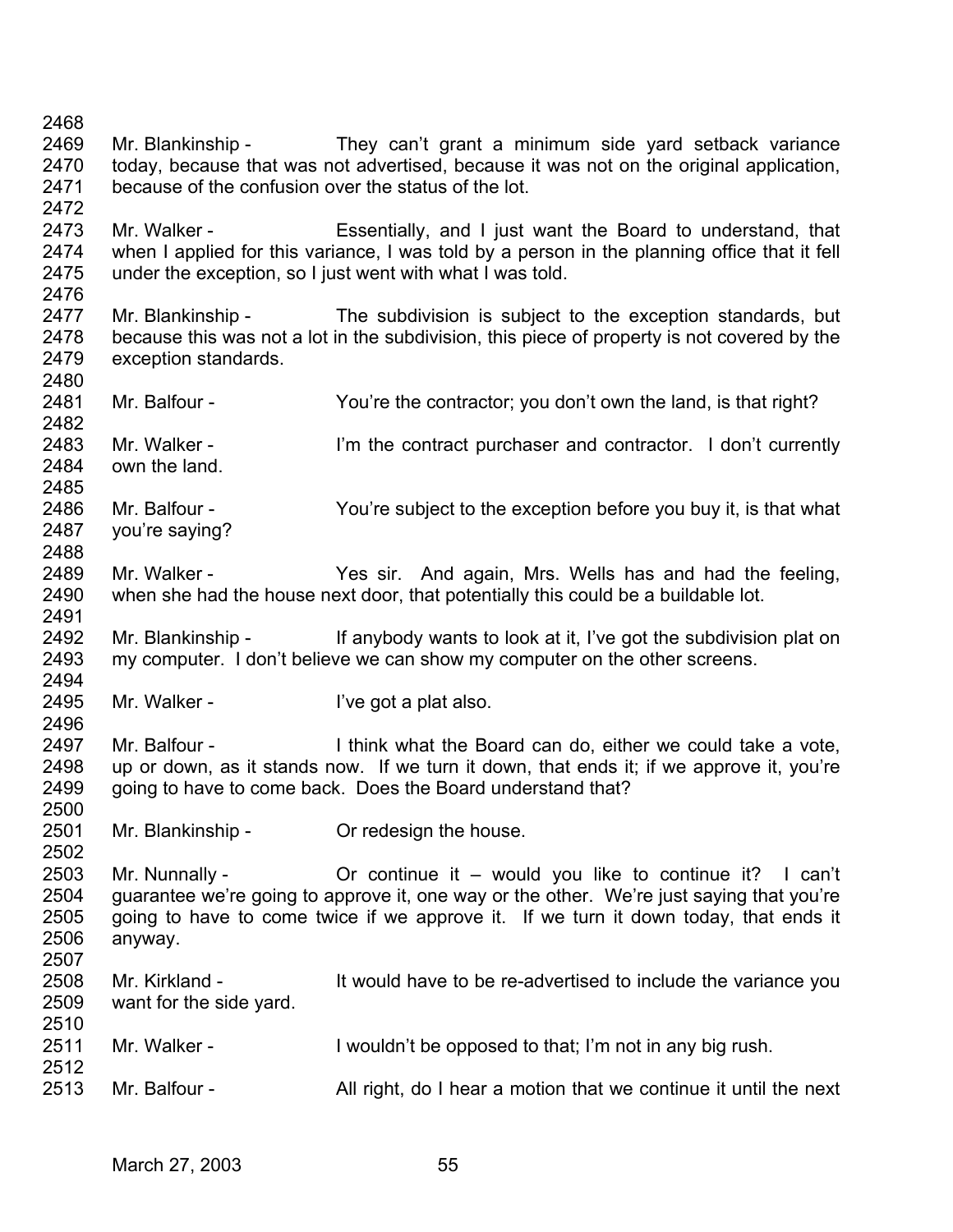- 2514 meeting?
- 2515

2516 2517 2518 2519 2520 After an advertised public hearing, there was a motion by Mr. McKinney, to **defer** the hearing of application **A-31-2003** for a variance to build a one-family dwelling at 8900 Minna Drive (Westbriar) (Parcel 755-752-3881). Upon receiving no second to the motion for a continuance until the next meeting, the Board determined that a decision would be made on the case today.

2521

2527

2522 2523 2524 2525 2526 Upon a motion by Mr. Wright, seconded by Mr. Kirkland, the Board **denied** application **A-31-2003** for a variance to build a one-family dwelling at 8900 Minna Drive (Westbriar) (Parcel 755-752-3881). The Board denied your request as it found from the evidence presented that authorizing this variance would be of substantial detriment to adjacent property or would materially impair the purpose of the zoning regulations.

| 2528 | Affirmative:   | Balfour, Kirkland, McKinney, Nunnally, Wright | 5 |
|------|----------------|-----------------------------------------------|---|
|      | 2529 Negative: |                                               |   |
| 2530 | Absent:        |                                               |   |
| 2531 |                |                                               |   |

- 2532 2533 2534 2535 2536 2537 **UP- 6-2003 KATHLEEN KURTZ** requests a temporary conditional use permit pursuant to Section 24-116(c)(1) of Chapter 24 of the County Code to occupy a manufactured home during construction at 7091 Mosswood Road (Parcel 815-696-6231), zoned A-1, Agricultural District (Varina).
- 2538 2539 2540 Mr. Balfour - The Anyone else expect to testify in this matter? Would you raise your right hand and be sworn please.
- 2541 2542 2543 Mr. Blankinship - Do you swear that the testimony you are about to give is the truth, the whole truth, and nothing but the truth, so help you God?

2544 2545 2546 2547 2548 2549 2550 2551 2552 2553 Mr. Balfour - Let me make a comment before we start. We'll hear the applicant; then anyone who's opposed or has a different viewpoint gets to speak. We have rules that say we don't hear somebody say the sky is blue, and then the second person also says the sky is blue. We don't need repetitive testimony; we need new testimony by people who are going to say something different and in addition to what's been said before, so we don't have to listen to ten people say the same thing. We don't want to cut you off; we will ask you to please not repeat what someone else has said, and also to collect your thoughts so we can move along. Would you state your name please.

2554 2555 2556 2557 2558 2559 Ms. Kurtz - I do. I'm Kathleen Kurtz. I'm just here to request a temporary use permit so that I can live in a manufactured home until I can get my house built. I'm currently working with an architect to draw up house plans to get a building permit so I can move forward on getting the actual house built, but I would like to have the temporary home so that I can work on my house, because I do like to do a lot of the finish work myself.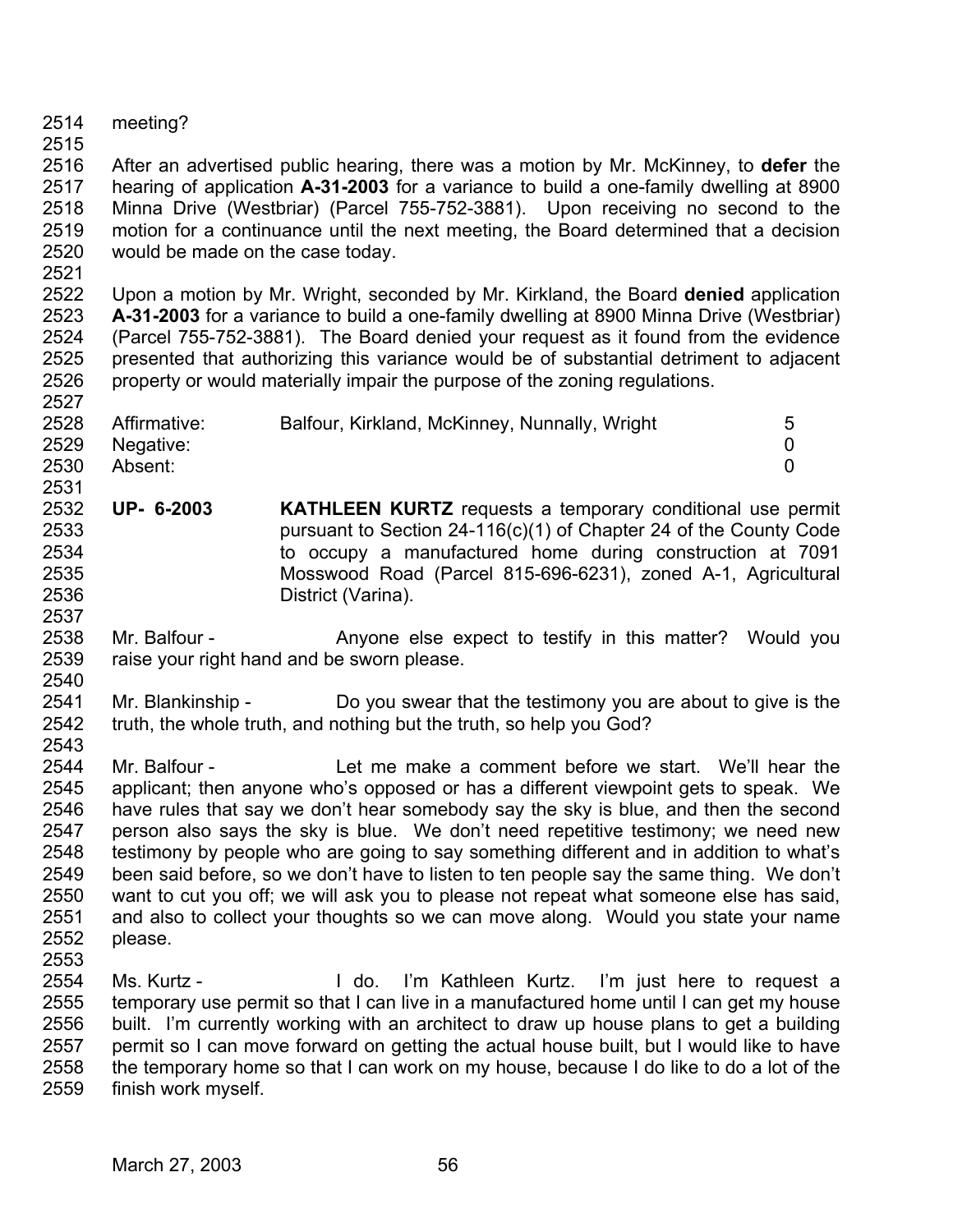| 2560                                 |                                                                 |                                                                                                                                                                                                                                           |
|--------------------------------------|-----------------------------------------------------------------|-------------------------------------------------------------------------------------------------------------------------------------------------------------------------------------------------------------------------------------------|
| 2561                                 | Mr. Wright -                                                    | This manufactured home is already on the property?                                                                                                                                                                                        |
| 2562                                 |                                                                 |                                                                                                                                                                                                                                           |
| 2563<br>2564                         | Ms. Kurtz -                                                     | Yes it is.                                                                                                                                                                                                                                |
| 2565                                 | Mr. Wright -                                                    | How did that happen without approval of the County?                                                                                                                                                                                       |
| 2566<br>2567<br>2568<br>2569         | Ms. Kurtz -<br>they said, "Give me a check," and they moved it. | Originally I didn't know that I needed the approval. When I<br>talked to the people who moved the mobile home, I asked them what I needed, and                                                                                            |
| 2570<br>2571<br>2572<br>2573<br>2574 | Mr. Wright -<br>property.                                       | In the County this is not permitted. We granted a variance to<br>build a house on it, but we did not give you permission to put a mobile home on the                                                                                      |
| 2575<br>2576<br>2577                 |                                                                 | Mr. Blankinship - Am I recalling correctly that you applied for a building permit<br>for the mobile home, and that building permit was rejected?                                                                                          |
| 2578<br>2579<br>2580                 | Ms. Kurtz -<br>a permanent foundation.                          | Right. Because it was five feet too short. Also, there wasn't                                                                                                                                                                             |
| 2581<br>2582<br>2583                 | Mr. Kirkland -<br>site? How long has it been there already?     | How long do you think this mobile home would be on the                                                                                                                                                                                    |
| 2584<br>2585<br>2586                 | Ms. Kurtz -<br>sometime this summer.                            | It was put in last June. Hopefully, I can get started building                                                                                                                                                                            |
| 2587<br>2588                         | Mr. Kirkland -                                                  | How long do you think it will take you to finish?                                                                                                                                                                                         |
| 2589<br>2590<br>2591                 | Ms. Kurtz -<br>a year.                                          | I guess depending on weather and that kind of thing, maybe                                                                                                                                                                                |
| 2592<br>2593                         | Mr. Kirkland -                                                  | 2005?                                                                                                                                                                                                                                     |
| 2594<br>2595<br>2596<br>2597         | Ms. Kurtz -                                                     | I would hope sooner than that, but I'm still waiting to get a<br>septic system put in. It's been held up because of the weather. As you can see, the<br>water there, you can't even get in there with equipment to do anything right now. |
| 2598<br>2599                         | Mr. McKinney -                                                  | Will this property perk?                                                                                                                                                                                                                  |
| 2600<br>2601<br>2602                 | Ms. Kurtz -<br>system because of the soil.                      | I have a septic permit. It has to be a specialized type of                                                                                                                                                                                |
| 2603<br>2604                         | Mr. McKinney -                                                  | Pureflow or Vantak?                                                                                                                                                                                                                       |
| 2605                                 | Ms. Kurtz -                                                     | It's a Vantak.                                                                                                                                                                                                                            |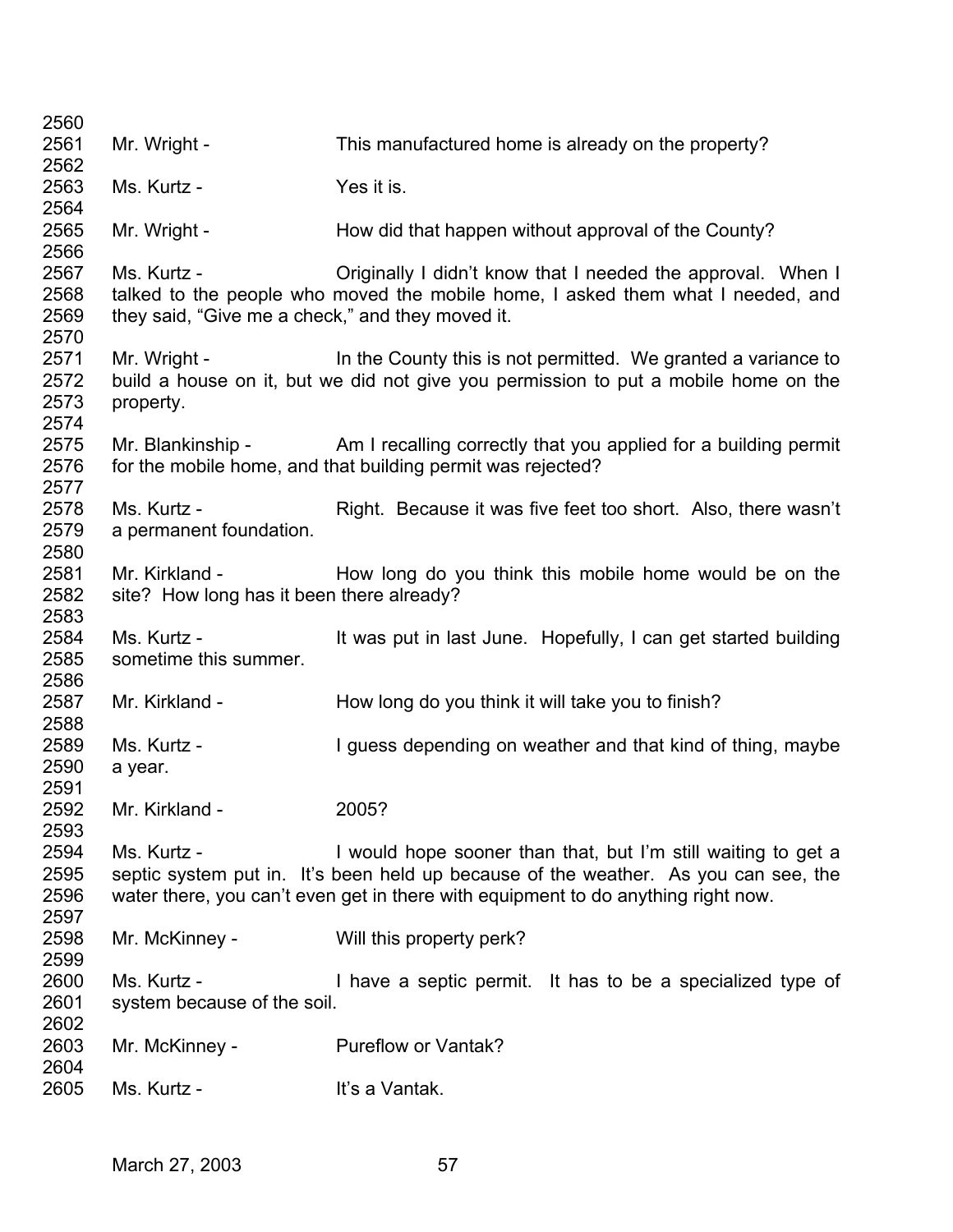| 2606         |                                               |                                                                                    |
|--------------|-----------------------------------------------|------------------------------------------------------------------------------------|
| 2607         | Mr. McKinney -                                | But it will work with that?                                                        |
| 2608         |                                               |                                                                                    |
| 2609         | Ms. Kurtz -                                   | That's what they tell me. Hopefully it will work.                                  |
| 2610         |                                               |                                                                                    |
| 2611         | Mr. McKinney -                                | What are you using for a septic system now?                                        |
| 2612         |                                               |                                                                                    |
| 2613         | Ms. Kurtz -                                   | I'm not living there. It's just the trailer there.                                 |
| 2614         |                                               |                                                                                    |
| 2615         | Mr. McKinney -                                | Is anyone living there?                                                            |
| 2616<br>2617 | Ms. Kurtz -                                   | No.                                                                                |
| 2618         |                                               |                                                                                    |
| 2619         | Mr. McKinney -                                | How much land do you have there?                                                   |
| 2620         |                                               |                                                                                    |
| 2621         | Ms. Kurtz -                                   | 9.49 acres.                                                                        |
| 2622         |                                               |                                                                                    |
| 2623         | Mr. Balfour -                                 | Have you read the suggested conditions? That's the paper                           |
| 2624         | that was out front relating to this matter.   |                                                                                    |
| 2625         |                                               |                                                                                    |
| 2626         | Ms. Kurtz -                                   | No, I just walked right in; I didn't realize there was anything                    |
| 2627         | out there.                                    |                                                                                    |
| 2628         |                                               |                                                                                    |
| 2629         | Mr. Blankinship -                             | Should have been mailed to you.                                                    |
| 2630         |                                               |                                                                                    |
| 2631         | Mr. Kirkland -                                | You didn't get anything in the mail that looked like this, a                       |
| 2632         | packet telling you about all the information? |                                                                                    |
| 2633         |                                               |                                                                                    |
| 2634         | Mr. McKinney -                                | Mr. Blankinship, can't you have a manufactured home on                             |
| 2635<br>2636 | one acre of land in A-1 district?             |                                                                                    |
| 2637         | Mr. Blankinship -                             | If it has 900 square feet of floor area, and it's put on a                         |
| 2638         |                                               | permanent foundation, subject to a building permit, yes                            |
| 2639         |                                               |                                                                                    |
| 2640         | Mr. Kirkland -                                | And what do you do about the waste?                                                |
| 2641         |                                               |                                                                                    |
| 2642         | Mr. Blankinship -                             | You won't get the building permit until after you get the drain                    |
| 2643         |                                               | field in place. You don't put the home there until after all that's done.          |
| 2644         |                                               |                                                                                    |
| 2645         | Mr. Balfour -                                 | What you may wish to do is step outside and pick up, or                            |
| 2646         |                                               | either from Mr. Blankinship, and read those conditions, and unless the other Board |
| 2647         |                                               | members have a question right now, we'll hear from some of those other people.     |
| 2648         |                                               |                                                                                    |
| 2649         | Mr. McKinney -                                | I think the applicant is going to want to hear from those other                    |
| 2650         | people also.                                  |                                                                                    |
| 2651         |                                               |                                                                                    |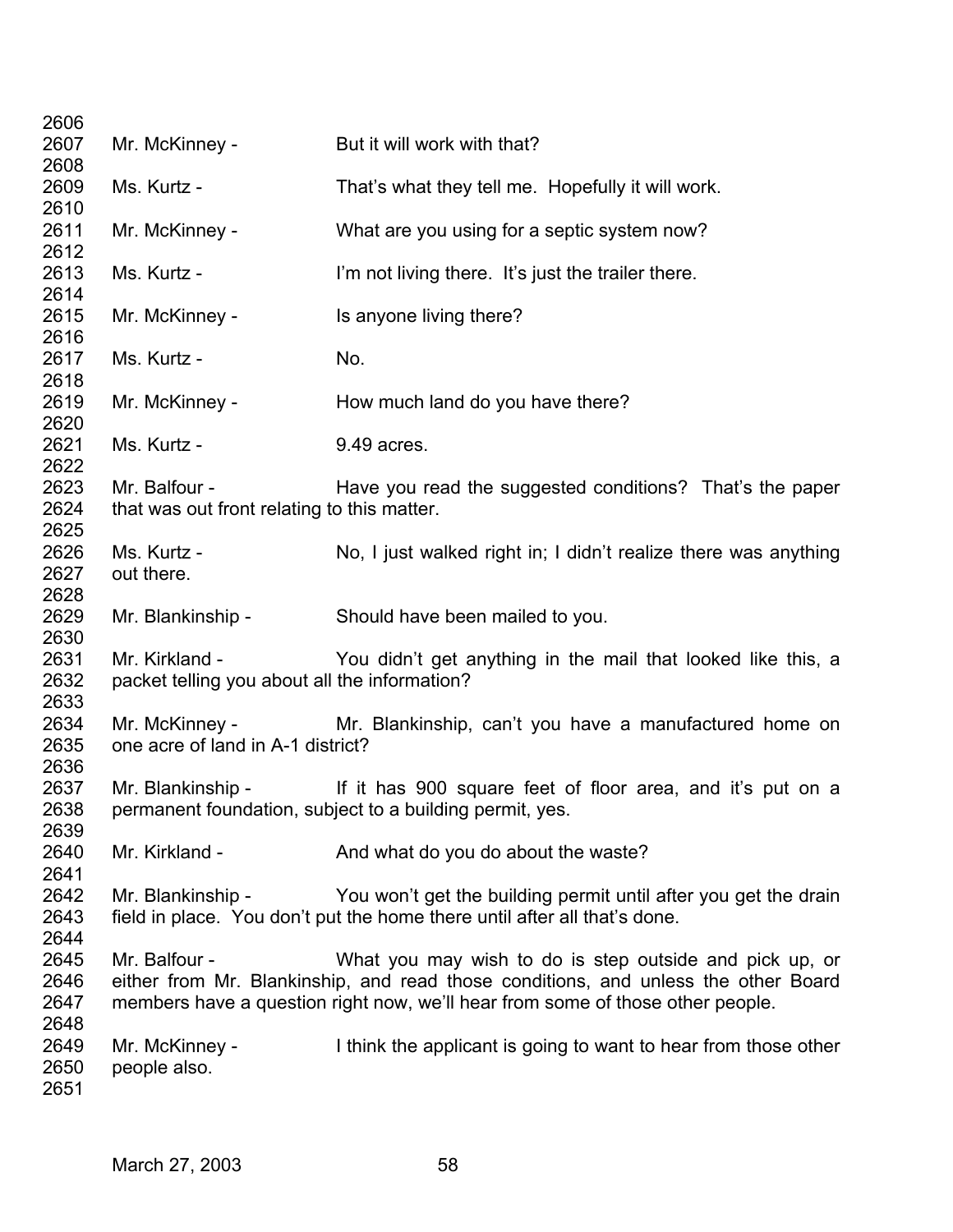2652 2653 2654 Mr. Balfour - She can read those conditions while they're talking. Who wants to go first over there?

2655 2656 2657 2658 2659 2660 2661 2662 2663 2664 2665 2666 2667 Mr. Williamson - My name is Ray Williamson. I originally owned the property, or have owned it since 1983. It was passed on by my father. We had paid taxes on it for a number of years and decided that we probably would not build on that piece of property. My sister, who has an adjoining piece, built a house on it a number of years ago. When we sold the property, it was our understanding by the real estate agent that Ms. Kurtz would build a house on it in about five years. That was the reasoning that we took a five-year balloon note, that she would be able to incorporate that in the mortgage when she went to build a house. All of a sudden this mobile home showed up on the land, that is completely visible from my sister's house, and I feel like it detracts from that neighborhood. We would not have sold the property had we known what was going to happen. We are against the mobile home on it. I have some up-to-date pictures, if you need them, which are basically what you had up here, but they were taken about quarter after seven this morning.

- 2669 2670 2671 Mr. Balfour - Not much difference you're saying? If there's not much difference, we don't need to see them. If you give them to us, we've got to keep them.
- 2672 2673 Mr. Williamson - There's not a whole lot of difference in them, other than that she has got gravel up in there; the water is not standing like it was at that time.
- 2675 2676 Mr. Balfour - Chay, we've got them now. If you don't mind giving them up, hand them to Mr. Blankinship.
- 2678 2679 2680 Mr. Williamson - I've also got a picture of my sister's house, which sits quite close to the mobile home, that's all very visible.
- 2681 2682 2683 Mr. Balfour - Any questions? Thank you sir. Next person. Anyone else wish to speak? One at a time, and the one to go next will need to come to the microphone and identify themselves.
- 2684 2685 2686 2687 2688 2689 2690 2691 2692 2693 2694 Mr. Liggan - My name is Joe Liggan, and I'm on the adjacent property. I've been in code enforcement for thirty years, and I don't know of a contractor or trailer company around, that doesn't know that you just can't take a trailer and set it up on a piece of property without approval from building officials office. It has been allowed to stay there, even though we've lodged a lot of complaints about it. As far as the septic tank drain field system, it's not an exact science. With the new technology and new systems that they allow to go in, it's to be proven whether or not it's going to work in that area. We're definitely against the trailer. It depreciates your property, but I don't think our taxes that we're paying on it are going to drop any. It's kind of unfair.
- 2695 2696 2697 Mr. Balfour - Do I understand that you can see this house from the trailer, and vice versa?

2668

2674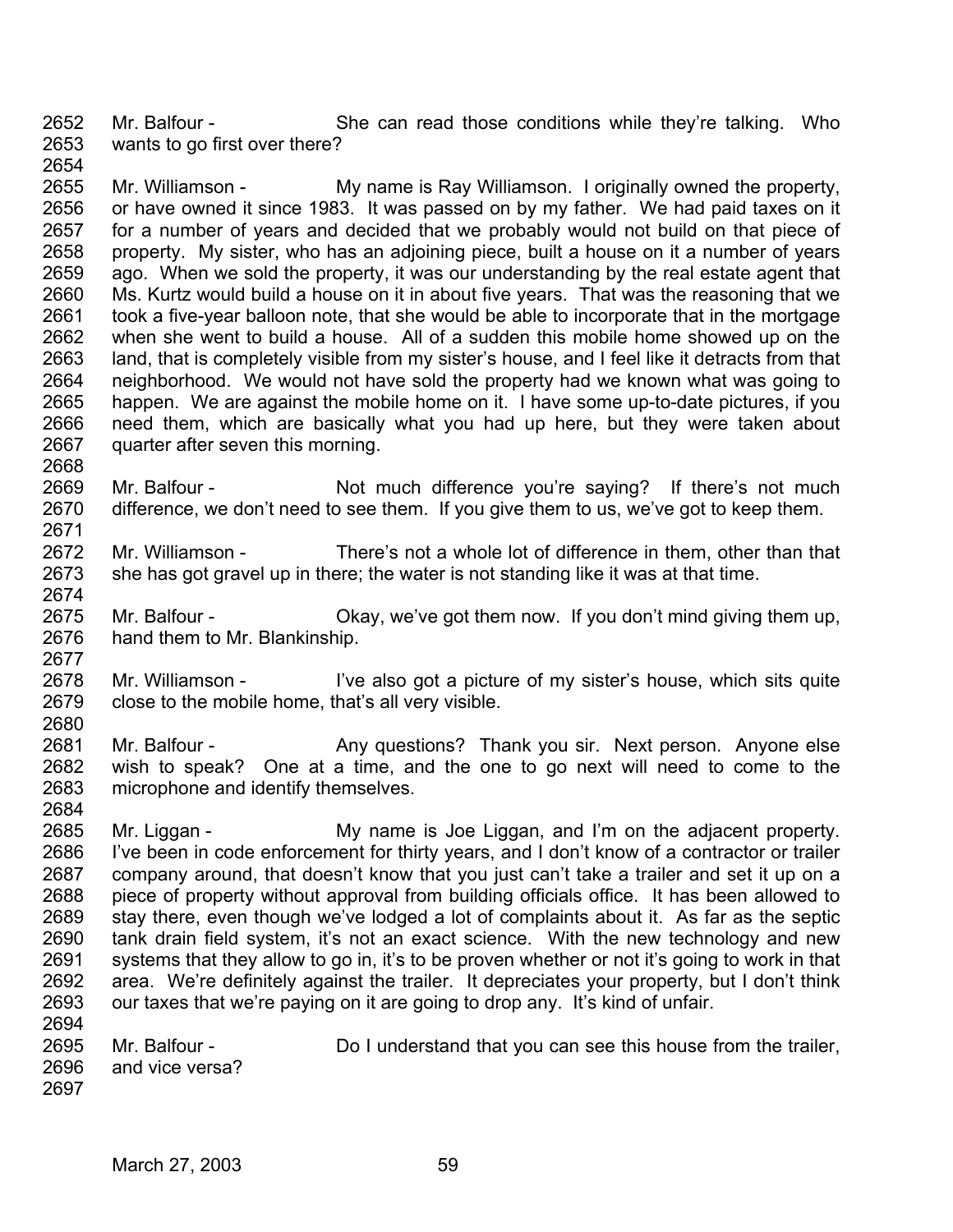| 2698<br>2699                                                                         | Mr. Liggan -                                                       | Yes sir.                                                                                                                                                                                                                                                                                                                                                                                                                                                                                                                                                                                                                                                                                                                                                                                                        |
|--------------------------------------------------------------------------------------|--------------------------------------------------------------------|-----------------------------------------------------------------------------------------------------------------------------------------------------------------------------------------------------------------------------------------------------------------------------------------------------------------------------------------------------------------------------------------------------------------------------------------------------------------------------------------------------------------------------------------------------------------------------------------------------------------------------------------------------------------------------------------------------------------------------------------------------------------------------------------------------------------|
| 2700<br>2701                                                                         | Mr. Balfour -<br>the trailer, right?                               | But that's a closer view of the house than you can see from                                                                                                                                                                                                                                                                                                                                                                                                                                                                                                                                                                                                                                                                                                                                                     |
| 2702<br>2703<br>2704<br>2705<br>2706                                                 | Mr. Liggan -<br>to pieces.                                         | That's correct sir. If we decided to sell, and we take people<br>up there to look at our property, and they see that thing up there, it's going to cut us all                                                                                                                                                                                                                                                                                                                                                                                                                                                                                                                                                                                                                                                   |
| 2707<br>2708<br>2709                                                                 | Mr. Balfour -                                                      | Even if it were the right size, and correctly installed, and<br>cleaned up, you don't want it there at all, is that right?                                                                                                                                                                                                                                                                                                                                                                                                                                                                                                                                                                                                                                                                                      |
| 2710<br>2711                                                                         | Mr. Liggan -                                                       | We wouldn't have gone along with that, no sir.                                                                                                                                                                                                                                                                                                                                                                                                                                                                                                                                                                                                                                                                                                                                                                  |
| 2712<br>2713                                                                         | Mr. Balfour -                                                      | It's empty now, is that your understanding?                                                                                                                                                                                                                                                                                                                                                                                                                                                                                                                                                                                                                                                                                                                                                                     |
| 2714<br>2715<br>2716                                                                 | Mr. Liggan -<br>or drain field, no water. They can't occupy it.    | That's correct, sir. It's obvious; they don't have a septic tank                                                                                                                                                                                                                                                                                                                                                                                                                                                                                                                                                                                                                                                                                                                                                |
| 2717<br>2718                                                                         | Mr. Balfour -                                                      | How long has it been there?                                                                                                                                                                                                                                                                                                                                                                                                                                                                                                                                                                                                                                                                                                                                                                                     |
| 2719<br>2720<br>2721<br>2722                                                         | Mr. Liggan -<br>some time.                                         | Since June, eight months unoccupied as far as I know. I<br>understand that cars have been in and out of there, and that they've been there for                                                                                                                                                                                                                                                                                                                                                                                                                                                                                                                                                                                                                                                                  |
| 2723<br>2724<br>2725                                                                 | Mr. Balfour -<br>else wish to speak, who's going to add something? | Any questions by Board members? Thank you, sir. Anyone                                                                                                                                                                                                                                                                                                                                                                                                                                                                                                                                                                                                                                                                                                                                                          |
| 2726<br>2727<br>2728<br>2729<br>2730<br>2731<br>2732<br>2733<br>2734<br>2735<br>2736 | Ms. Burley -<br>deceased.                                          | I'm Mary Ellen Burley. I live in the house that you have a<br>picture of right there. This is all clearly visible from my house. We would be using a<br>common road, which is fine. Their property abuts the road. This is a sister, a brother,<br>and this is a brother who sold the property. If a house is built there, that will be fine, but<br>I cannot exist with that trailer and the trash that is attendant, indefinitely. I don't think I<br>should have to cope with that. I'm ashamed to have anybody come to visit me, because<br>of the pile of mess that's over there. You come down the road, which is a common<br>road, which I have maintained because I was the only house back there, and that was<br>sensible to me, and I don't know what's expected. My husband is on my deed, but he's |
| 2737<br>2738<br>2739                                                                 | Mr. Balfour -                                                      | Thank you Ms. Burley. Do we have some new comments<br>from anybody? Ms. Kurtz, would you like to respond?                                                                                                                                                                                                                                                                                                                                                                                                                                                                                                                                                                                                                                                                                                       |
| 2740<br>2741                                                                         | Ms. Kurtz -                                                        | As I said earlier, I am working with an architect. I do want to<br>build a house; that's been my intention from the beginning.                                                                                                                                                                                                                                                                                                                                                                                                                                                                                                                                                                                                                                                                                  |
| 2742<br>2743                                                                         | Mr. Balfour -                                                      | Where are you living now if you're not living in the trailer?                                                                                                                                                                                                                                                                                                                                                                                                                                                                                                                                                                                                                                                                                                                                                   |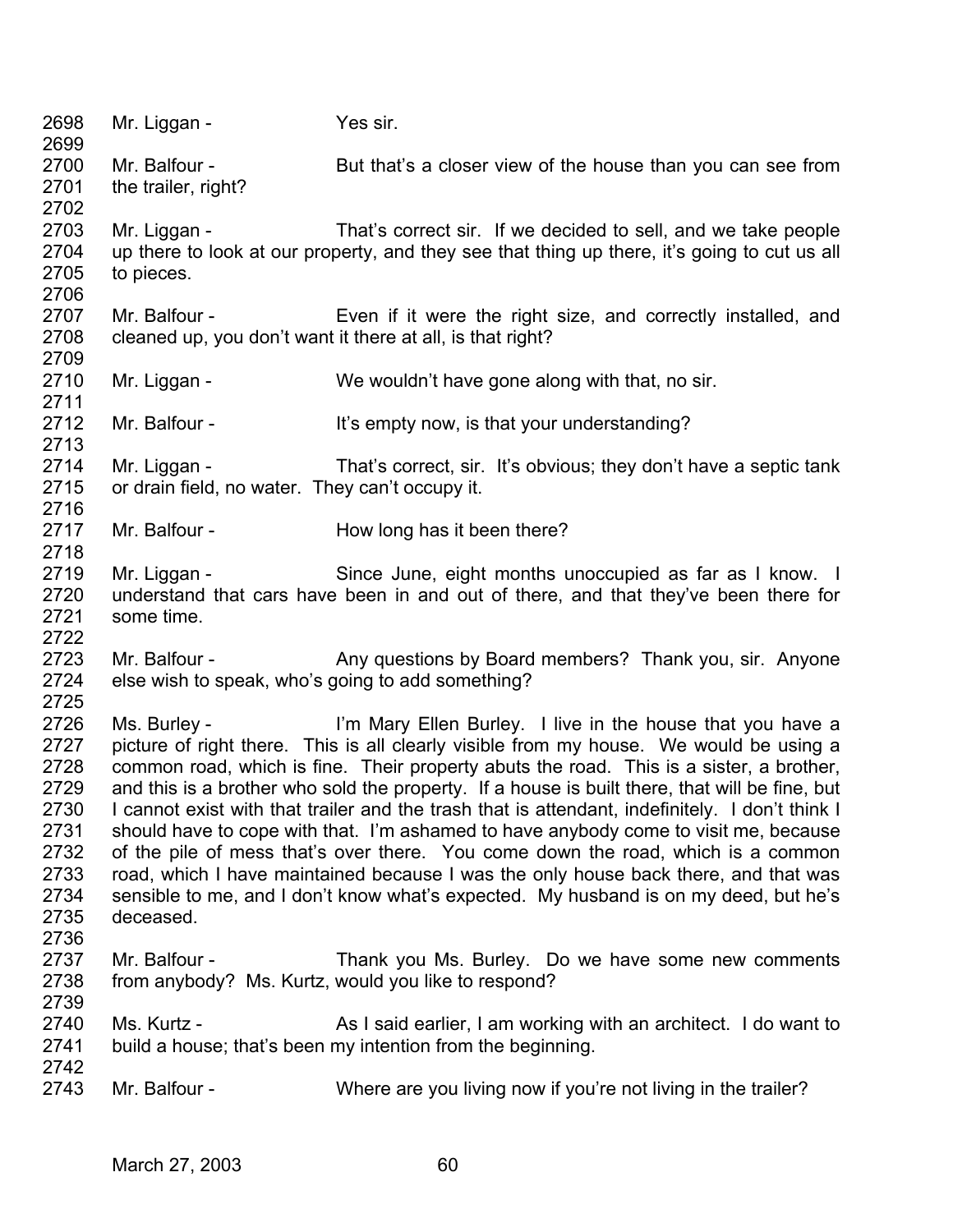| 2744                                 |                                      |                                                                                                                                                                                                                                                      |
|--------------------------------------|--------------------------------------|------------------------------------------------------------------------------------------------------------------------------------------------------------------------------------------------------------------------------------------------------|
| 2745                                 | Ms. Kurtz -                          | I'm living in the Lakeside area right at the moment.                                                                                                                                                                                                 |
| 2746                                 |                                      |                                                                                                                                                                                                                                                      |
| 2747<br>2748                         | Mr. Balfour -                        | Why do you need the trailer if you're living somewhere else?                                                                                                                                                                                         |
| 2749<br>2750<br>2751<br>2752         | Ms. Kurtz -                          | Because I'm with my husband, and we're planning to<br>separate. That's part of the legal ramifications to get a building loan, I have to be legally<br>separated, so that's why I need somewhere else to go.                                         |
| 2753<br>2754                         | Mr. Balfour -                        | Any questions of Ms. Kurtz?                                                                                                                                                                                                                          |
| 2755<br>2756                         | Mr. Nunnally -                       | When are you planning on building a house there?                                                                                                                                                                                                     |
| 2757<br>2758<br>2759<br>2760<br>2761 | Ms. Kurtz -<br>going, so I'm hoping. | I was hoping to get started sometime this summer, because<br>I'll have to get money together, and a loan put together, and of course, building permits<br>and that sort of thing, because it does seem to take a while to get all that kind of thing |
| 2762<br>2763                         | Mr. McKinney -                       | Have you already been pre-qualified for a loan?                                                                                                                                                                                                      |
| 2764<br>2765                         | Ms. Kurtz -                          | No, not yet.                                                                                                                                                                                                                                         |
| 2766<br>2767                         | Mr. McKinney -                       | So you don't know if you'll get one or not?                                                                                                                                                                                                          |
| 2768<br>2769<br>2770                 | Ms. Kurtz -<br>paperwork.            | I've talked to some folks, but I haven't actually gone through                                                                                                                                                                                       |
| 2771<br>2772                         | Mr. McKinney -                       | Have you talked to any contractors?                                                                                                                                                                                                                  |
| 2773<br>2774<br>2775<br>2776         | Ms. Kurtz -                          | No. I have some different folks who are contractors who<br>some subcontractors whom I have talked to about doing work for me.                                                                                                                        |
| 2777<br>2778                         | Mr. Nunnally -                       | Who owns that home where you live now?                                                                                                                                                                                                               |
| 2779<br>2780                         | Ms. Kurtz -                          | It's in my husband's and my name.                                                                                                                                                                                                                    |
| 2781<br>2782                         | Mr. Nunnally -                       | Do you have children?                                                                                                                                                                                                                                |
| 2783<br>2784                         | Ms. Kurtz -                          | Yes, I have two.                                                                                                                                                                                                                                     |
| 2785<br>2786<br>2787                 | Mr. Balfour -                        | If this turns out, you might make him be the one who moves.<br>Any other questions by Board members? No other questions. Thank you, Ms. Kurtz.                                                                                                       |
| 2788<br>2789                         |                                      | Upon a motion by Mr. Nunnally, seconded by Mr. Kirkland, the Board denied<br>application UP-6-2003 for a temporary conditional use permit to occupy a manufactured                                                                                   |